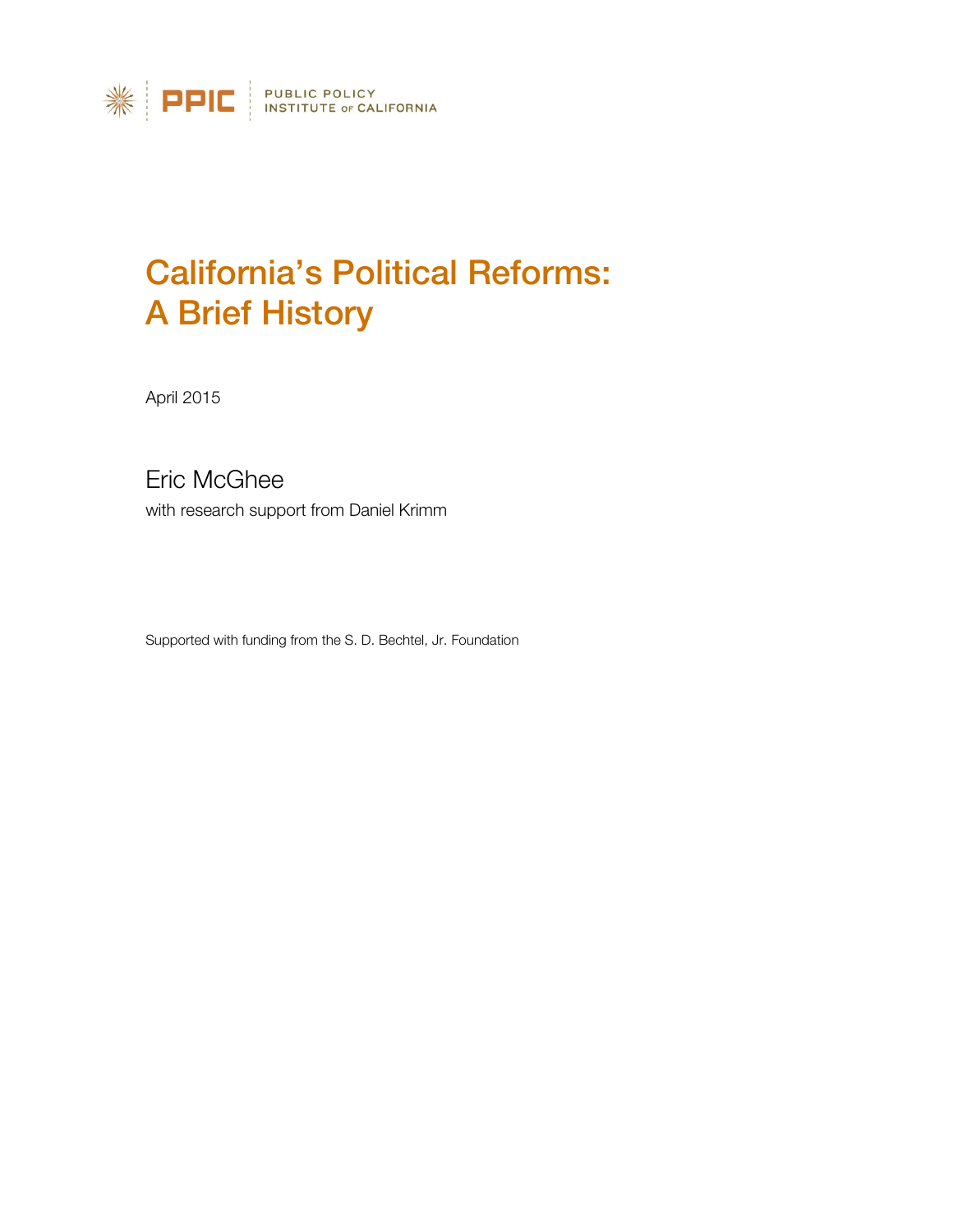## <span id="page-1-0"></span>**Summary**

In recent years, California has enacted a series of important political reforms to improve the policymaking process in Sacramento. Two in particular have received by far the most attention: a radically open "top-two" primary system, and an independent citizen commission that draws congressional and state legislative districts. These reforms are ambitiously experimental, often pushing the boundaries of what has been attempted before and could be adopted by other states. They also provide useful test cases for understanding how policymakers can most effectively shepherd change through the political system: each suffered at least one failed attempt before it was successful.

This report identifies factors that contributed to these failures, and successes, listed below. Ultimately, we see that the coalitions policymakers build—and the tools available to them for fighting or promoting reform are the most important pieces of the puzzle.

- **There is little evidence that California voters radically changed their views of Sacramento politics in** a way that contributed directly to reform success. In fact, polls suggest that voters who were *more* negative about Sacramento were actually *less* likely to support reform. This is not to suggest that voters were happy with the status quo, but rather that changes in happiness do not offer a promising explanation for reform success.
- The reforms' content may have had an effect. Voters generally preferred a redistricting panel of average citizens to one of judges or legislators—the exact structure of the reform the state finally adopted. They also leaned toward an open primary system like the one California now uses, which permits more voter choice but also preserves information about party affiliations.
- The behavior of key players in the state's policy community was the most important factor for the success of redistricting reform. Advocates for Proposition 11—the first successful redistricting measure—were careful to build a broad bipartisan coalition before going to the voters. The breadth of this coalition forced reform supporters to propose the citizen commission format—an approach that ultimately proved more popular anyway—and to tamp down partisan messages during the campaign itself.
- **Dynamics among political and policy elites also help explain the success of primary reform, since** pieces of the successful redistricting reform coalition remained intact for the primary reform campaign, and since the measure itself made it onto the ballot through unusual circumstances that helped defuse potential opposition.

Overall, in addition to emphasizing the importance of coalition-building among policymakers, this report makes it clear that in California, voter dissatisfaction with government is not firm ground for a successful reform movement. Voters might be unhappy with their elected leaders, but they are never certain that any particular reform will improve on the status quo. Whatever the merits of reform, there will always be opponents who will seek to derail it, and political reform topics will always be abstruse enough to the average voter that a substantial number of them will be open to the "no" position just to avoid the risk of poorly understood change. Voter opinion on reform specifics can help advance one reform approach over another but is unlikely to ensure success by itself. Ironically, political reform—which is generally positioned as empowering average citizens—must start with a measure of consensus in the political establishment. That leaves a wide terrain on which policymakers can debate and promote their favored policies, both through the ballot box and other means.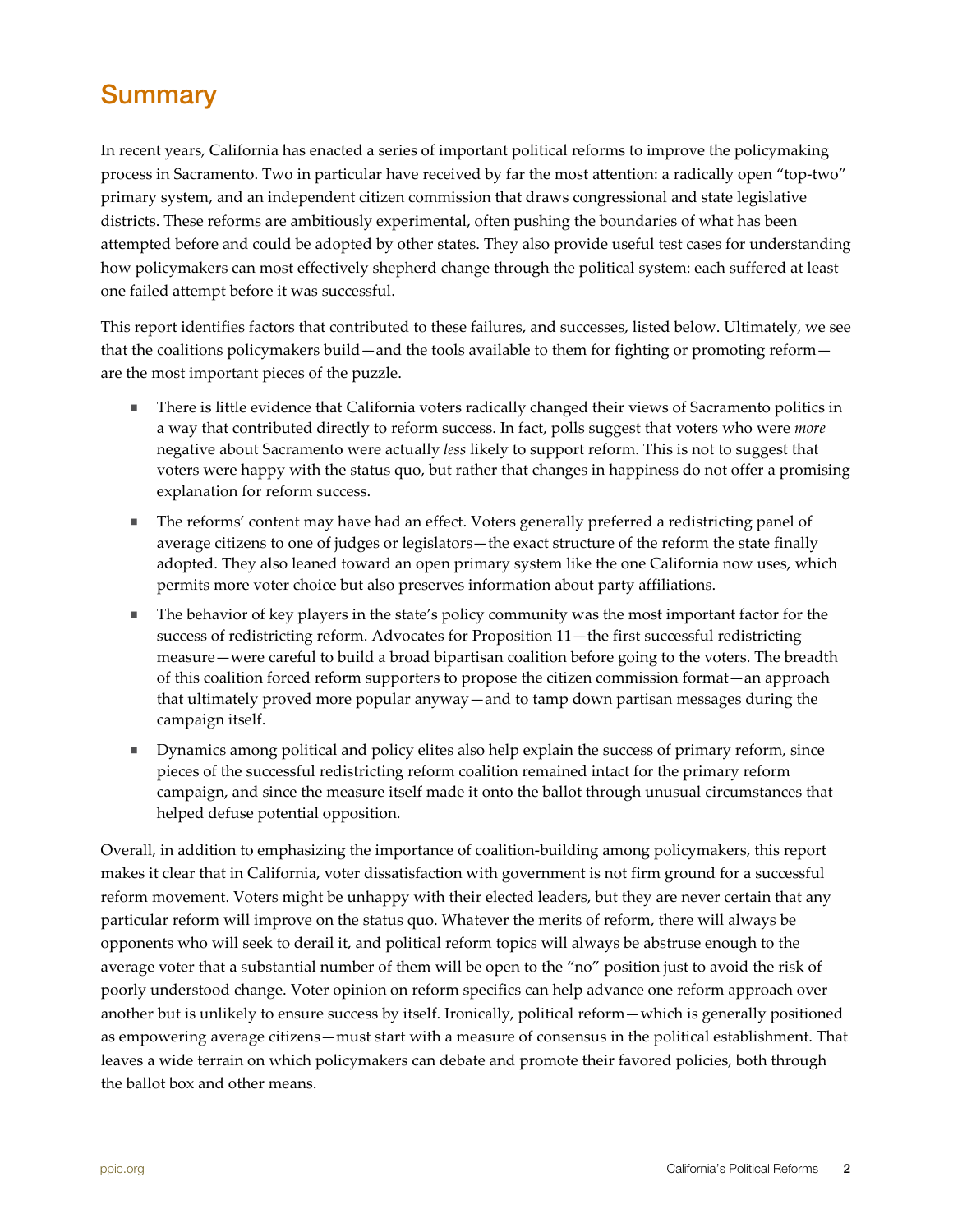## **Contents**

| Summary                                | $\overline{2}$ |
|----------------------------------------|----------------|
| <b>Figures</b>                         | $\overline{4}$ |
| <b>Tables</b>                          | $\overline{4}$ |
| <b>Introduction</b>                    | 5              |
| <b>History</b>                         | $\overline{7}$ |
| <b>Possible Factors Driving Reform</b> | 10             |
| <b>Voter Frustration</b>               | 10             |
| The Reforms' Content                   | 10             |
| <b>Coalition Dynamics</b>              | 13             |
| <b>Evaluating the Factors</b>          | 15             |
| <b>Voter Frustration</b>               | 17             |
| The Reforms' Content                   | 19             |
| <b>Coalition Dynamics</b>              | 21             |
| <b>Conclusion</b>                      | 34             |
| <b>References</b>                      | 35             |
| <b>About the Authors</b>               | 37             |
| Acknowledgments                        | 37             |

Technical appendices to this paper are available on the PPIC website: [www.ppic.org/content/pubs/other/415EMR\\_appendix.pdf](http://www.ppic.org/content/pubs/other/415EMR_appendix.pdf)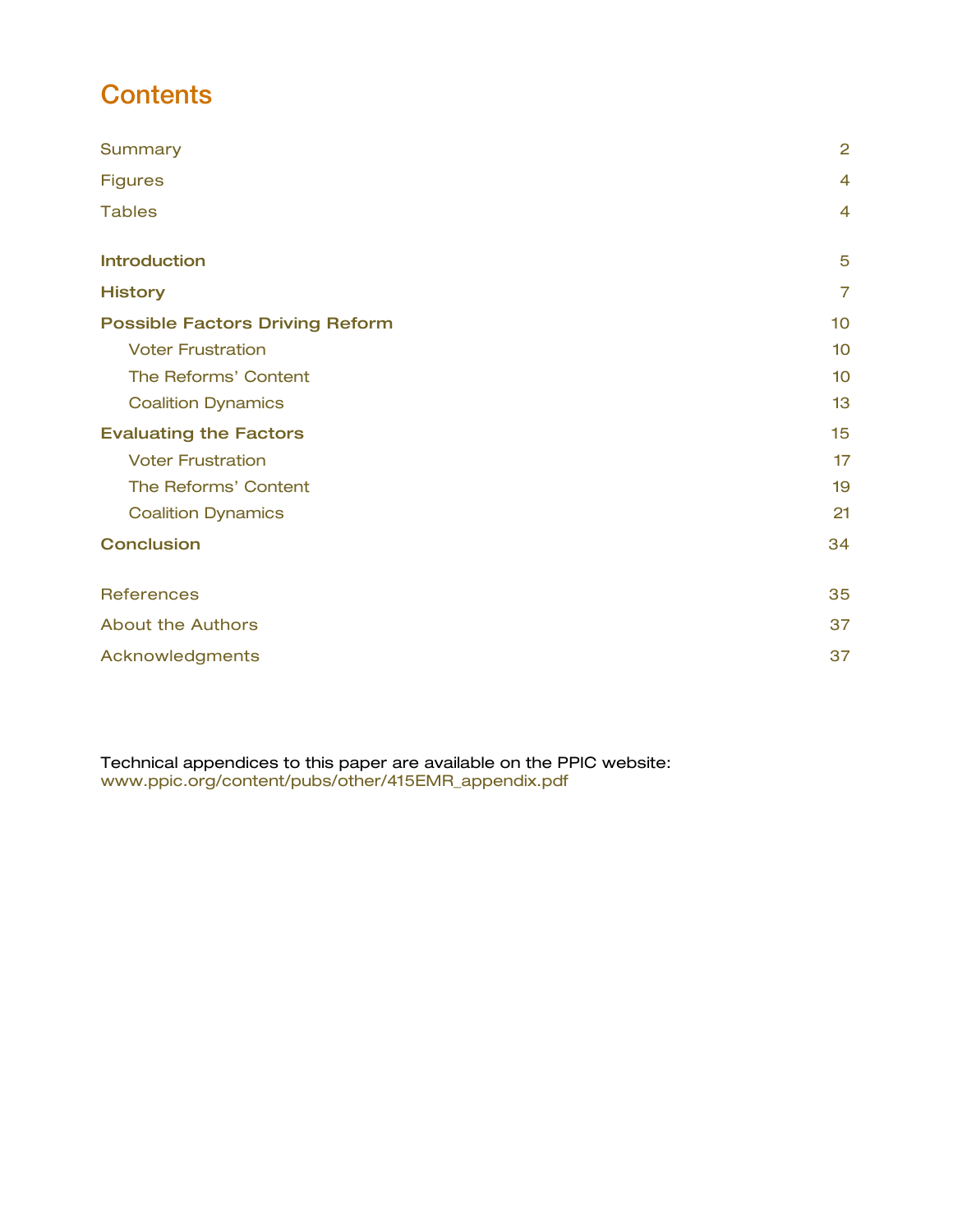# <span id="page-3-0"></span>**Figures**

| 1. Support for redistricting reform has not varied much over each election cycle                            | 15.       |
|-------------------------------------------------------------------------------------------------------------|-----------|
| 2. Primary reform measures have started strong and faded                                                    | 16        |
| 3. Redistricting reform usually faced significant opposition                                                | <b>22</b> |
| 4. Proposition 11 activated party loyalties far less than had earlier<br>redistricting commission campaigns | 27        |
| 5. Primary reform never faced well-funded opposition                                                        | 29        |
| 6. Past primary reforms have been attractive to independents, but Proposition 60<br>left no partisan signal | 32        |

## <span id="page-3-1"></span>**Tables**

| 1. Characteristics of redistricting reform initiatives                                                                 | 12 <sup>°</sup> |
|------------------------------------------------------------------------------------------------------------------------|-----------------|
| 2. Characteristics of primary reform initiatives                                                                       | 13 <sup>°</sup> |
| 3. Anti-Sacramento opinions have had an ambiguous relationship with support for<br>redistricting reform                | 17              |
| 4. Polling on open primaries suggested only weakly structured beliefs<br>on the issue                                  | 18              |
| 5. Redistricting commission membership seemed to matter for its level<br>of support                                    | <b>20</b>       |
| 6. Voters like primary reform options in principle, so long as party labels are<br>on the ballot                       | 21              |
| 7. Partisanship and Schwarzenegger opinion sharply framed feelings about<br>Proposition 77, but less so Proposition 11 | 26              |
| 8. Partisanship was less important to opinions on primary reform                                                       | 30              |
|                                                                                                                        |                 |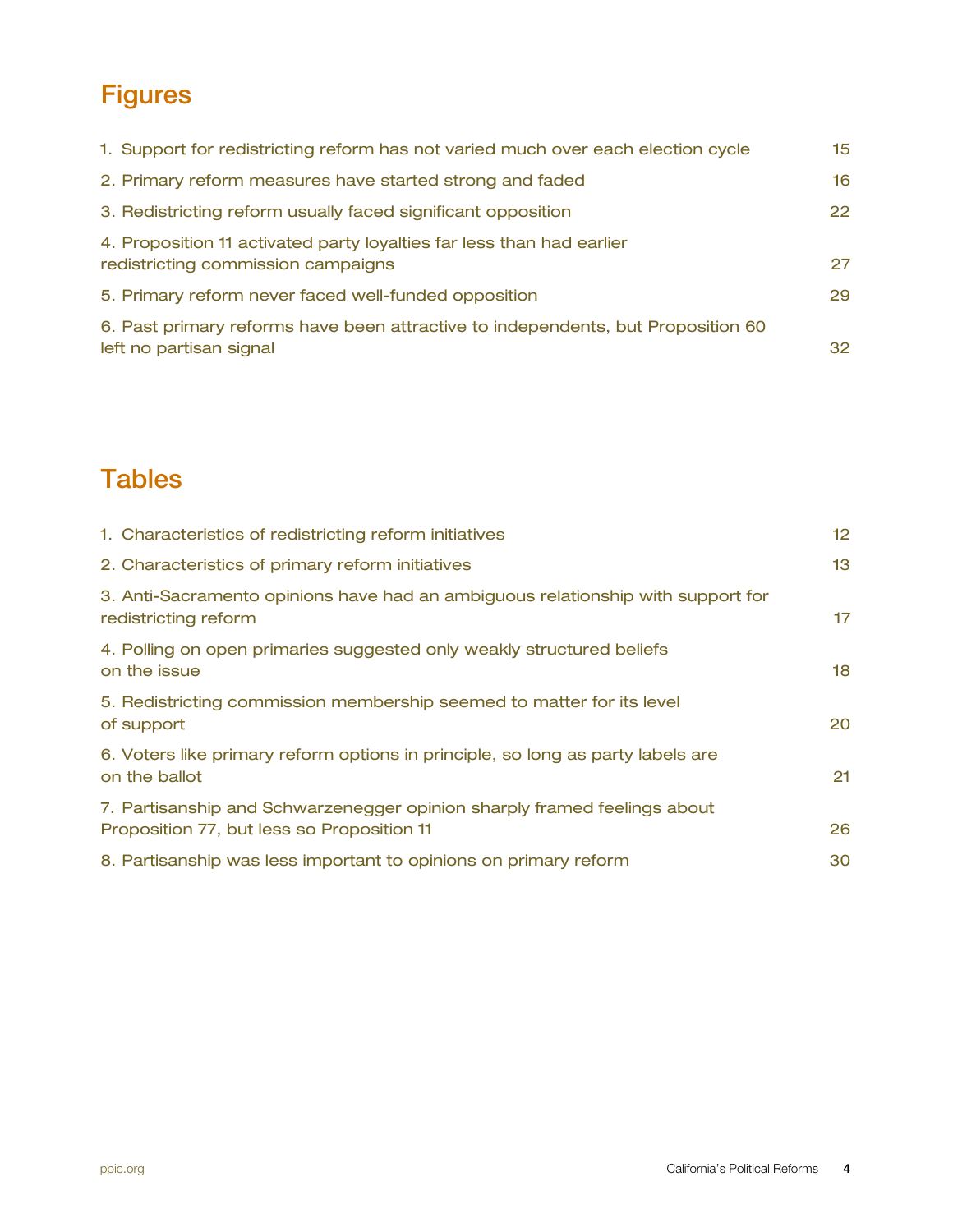# <span id="page-4-0"></span>Introduction

In California's 2008 general election, political reform advocates achieved a startling success. For the first time, voters approved a new method of drawing the state's legislative and Board of Equalization lines. The legislature had always been constitutionally mandated to draw the lines before. This reform empowered a commission of average citizens to do so. These citizens would be chosen by the state auditor's office in a wide-open process designed to minimize the commission's connection to the state's political class. Moreover, the commission was obligated to favor a range of very specific criteria when drawing the lines, and to follow rigid rules of transparency. It was a radical experiment.

Three months after this reform was approved, still more change was in the offing. As part of a deal to pass the state budget at the beginning of 2009, the legislature agreed to place a significant primary election reform measure on the next ballot in June of 2010. This new "top-two" system would let voters vote for any candidate they wanted for any office, regardless of party, and would advance the top-two vote-getters, also regardless of party, to a fall runoff election. This process would replace a very different status quo—one that required voters to register with a party to vote in that party's primary and allowed independents to join a party primary only if the parties let them. The reform measure appeared on the June 2010 primary ballot and passed.

The redistricting commission and the top-two primary place California at the forefront of the national reform movement. Only two other states (Louisiana and Washington) use primary systems even remotely like the approach California now employs. Likewise, while many states have some kind of commission format for drawing district lines, only Arizona uses a citizen commission quite so independent from the legislature. Thus, there has naturally been a great deal of interest in these two reforms, both within the state and beyond its borders.[1](#page-4-1)

This report explores the political and public opinion dynamics of these two reform efforts over time. Its goal is not to provide a perfect roadmap for success, either for those contemplating reform in other states or for those planning future reforms in California.[2](#page-4-2) Instead, it builds a narrative by establishing basic facts, clearing up misconceptions, and showing that some explanations would require heroic assumptions to be considered credible. To do so, it asks and answers the following questions. When were the reforms offered, and what did they look like? Who were the supporters and opponents? What did the public think of these reforms? And most important, how did successful efforts differ from unsuccessful ones?

Each of the successful measures was preceded by at least one failed attempt at similar reform. While many factors varied between one attempt and another, they all occurred within the same state, often contained similar provisions, and were in many cases contested by the same interests. This makes differences between them easier to identify and provides leverage on the question of which aspects were more or less important.

There is little evidence that California was in a "reform moment" when each of these measures passed. If voters were not opposed to change, they were not clamoring for it either. Electoral reform is a complicated subject difficult for even the most sophisticated observers to parse, let alone average voters, most of whom

<span id="page-4-1"></span><sup>1</sup> Arizona's commission currently faces a serious legal challenge at the United State Supreme Court. While the outcome of that case—*Arizona State Legislature* v. *Arizona Independent Redistricting Commission*—could have significant consequences for reforms to California's congressional elections, reforms of legislative elections are outside the scope of the case.

<span id="page-4-2"></span> $<sup>2</sup>$  A more complete causal analysis would, at a minimum, identify political reform initiatives in other states that varied in terms of their timing,</sup> content, coalition-building, and opinion polling, as well as whether they were successful. That kind of analysis is beyond the scope of this study.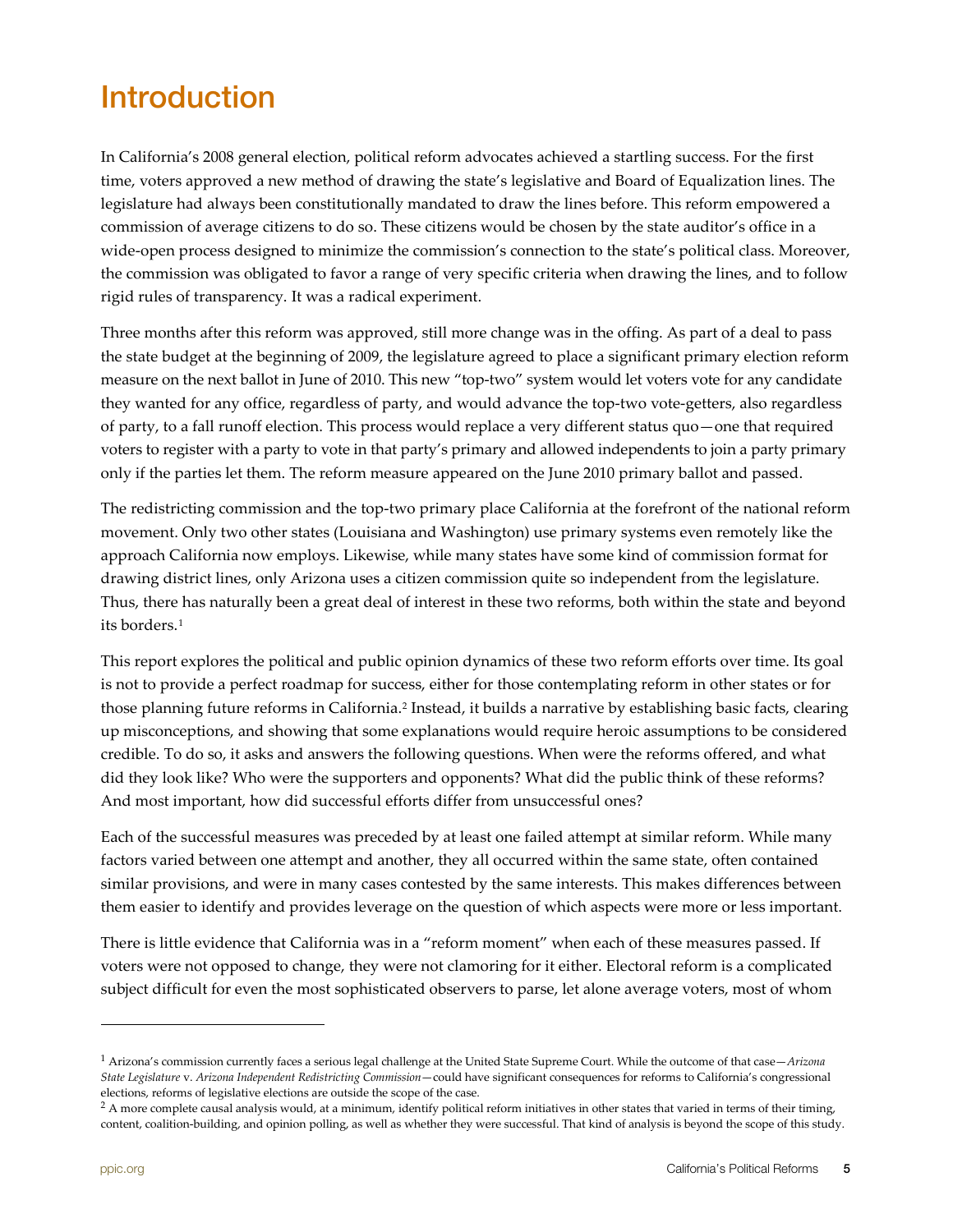are simply trying to meet day-to-day obligations and needs. Even for voters with carefully considered beliefs about democracy, connecting any specific measure to those beliefs can be a challenge. As one of the reform advocates interviewed for this report put it, "Election reform doesn't hit hearth and home."[3](#page-5-0)

Rather than a groundswell of support among voters, the keys to success likely had more to do with the coalitions of support and opposition, the specific reforms they offered, and the vigor with which each side pressed its case. This helps explain the success of redistricting reform, which saw a marked change in coalition dynamics in the middle of the last decade and a corresponding change in voter reactions. Although the same narrative holds together in its broad outlines for primary reform, it is less effective at explaining the precise moment of success there. Regardless, even if the coalitions in support or opposition do not account for the turnaround for primary reform, anyone pursuing such a reform would do well to pay attention to such issues when presenting an initiative to voters.

The report first presents the history for each type of reform measure in California. Efforts at redistricting reform have been more frequent in recent decades; efforts at primary reform extend farther back. Both histories are interesting and instructive in their own right. The report then looks at each of a series of possible explanations for the reforms' ultimate success: first, the idea that voters were fed up with California government and were searching for a change, next that the reforms' content mattered, and finally that the coalition dynamics were critical to success. The balance of the report then evaluates these explanations in the context of available public opinion data.

<span id="page-5-0"></span><sup>3</sup> Personal interview with Zabrae Valentine, California Forward, September 23, 2014.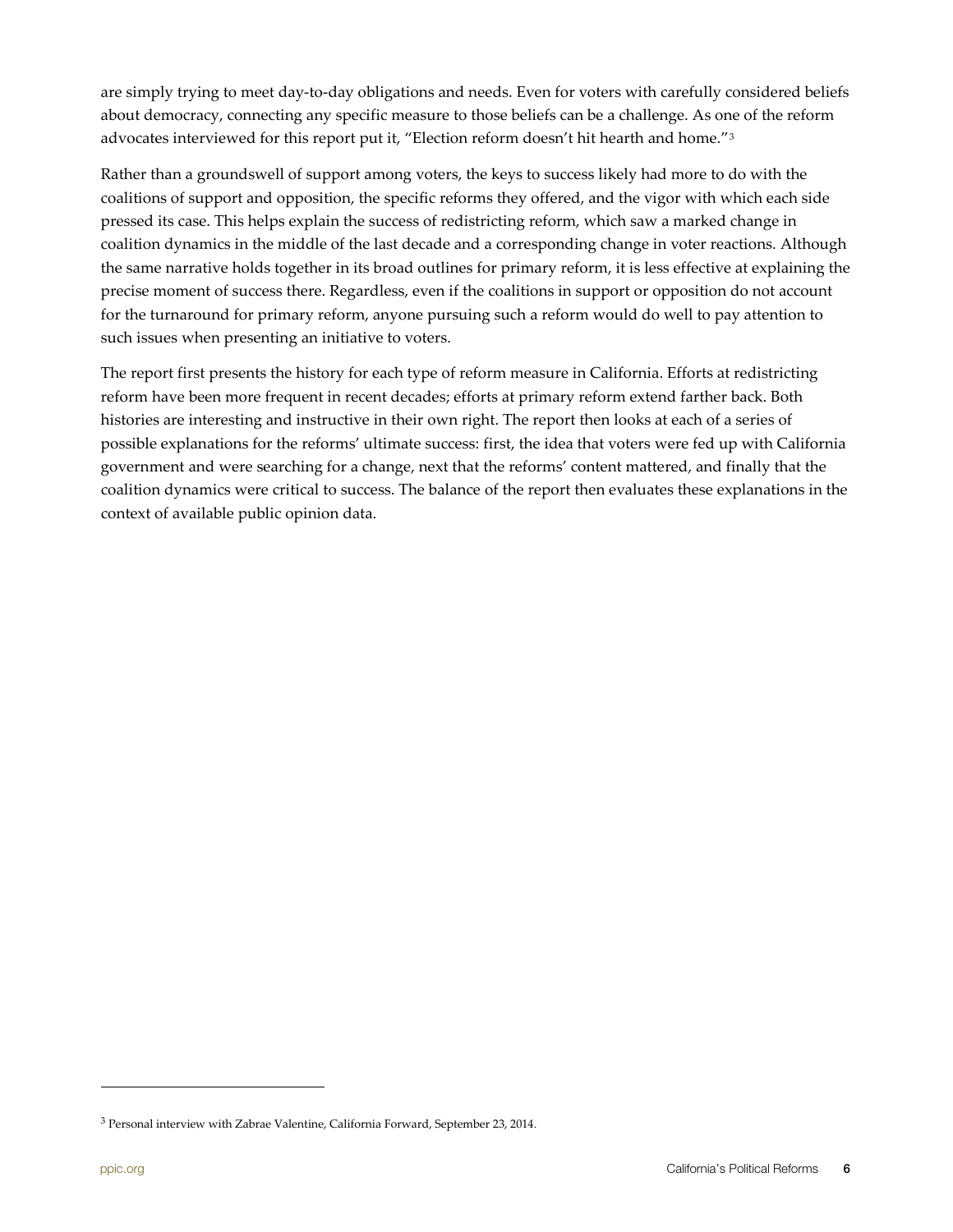# <span id="page-6-0"></span>**History**

Both redistricting reform and primary reform in California have a history of successes and failures, but the patterns and specifics differ. Redistricting reform only began as a serious movement in the 1980s, and suffered a long string of failures before finally achieving success with Proposition 11 in 2008. Most of the fights over specific measures were also much more partisan—pitting Democrats against Republicans—and with a more balanced commitment of resources on each side. Primary reform, by contrast, has had a long history in California: about half the elections since the advent of the popular primary in 1910 have been conducted under some kind of unconventional primary system, and two of the three recent primary reform initiatives have been successful. The fights over primary reform have also tended to unify both major parties against the reform movement, but without a commitment of serious campaign resources.

What follows is a brief outline of the history of these reforms, drawing from a much more detailed discussion i[n Technical Appendices A and B.](http://www.ppic.org/content/pubs/other/415EMR_appendix.pdf) After this outline, the report highlights three possible explanations for the ultimate success of these reforms—voter frustration about government performance, the content of the laws themselves, and the changing nature of the support coalitions—before evaluating each of these explanations in the final analysis section.

The battle over redistricting reform has historically been framed by the contrast between the 1970s and 1980s redistricting efforts. For 20 years, responsibility for redistricting in California see-sawed between the Democrats in the legislature and a panel of three retired judges known as the "Special Masters," depending on whether the Democrats controlled the process completely or stalemated with a Republican governor. Because Republicans felt cheated by the Democratic plans and were far happier with the work of the Special Masters, they became advocates of handing redistricting to an independent commission, and especially one that relied heavily on the judiciary. For similar reasons, Democrats ended up on the opposite side on this issue. The result was a fierce set of fights throughout the 1980s. Republicans first overturned the Democrats' 1981 redistricting maps through a referendum and then proposed three different reform initiatives (Propositions 14 in 1982, 39 in 1984, and 119 in 1990) that all handed redistricting authority to an independent commission and assigned a central role to judges.

The 2001 redistricting plan broke this pattern. Though Democrats controlled both the legislature and the governorship, they made a deal with Republicans to avoid another referendum. The result was a set of plans that largely preserved the status quo by making districts less competitive, especially for Congress, while seeming to satisfy no one but the authors. Minority rights groups felt the plans passed up opportunities to encourage minority representation in the midst of rapidly increasing diversity in the state's electorate. Both Republicans and Democrats worried about the potential ceiling on their seat share. And far more than in previous efforts, moderates and good government organizations began to see redistricting as a question of effective representation. They argued that the lack of competition in the new districts protected extreme partisans in the legislature and congressional delegation and so exacerbated growing polarization in Sacramento.

Dissatisfaction with the 2001 plans prompted two further attempts at reform. Proposition 77 came in 2005 and followed the pattern of earlier efforts: Republicans proposed it with little input from Democrats or Democratic-leaning groups, and it established an independent commission of retired judges. In fact, Republican governor Schwarzenegger placed it on a special election ballot alongside several controversial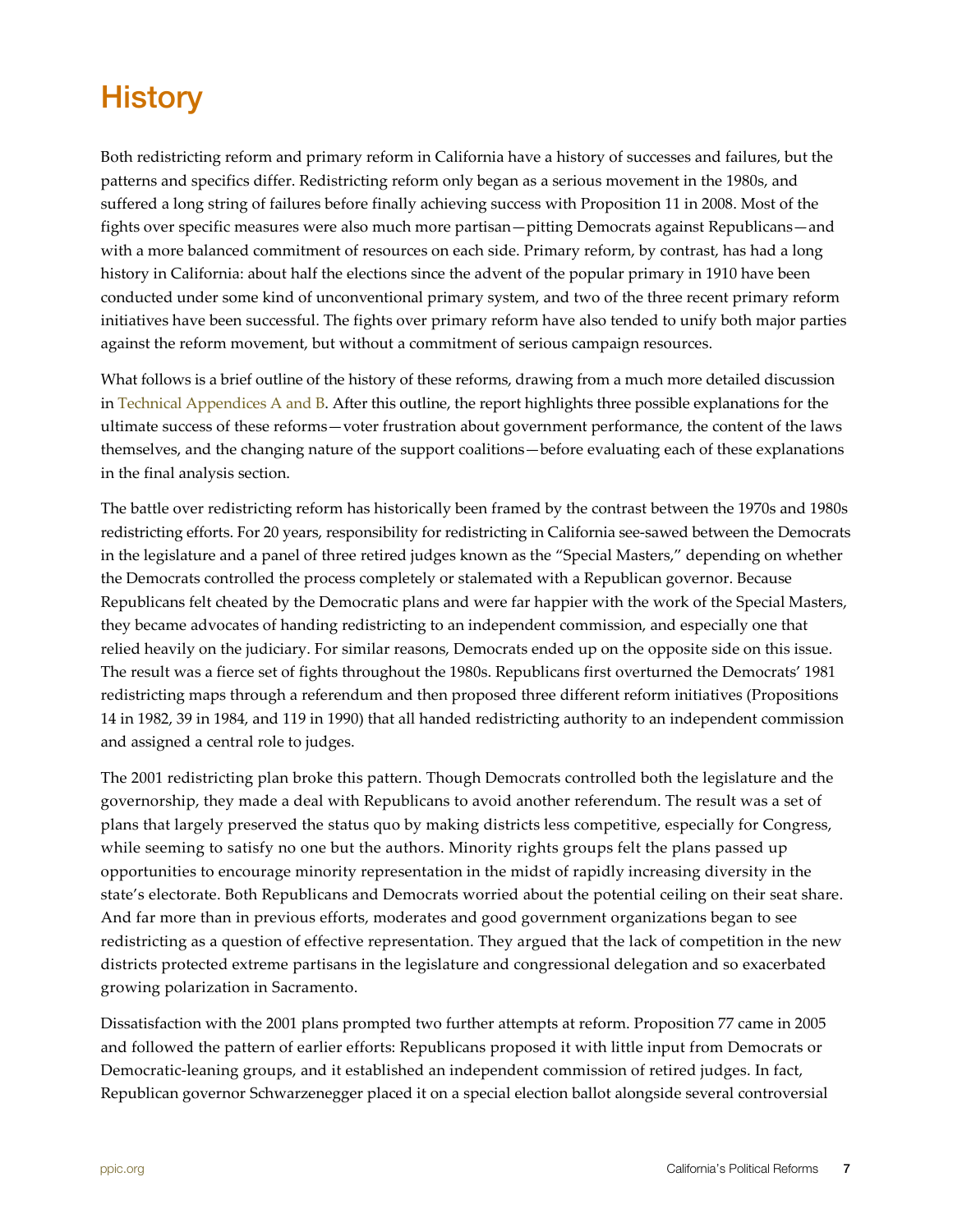initiatives that would have enacted other major pieces of the Republican policy agenda. And like the other efforts at redistricting reform of this kind, it fell well short of victory.

When this effort failed, a more bipartisan group of reformers—still frustrated with the existing plans for the many reasons detailed above—assembled a broad coalition behind a new initiative that established a citizen commission, with no direct role for judges. This measure, Proposition 11, passed by the narrowest of margins in 2008, becoming the first successful redistricting reform initiative in the state's history.

The path for primary reform was very different. Rather than a long string of failures, California's first experiment with an unusual primary system began almost as soon as it adopted a popular primary. California's "cross-filing" system—where candidates could seek the nomination of more than one party at the same time—was in place from 1914 through 1959, and was only abandoned by Democrats in a move to bolster their already growing political strength.

The next attempt at an open primary—Proposition 198 in 1996—was also successful, passing comfortably with almost 60 percent of the vote. It implemented a "blanket" primary that allowed voters to support any candidate they liked for each office, without regard to party, and then advanced the top vote-getter within each party to the fall campaign. The measure came amidst growing polarization between the two major parties that left moderates feeling dissatisfied and marginalized. Supporters hoped such a reform would weaken the power of party extremists in the primary stage and ensure that more moderates would be nominated. In this way, it anticipated some of the motivations for redistricting reform in the next decade.

#### Primary Types

California has experimented with many different types of primaries throughout its history.

- Closed—separate contests for each party. Only candidates of that party may compete and only voters registered with that party can vote. The top vote-getting candidates within each primary advance to the fall general election. The state used this system from 1910 through 1912 and from 1959 through 1996.
- Cross-filing—identical to the closed primary, but candidates can choose to run in more than one primary at the same time. From 1914 through 1952, candidates could cross-file without revealing their true party registration. From 1953 through 1959, they could crossfile, but they had to reveal their true registration.
- Semi-closed—identical to the closed primary, but voters registered as independents can choose to participate in a party's primary. Once they choose a primary, they can only choose candidates of that party. This system was in place from 2001 through 2011.
- Blanket—all voters receive the same ballot, allowing them to vote for any candidate of any party, race by race. Candidates still operate under the closed primary system, since the top vote getter in each party advances to the fall general election. This system was in place from 1997 through 2000, before it was struck down by the U.S. Supreme Court. The Court felt it violated the parties' right to free association.
- Top-two—like the blanket primary, except instead of advancing the top vote getter within each party, the system advances the top-two vote getters overall. They can be of the same or different parties, meaning no party is guaranteed a representative in the fall campaign. This system has been used since 2012.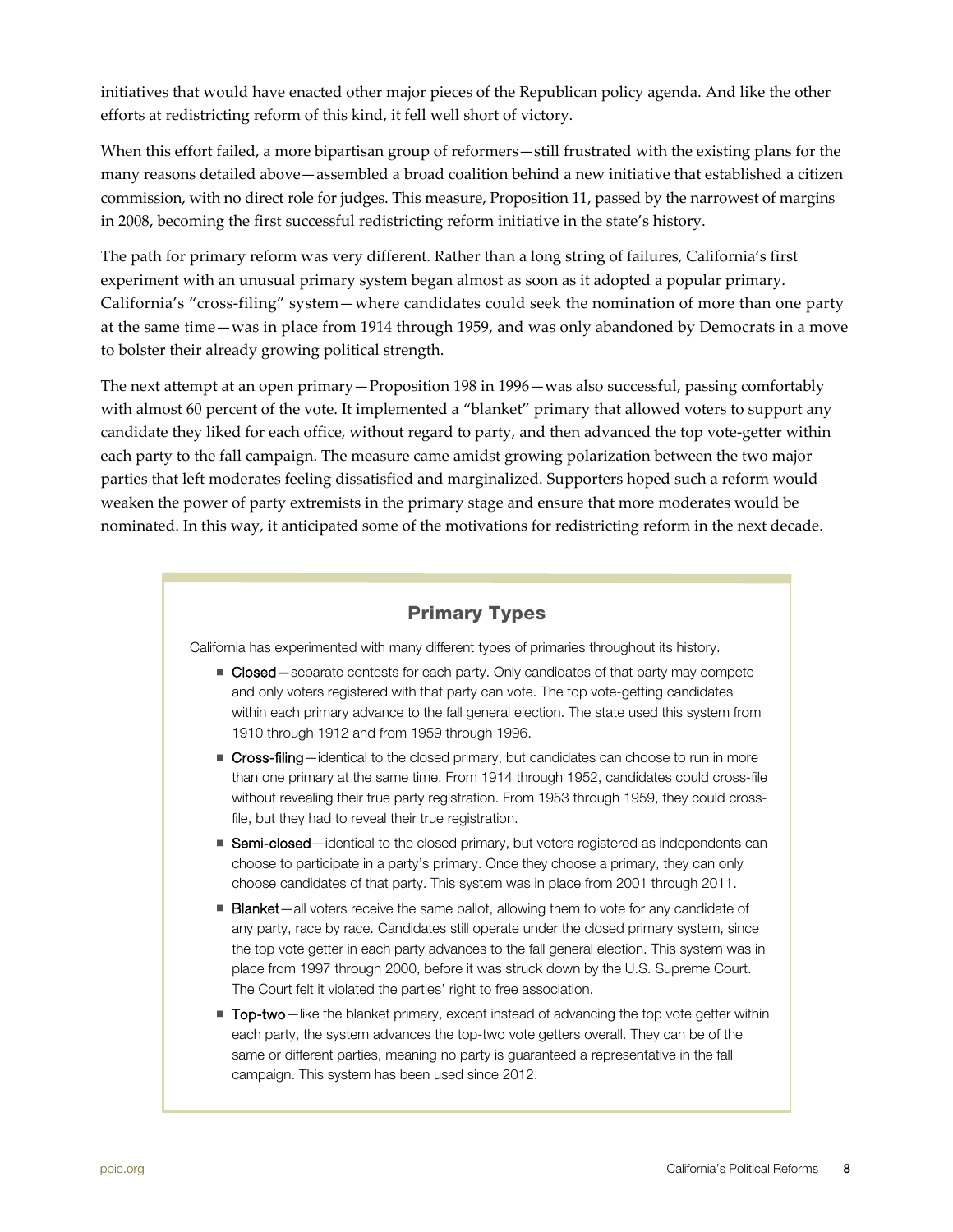What followed was a back-and-forth between the state legislators and parties on one side and reform advocates on the other, with the former pursuing a mostly legal and legislative strategy to stop reform and the latter taking a more populist approach. The first strike came from the parties, who succeeded in overturning the blanket primary in the courts in 2000 by arguing that it violated the First Amendment right to free association. Reformers responded with Proposition 62, a "top-two" primary measure on the 2004 ballot that addressed the court's concerns by seeking to ensure that primary winners were not perceived as officially associated with the parties. A broad bipartisan majority of the legislature then answered by placing a competing measure on the same ballot, one that simply ratified the status quo. The status quo measure (Proposition 60) passed handily. The reform measure failed to even earn a majority.

The opposing camps' strategies merged in 2009 through an unusual set of circumstances. The state Senate leadership needed one more Republican vote to pass a budget in the midst of a meltdown in the state's finances caused by the housing collapse that began the previous year. To secure the final vote, they made a deal to place another top-two primary measure on the ballot, which ended up as Proposition 14 in 2010. Proposition 14 differed in largely superficial respects, otherwise offering something like a second chance to pass Proposition 62. And this time, the legislature made no effort to undermine the measure because they had put it on the ballot themselves. Proposition 14 passed with 54 percent of the vote.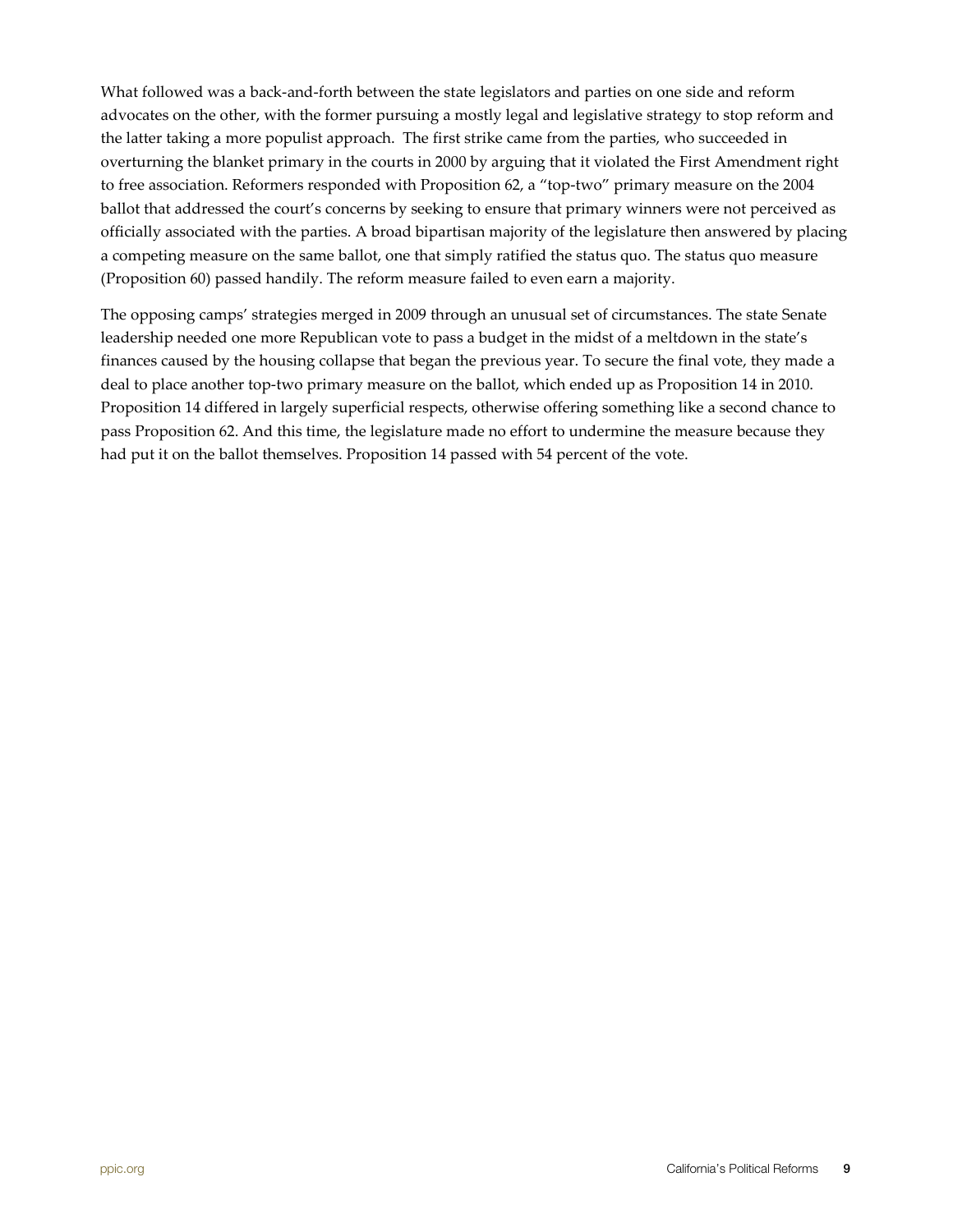# <span id="page-9-0"></span>Possible Factors Driving Reform

There have been five initiatives to establish redistricting commissions<sup>[4](#page-9-3)</sup> and three to establish a more open primary system. In addition, one important initiative simply ratified the existing primary system of the time. What accounts for the success of some of these reforms and the failure of others? Since all moved through the initiative process, this is largely a question of identifying factors that might have directly affected voter opinions. Three broad categories of factors could account for these dynamics: voter frustration with the state of government, the content of the laws themselves, and the coalitions of interests that formed to support change.

### <span id="page-9-1"></span>Voter Frustration

The most straightforward explanation for success would be an attitude change among voters. As detailed above, a strong motivation for both Propositions 11 and 14 was a sense that government was failing in its most basic duties, and doing a poor job of representing the public. The parties were becoming more polarized, budgets were getting harder to pass, and major policy issues like infrastructure maintenance were being left by the wayside. The PPIC Statewide Survey was finding record low approval of the legislature and consistently low trust in government. It might have been that voters would support almost any change to the status quo if it promised to fix these problems. By this reckoning, the particulars of the reforms or the arguments for them were not so important. The reforms sold themselves because they landed at exactly the right time.

### <span id="page-9-2"></span>The Reforms' Content

In addition to any possible trends in public opinion, the reforms themselves changed over time. Each reform had its own particular approach to its subject. The first rows of Tables 1 and 2 outline these content differences. For the redistricting reforms, the most significant variation has centered around judicial involvement in the process (see Table 1). Each of the four measures Republicans proposed either empowered judges to choose the commission's members or appointed judges directly to the commission itself.<sup>[5](#page-9-4)</sup> Beyond the role of judges, these four measures differed mostly in the number of commission members, the role of legislators, and some other specifics of the process. All of them required that the commission draw compact districts that divided cities and counties as little as possible, and each one covered line drawing for the legislature, state Board of Equalization, and U.S. House delegation.

Proposition 11, the first successful redistricting reform, differed from these others in two important respects. First, it offered no role for judges or the judiciary apart from the natural role they would play in any legal action against the plans. In fact, it made a point of forming a commission of ordinary citizens, and it strove to insulate them from the political class as much as possible (Cain 2012). Second, it established respect for "communities of interest" as one of the main constraints on the commission's plans, ranking this along with all constraints in explicit order of importance—something that had been absent from previous reform

<span id="page-9-3"></span><sup>&</sup>lt;sup>4</sup> This does not include Proposition 20 in 2010, which extended the authority of the Proposition 11 commission to congressional districts, nor any of the many proposed initiatives that did not make it to the ballot.

<span id="page-9-4"></span><sup>&</sup>lt;sup>5</sup> The last of these reforms, Proposition 77, went so far as to create a three-member commission of retired judges, just like the Special Masters, and to call this commission "Special Masters" in the text of the law itself.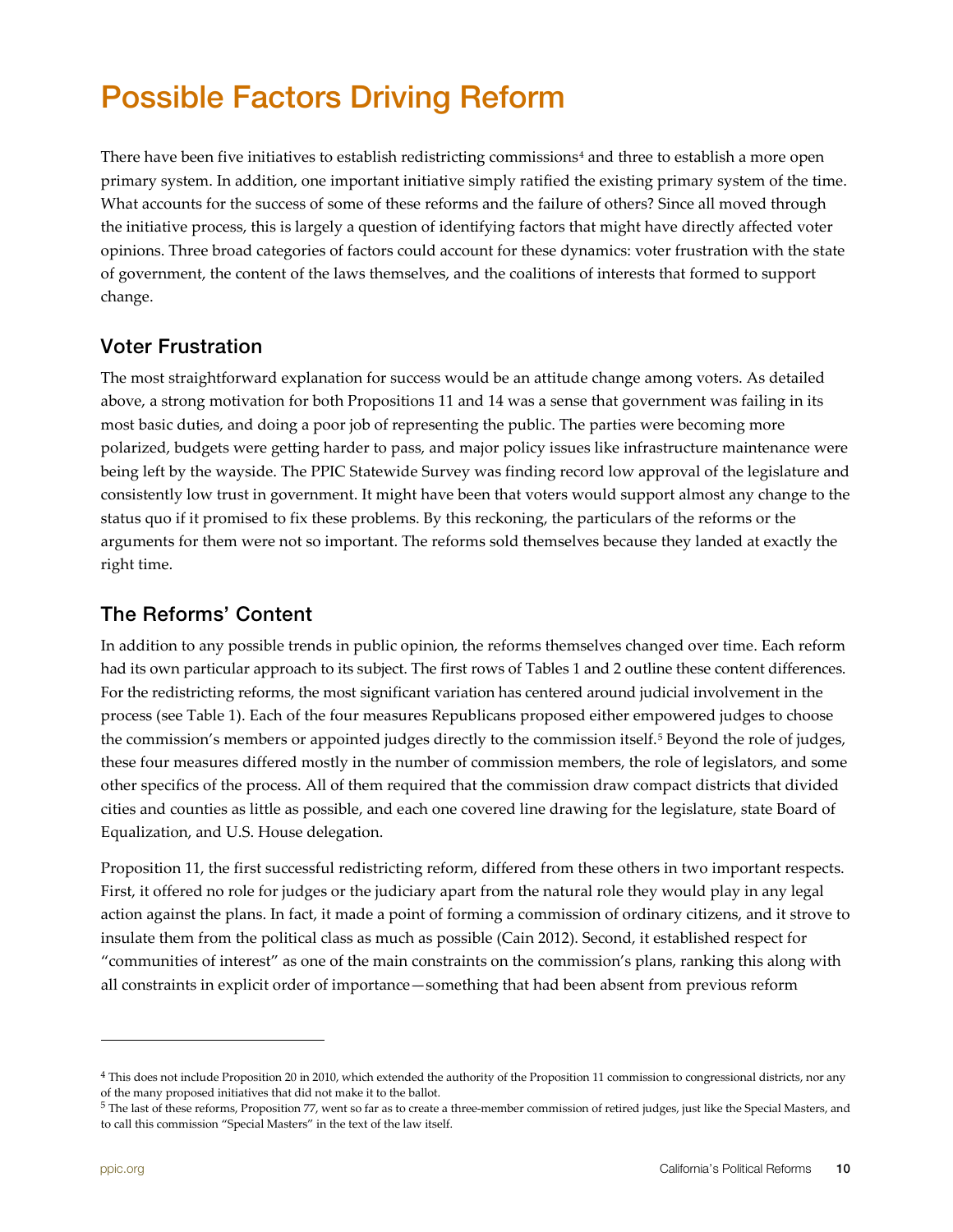proposals. As described in greater detail below, both of these steps probably helped to build a broader coalition behind reform.

Moreover, for the first time, Proposition 11 explicitly omitted congressional districts in an attempt to avoid a broader fight. Although those districts were included in a follow-on measure two years later, at the time that Proposition 11 was on the ballot there were no explicit plans to extend the reform to Congress. In the midst of the redistricting fights of the 1980s, this sort of concession might not have amounted to much, since state legislators could have been expected to fight hard for their own fates as well. But in 1990 voters passed strict term limits for the legislature that prevented any legislator from serving through more than one redistricting without changing chambers. Legislators were no longer as invested in the redistricting process. Thus, Proposition 11 excluded members of Congress from the scope of the reform at the very time when they were likely to be the most intense opponents.

The most important variation in the content of primary reforms has been the change from a blanket primary to the top-two (see Table 2). The blanket allows primary voters to vote for any candidate they like, regardless of party, and then it advances the top vote-getter within each party to the fall election. The Supreme Court felt this approach violated the First Amendment right of association because it forced the parties to allow non-members to contribute to decisions about official party nominees. The process was considered a party primary and the winner was always labeled as the party's nominee. The top-two, by contrast, grants voters the same freedoms as the blanket primary, but then advances the two candidates receiving the most votes to a fall runoff campaign, even if they identify with the same party. To the Supreme Court, that made it hard to call these candidates the official nominees of the parties in any real sense. To make this point even clearer, all the candidates in the top-two are said to have a party "preference" that does not reflect any endorsement by the party organizations.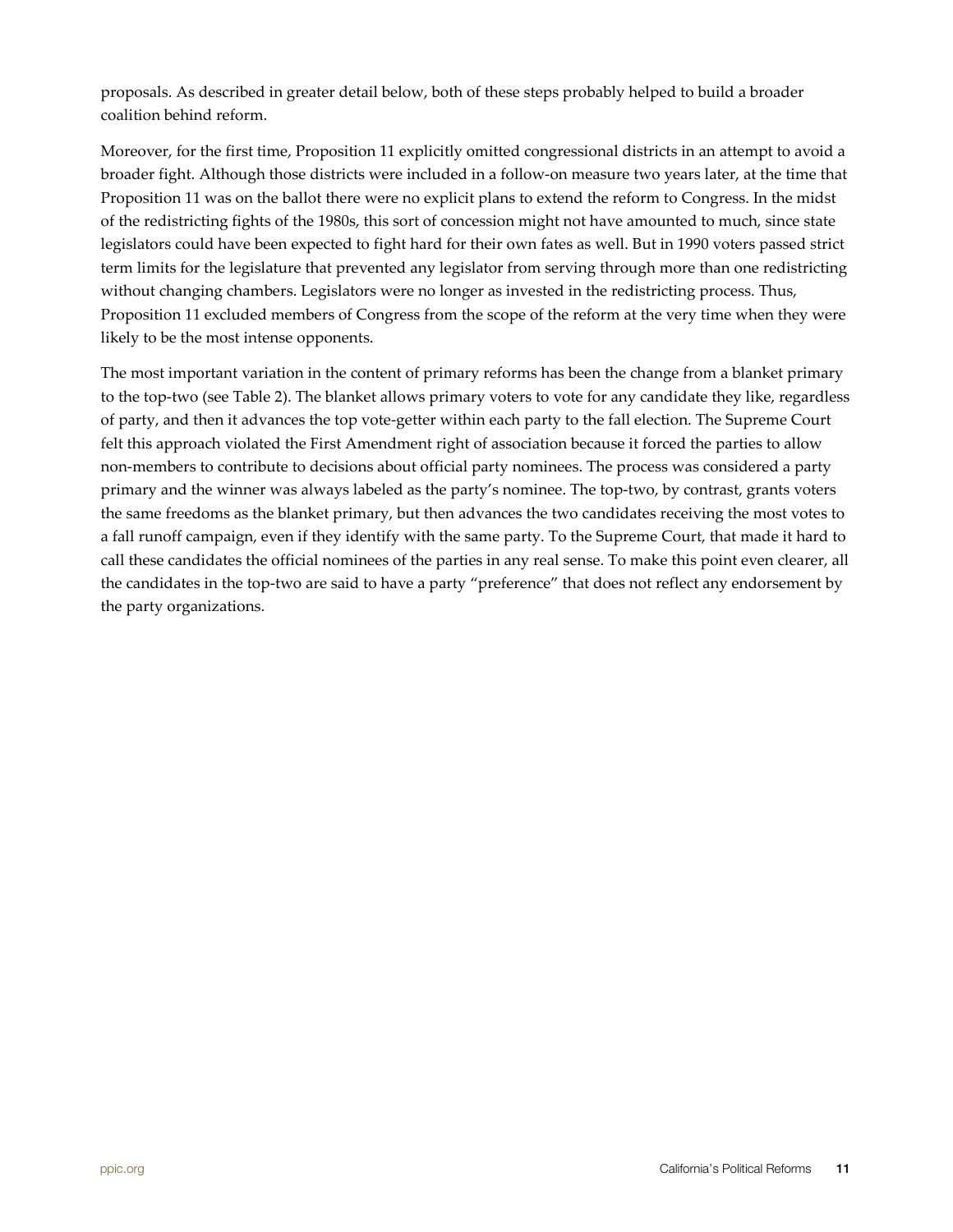#### <span id="page-11-0"></span>TABLE 1 Characteristics of redistricting reform initiatives

| <b>Commission</b><br>process | Prop 14<br>(1982)                                    | Prop 39<br>(1984)                                                      | Prop 119<br>(1990)                                                     | Prop 77<br>(2005)                                         | Prop 11<br>(2008)                                                                       |
|------------------------------|------------------------------------------------------|------------------------------------------------------------------------|------------------------------------------------------------------------|-----------------------------------------------------------|-----------------------------------------------------------------------------------------|
| <b>Members</b>               | Citizens, Judges,<br>or Legislators<br>$(10+)$       | Judges (8)                                                             | Citizens (12)                                                          | Judges (3)                                                | Citizens (14)                                                                           |
| Selected by                  | $\bullet$ Judges<br>• Legislators<br>• Major parties | Random draw                                                            | • Non-partisan<br>organizations<br>· Judges                            | • Random draw<br>• Legislators                            | • State auditor<br>• Random draw                                                        |
| Party balance<br>required?   | Yes                                                  | Yes                                                                    | Yes                                                                    | Yes                                                       | Yes                                                                                     |
| Major criteria               | • Compactness<br>• City/county lines<br>• Nesting    | • Compactness<br>• City/county lines<br>• Nesting<br>• Ignore politics | • Compactness<br>• City/county lines<br>• Nesting<br>• Competitiveness | • City/county lines<br>• Compactness<br>• Ignore politics | • City/county lines<br>$\bullet$ COI<br>• Compactness<br>• Nesting<br>• Ignore politics |
| Applies to                   | • Legislature<br>$\bullet$ BoE<br>• U.S. House       | • Legislature<br>$\bullet$ BoE<br>• U.S. House                         | • Legislature<br>$\bullet$ BoE<br>• U.S. House                         | • Legislature<br>$\bullet$ BoE<br>• U.S. House            | • Legislature<br>$\bullet$ BoE                                                          |
| Placed on ballot by          | Signature<br>campaign                                | Signature<br>campaign                                                  | Signature<br>campaign                                                  | Signature<br>campaign                                     | Signature<br>campaign                                                                   |
| Strong tie to<br>governor?   | <b>No</b><br>(Democrat)                              | Yes<br>(Republican)                                                    | <b>No</b><br>(Republican)                                              | Yes<br>(Republican)                                       | <b>No</b><br>(Republican)                                                               |
| Most supportive party        | Republican                                           | Republican                                                             | Republican                                                             | Republican                                                | Republican                                                                              |
| Party conflict               | Strong                                               | Strong                                                                 | Strong                                                                 | Strong                                                    | Weak                                                                                    |
| Percent voting yes           | 45.5%<br>(Failed)                                    | 44.8%<br>(Failed)                                                      | 36.2%<br>(Failed)                                                      | 40.2%<br>(Failed)                                         | 50.9%<br>(Passed)                                                                       |

SOURCE: Specifics of each law come from the law's text, while specifics of the context come from the historical analysis i[n Technical Appendix A.](http://www.ppic.org/content/pubs/other/415EMR_appendix.pdf)

NOTES: "Commission process" refers to details about how each commission is formed and the characteristics of its members. Among the major criteria for the commission process, "nesting" refers to the practice of constructing Senate districts out of two adjacent Assembly districts, with no discrepancy, while "COI" stands for "community of interest," a catch-all term for any social or economic factor that binds a group together and might suggest that it should remain intact within a single district. Among the institutions to which the commission reform applies, "BoE" stands for "Board of Equalization," a four-member state committee that handles certain tax issues. "Strong tie to governor?" asks whether the sitting governor took a clear and visible position on the reform, while "Party conflict" indicates whether the broader parties took clear and visible positions on the issue that were at odds with each other.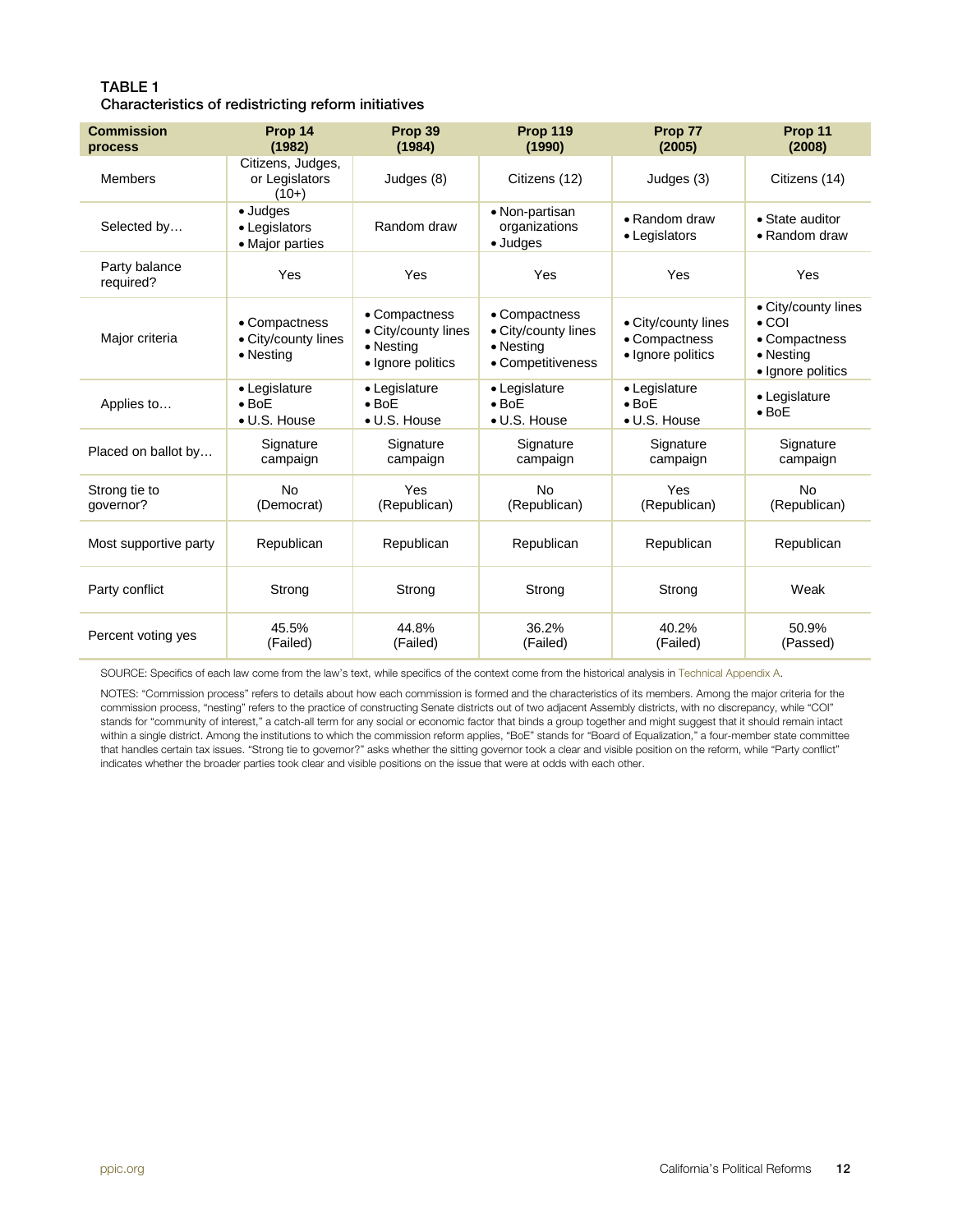#### <span id="page-12-1"></span>TABLE 2 Characteristics of primary reform initiatives

|                         | Prop 198<br>(1996) | Prop 60<br>(2004)            | Prop 62<br>(2004)   | Prop 14<br>(2010)   |
|-------------------------|--------------------|------------------------------|---------------------|---------------------|
| Type of open primary    | <b>Blanket</b>     | N/A<br>(Ratified status quo) | Top-two             | Top-two             |
| Placed on ballot by     | Signature campaign | Legislature                  | Signature campaign  | Legislature         |
| Strong tie to governor? | No<br>(Republican) | No<br>(Republican)           | No.<br>(Republican) | Yes<br>(Republican) |
| Most supportive party   | <b>Neither</b>     | <b>Neither</b>               | <b>Neither</b>      | <b>Neither</b>      |
| Party conflict          | Weak               | Weak                         | Weak                | Weak                |
| Percent voting yes      | 59.5%<br>(Passed)  | 67.6%<br>(Passed)            | 46.1%<br>(Failed)   | 53.8%<br>(Passed)   |

SOURCE: Specifics of each law come from the law's text, while specifics of the context come from the historical analysis i[n Technical Appendix B.](http://www.ppic.org/content/pubs/other/415EMR_appendix.pdf)

NOTE: "Type of open primary" refers to the specific mechanism by which votes are aggregated under each reform; details of "blanket" and "toptwo" primary types can be found in the text and in the sidebar on page 8. "Strong tie to governor?" asks whether the sitting governor took a clear and visible position on the reform, while "Party conflict" indicates whether the broader parties took clear and visible positions on the issue that were at odds with each other.

### <span id="page-12-0"></span>Coalition Dynamics

Each of the reforms also had its own constellation of supporters and opponents that potentially helped shape its fate. In the case of redistricting reform, these coalitions were mostly partisan. Each of the four redistricting reform measures Republicans proposed (Propositions 14, 39, 119, and 77) were conceived in the shadow of partisan fights over redistricting and received vigorous opposition from Democrats. At least two of the measures were also closely allied with a sitting governor: Republican Gov. George Deukmejian was the primary backer of Proposition 39 in 1984, and Arnold Schwarzenegger not only supported Proposition 77, he added it to a set of measures for which he called a special election in 2005. This gubernatorial involvement lent visibility and stature to each campaign, but at the risk of further cementing its partisan image.

Proposition 11, by contrast, was far less partisan from the beginning. Despite the rancor of the Proposition 77 campaign, behind the scenes the coalition against reform had been badly fractured by the 2001 redistricting. The complaints by minority rights groups dealt the most serious blow to the coalition, since Democrats had long appealed to diversity as a reason to reject Republican reforms. But the 2001 plan also angered good government groups, who disliked the lack of competition, as well as many in both the Republican and Democratic camps outside the legislature, who felt the plan had permanently limited their party's potential. And although Governor Schwarzenegger supported the measure publicly and backed it financially, he was not as visibly involved as he had been for Proposition 77, and in fact helped the campaign reach out to former Democratic governor Gray Davis to further cement the effort's bipartisan image.

Primary reform never had quite the same variation in its supporting coalition as did redistricting. As outlined in Table 2, both major parties were always officially opposed, and the public conflict between them was always fairly weak. If there was a change in the coalition of supporters, it was in terms of the strength and organizing capacity behind Proposition 14. Governor Schwarzenegger decided to forcefully back the measure after only tepid support for Proposition 62 in 2004, and ultimately supplied a substantial portion of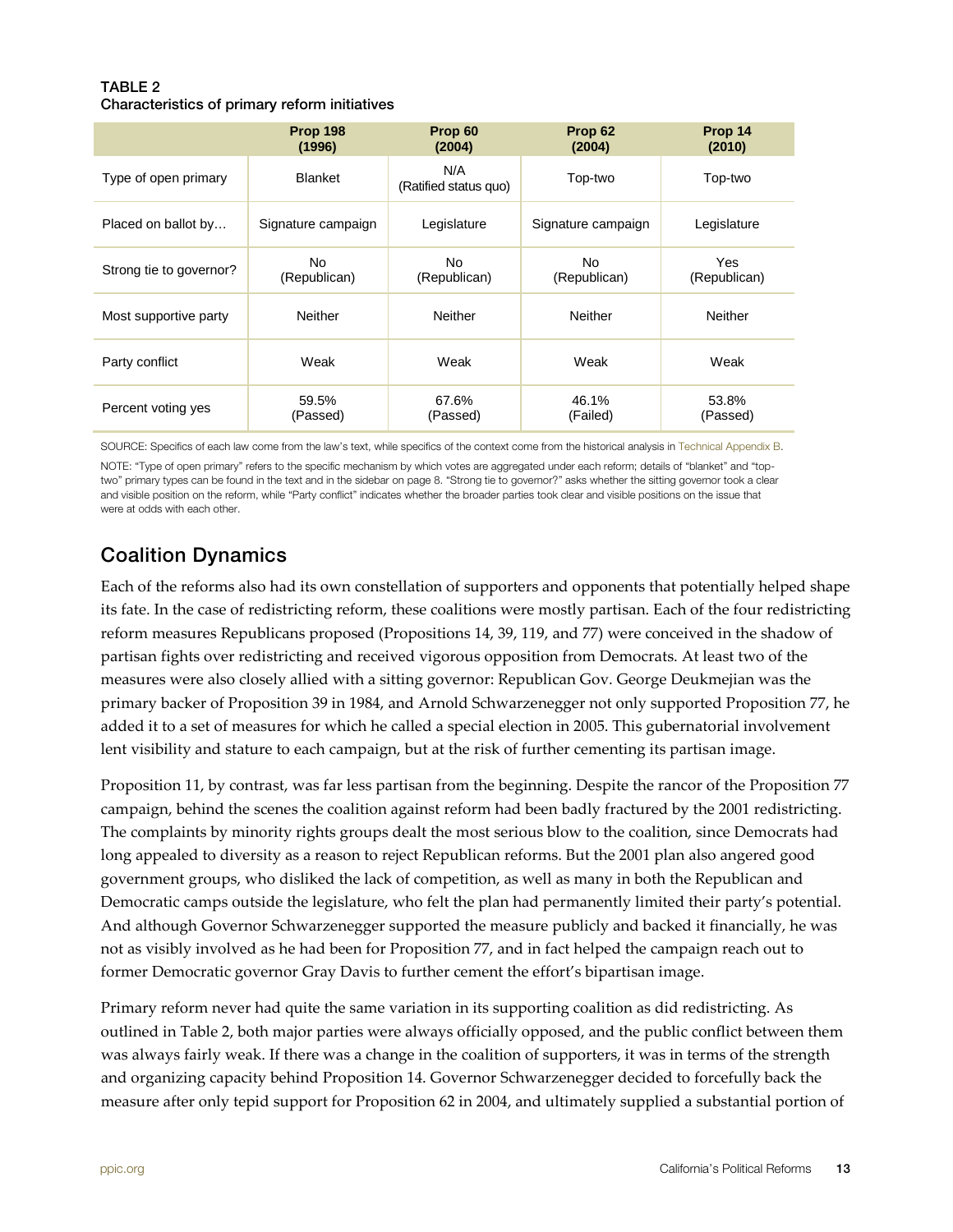the money for the "yes" campaign. Meanwhile, the manner in which the reform made it onto the ballot helped to alter the legislature's involvement. Although the legislature had placed a competing measure on the ballot in 2004, they were technically the authors of the Proposition 14 reform, and so were limited in their ability to criticize or fight it.

There was also a great deal of momentum behind reform after the passage of Proposition 11. A ready coalition of political reformers were already connected to each other and eager to try the next big change. In his classic work on agenda-setting, political scientist John Kingdon called such momentum "spillover" and argued that it was extremely powerful in advancing a policy agenda (Kingdon 2003). Given the rushed movement forward on primary reform, spillover arguably helped advocates get up and running more quickly than might have been the case otherwise.

Thus, the variation in supporting coalitions, content, and even motivation was more pronounced for redistricting than for primary reform. Redistricting reform was moved along by the decennial line-drawings themselves—concrete events with visible consequences. These events helped shape the coalitions that stood behind each reform, the kind of proposals offered, and potentially even the public's readiness. By contrast, the motivation for primary reform and the general coalition of interests behind it never really changed. Primary reform was always a movement of relative moderates who sought to weaken the power of parties in response to longer-term trends in government and society. As such, it lacked the same concrete focusing events that pushed redistricting forward. Nonetheless, primary reform may have benefited from fortuitous timing, since it came on the heels of redistricting reform and made it to the ballot in a way that helped neutralize opponents.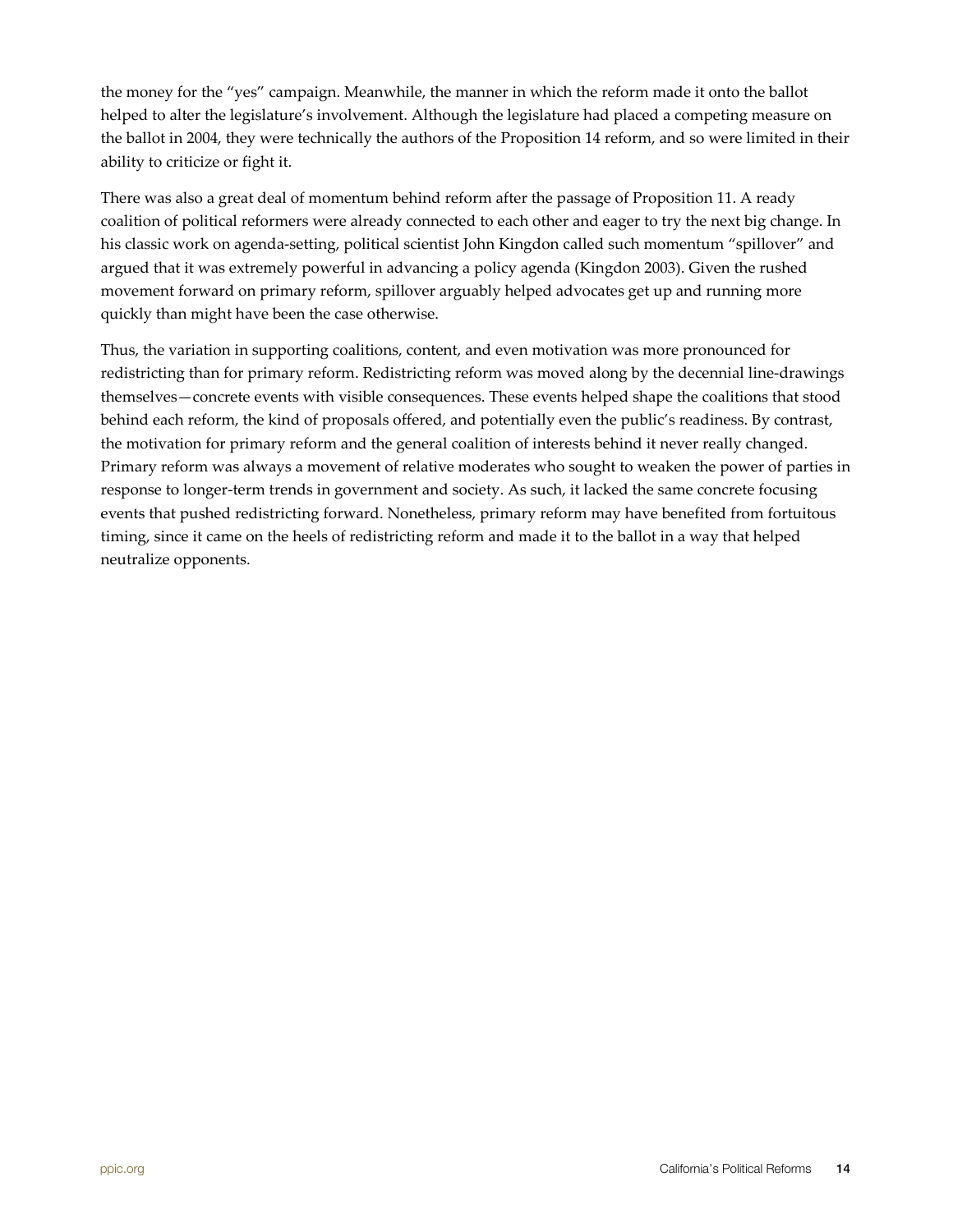# <span id="page-14-0"></span>Evaluating the Factors

So far this discussion highlights several differences across the various reforms. But which among them best explains the success of Proposition 11 and Proposition 14 when at least one previous effort in each category had failed? This is fundamentally a question about public opinion and reactions to campaign dynamics. Accordingly, this section reviews each of the explanations described above—voter frustration, reform content, and coalition dynamics—in light of the available public opinion on each reform. What seemed to be driving voters in their ultimate decisions?



<span id="page-14-1"></span>

[SOURCE: PPIC Statewide Surveys, August, September, and October 2005, August, September, and October 2008; Field](http://www.ppic.org/main/series.asp?i=12)  Poll Nos. 82-05, 82-06, 82-07, 84-05, 84-06, 84-07, 90-02, 90-03, 05-03, 05-04, and 08-06.

NOTE: Vertical axis in each graph represents the share of likely voters saying they would vote for the initiative at each point in time; denominator in this calculation excludes "don't know" responses in order to provide an estimate of the Election Day result (where voters are not allowed to register no opinion).

Before delving into the details on each measure, it is instructive to look at the basic dynamics of opinion for each reform. Figure 1 shows that over the five separate attempts at commission-style redistricting reform, support has been remarkably consistent during the heart of the campaign season.<sup>[6](#page-14-2)</sup> Although it is often said that initiatives start strong and then fade over time, the only redistricting initiative showing any signs of

<span id="page-14-2"></span><sup>6</sup> Those expressing no opinion have been excluded from these calculations to offer a best guess at the outcome on election day.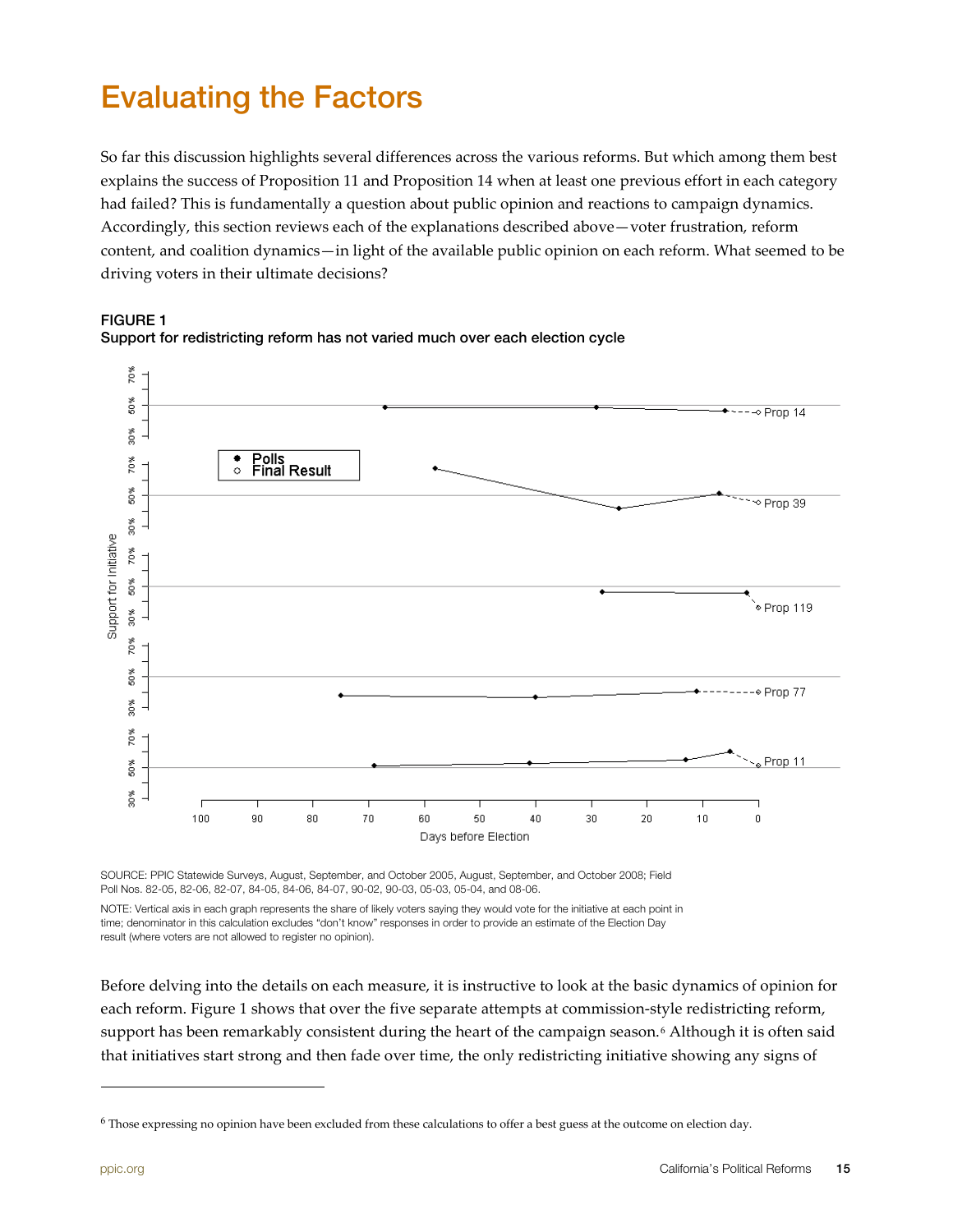such a pattern is Proposition 39, and even that is based largely on the results of a single poll. The rest seem to have had as much support weeks or even months before election day as they had on election day itself. Because all but one of these reforms failed, this means the reforms were consistently losing from the very beginning. Even the one success, Proposition 11, polled just above 50 percent over two months before election day and eventually won by close to the same margin.

By contrast, support for primary reform has tended to start out very strong and then fade in the more classic initiative pattern (Figure 2). Proposition 198 won with a healthy 60 percent of the vote, but it polled around 75 percent at first. Proposition 62 had the support of about six in ten voters with an opinion before that slipped noticeably with only a week to go. And Proposition 14's narrow margin of victory was not foreshadowed by its early polling, which suggested support by about two-thirds of the electorate. The only exception to this pattern is Proposition 60, which started strong and ended up about where it began, but which was the only measure discussed here that did not alter the primary system. Because we do not have opinions from the same group of people over time, it is difficult to say whether these patterns reflect undecided voters breaking against primary reform measures on election day or more knowledgeable voters changing their minds. Either way, the results suggest that opinions on redistricting reform have been steadier in the aggregate, while opinions on primary reform have struggled to find a firm footing.

<span id="page-15-0"></span>



SOURCES: PPIC Statewide [Surveys, September 2004, March, May 2010; Field Poll Nos. 96-01, 96-02, 04-04, 04-05, and 04-06.](http://www.ppic.org/main/series.asp?i=12)

NOTE: Vertical axis in each graph represents the share of likely voters saying they would vote for the initiative at each point in time; denominator in this calculation excludes "don't know" responses in order to provide an estimate of the Election Day result (where voters are not allowed to register no opinion).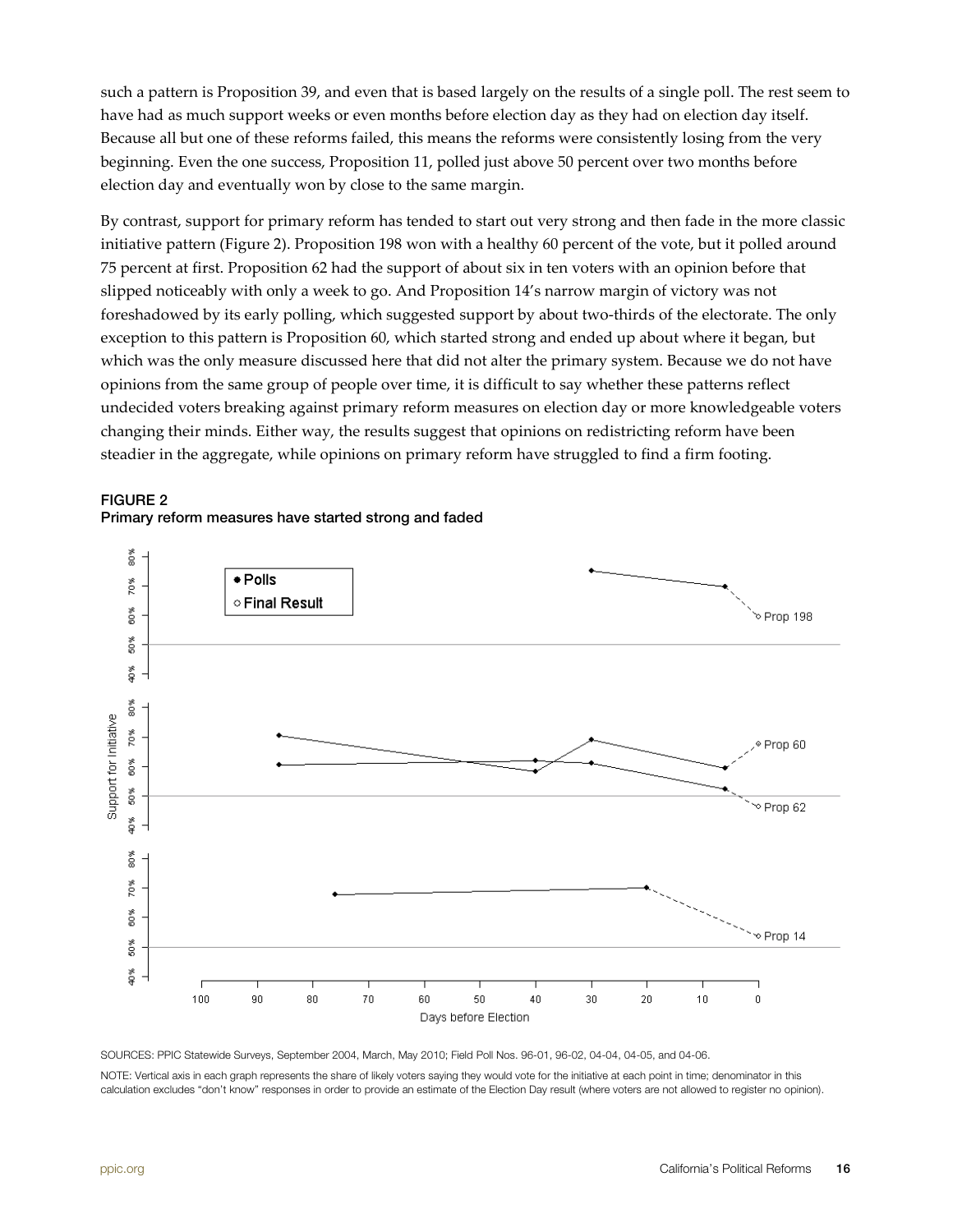### <span id="page-16-0"></span>Voter Frustration

Both primary and redistricting reforms were passed during a time of divisive partisan conflict and extraordinary political and economic turmoil. Might it be that voters simply became fed up with perceived problems in Sacramento and chose to support reform as a reaction to those problems? If so, those who expressed negative opinions about Sacramento government would be more supportive of reform. Although no single survey question can perfectly capture such anti-Sacramento feeling, the PPIC Statewide Survey has asked questions that get at the general idea at the same time that it has asked for opinions on primary and redistricting reform. The results do little to suggest that events in Sacramento could have produced the success reformers ultimately achieved.

#### <span id="page-16-1"></span>TABLE 3

Anti-Sacramento opinions have had an ambiguous relationship with support for redistricting reform

|                                    | <b>Prop 77:</b><br><b>Redistricting</b><br>(2005) | <b>Prop 11:</b><br><b>Redistricting</b><br>(2008) |
|------------------------------------|---------------------------------------------------|---------------------------------------------------|
| Overall support (% voting for)     | 30%                                               | 38%                                               |
| Support among those who            |                                                   |                                                   |
| approve of legislature             | 27%                                               | 37%                                               |
| disapprove of legislature          | 35                                                | 40                                                |
| trust Sacramento always / mostly   | 33%                                               | 42%                                               |
| trust Sacramento sometimes / never | 29                                                | 37                                                |

SOURCE: [PPIC Statewide Surveys, August 2005 and August 2008.](http://www.ppic.org/main/series.asp?i=12)

NOTE: Because the objective is to describe public opinion at the moment of the survey rather than to estimate the actual vote on Election Day, the denominators in these calculations all include "don't know" responses.

Table 3 shows how approval of the legislature and trust in Sacramento related to views on two of the redistricting reform initiatives: the failed Proposition 77 and the successful Proposition 11. Approval of the legislature should matter more for support of reform than views about the governor or the president, since the reforms mostly targeted legislative behavior—entirely, in the case of redistricting reform. Those who disapproved of the legislature's performance in 2005 were, in fact, more likely to support Proposition 77.[7](#page-16-2) The difference is not enormous—about 8 percentage points—but it is the one we would expect if voters were motivated by political dysfunction. Yet this same difference is actually *smaller* for Proposition 11, the measure that ultimately passed. Moreover, if we consider trust in Sacramento instead of approval of the legislature, the necessary relationship is completely absent. Those who expressed the most trust in Sacramento to do what was right were actually more, not less, supportive of reform, both with Proposition 77 and Proposition 11.

If anything, the necessary relationships are even harder to find for opinions on primary reform. Table 4 demonstrates that those who approved of the legislature were consistently *more* supportive of primary

<span id="page-16-2"></span> $<sup>7</sup>$  Since the goal here is description rather than attempting to predict the outcome, the calculation includes those who expressed no opinion on the</sup> measure. The results are similar if these respondents are dropped.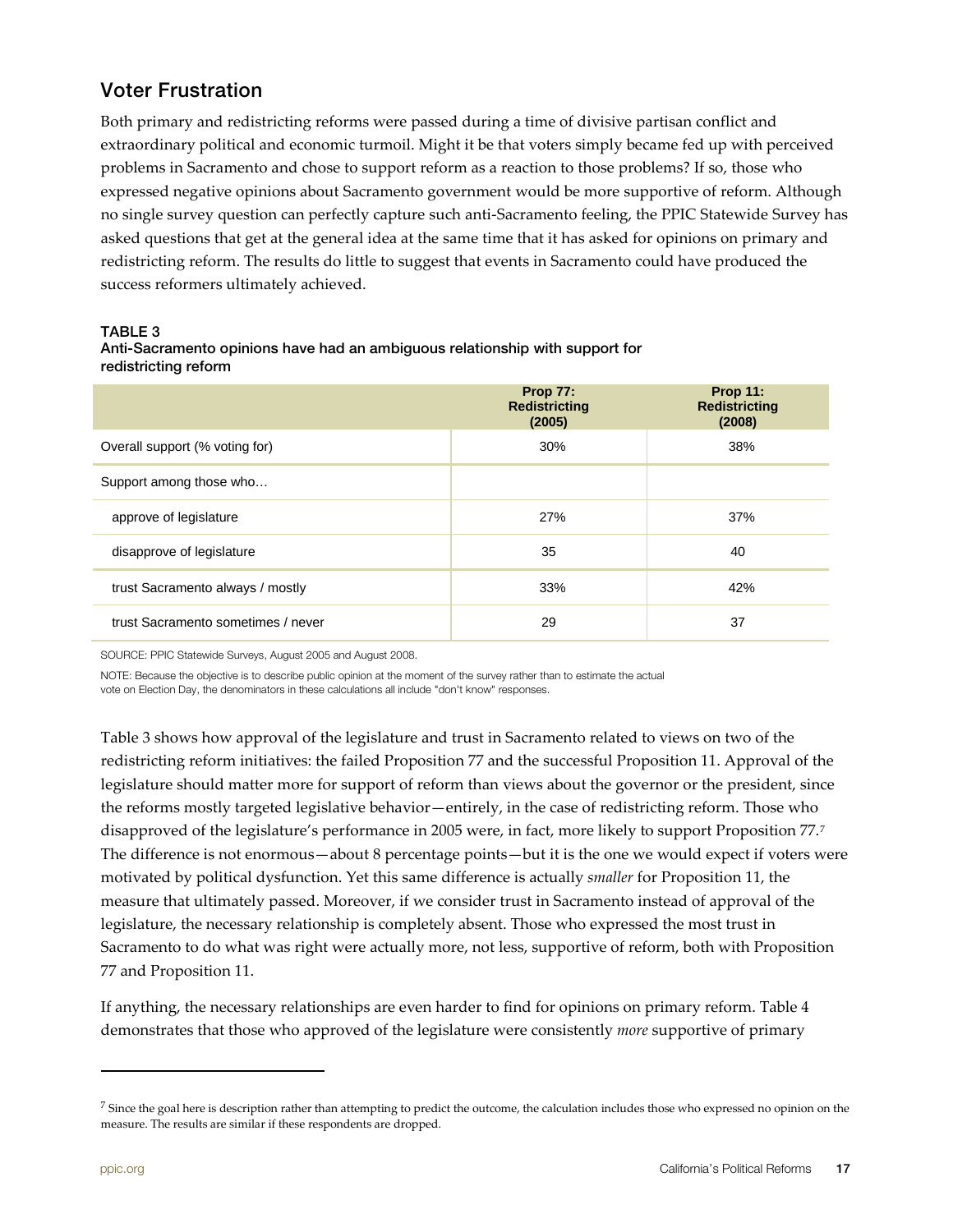reform than were those who disapproved. This difference was not large, but it was the opposite of what would be expected if negative reactions to problems in the legislature were driving support. The Statewide Survey never asked about trust in Sacramento on surveys asking about primary reforms, so it is not possible to match the results in Table 3 exactly. However, it did ask whether those responding to the survey felt the state was heading in the right or the wrong direction. Again, those more positively disposed toward Sacramento—in this case, by saying the state was heading in the right direction—were more supportive of primary reform. In the case of Propositions 60 and 62, this relationship was so modest as to hardly merit attention. But for Proposition 14, the difference was larger than the one between legislative approval and Proposition 77 above.

Perhaps the most surprising result in Table 4 is not the relationship between general opinions about Sacramento and support for reform, but the one between the competing measures, Propositions 60 and 62. Despite the fact that the two measures were legally and logically inconsistent and could not both have become law, those who said they planned to vote for Proposition 60 were actually more likely to support Proposition 62 as well. Granted, these voters were being asked for their opinions more than two months before election day, leaving time for the confusion to be cleared up. But the Field Poll found the same counterintuitive relationship one week before the election, including among those who said they were aware of the ballot measures.[8](#page-17-2) If the legislators who placed Proposition 60 on the ballot sought to sow confusion, it looks like they succeeded.

|                                                 | <b>Prop 60:</b><br><b>Affirm Existing</b><br>Primary<br>(2004) | <b>Prop 62:</b><br>Top-two<br>(2004) | <b>Prop 14:</b><br>Top-two<br>(2010) |
|-------------------------------------------------|----------------------------------------------------------------|--------------------------------------|--------------------------------------|
| Overall support (% voting for)                  | 35%                                                            | 51%                                  | 59%                                  |
| Support among those who                         |                                                                |                                      |                                      |
| approve of legislature                          | 38%                                                            | 56%                                  | 63%                                  |
| disapprove of legislature                       | 34                                                             | 50                                   | 57                                   |
| say California is heading in right<br>direction | 37%                                                            | 53%                                  | 70%                                  |
| say California is heading in wrong<br>direction | 34                                                             | 50                                   | 58                                   |
| support Proposition 60                          |                                                                | 64%                                  |                                      |
| oppose Proposition 60                           |                                                                | 44                                   |                                      |

#### <span id="page-17-1"></span>TABLE 4

|  | Polling on open primaries suggested only weakly structured beliefs on the issue |  |  |
|--|---------------------------------------------------------------------------------|--|--|
|  |                                                                                 |  |  |

SOURCE: PPIC Statewide Surveys: [September 2004, March, May 2010.](http://www.ppic.org/main/series.asp?i=12)

<span id="page-17-0"></span>NOTE: Because the objective is to describe public opinion at the moment of the survey rather than to estimate the actual vote on Election Day, the denominators in these calculations all include "don't know" responses.

<span id="page-17-2"></span><sup>&</sup>lt;sup>8</sup> Interviewing for the last Field Poll in that election cycle was completed on October 27, six days before the November 2 election. Among those who were not aware of the measures, 65% of those voting "yes" on Proposition 60 also planned to vote "yes" on Proposition 62, compared to 42% of those voting "no" on Proposition 60. Among those who were aware of the measures, the same numbers were 55% and 29%.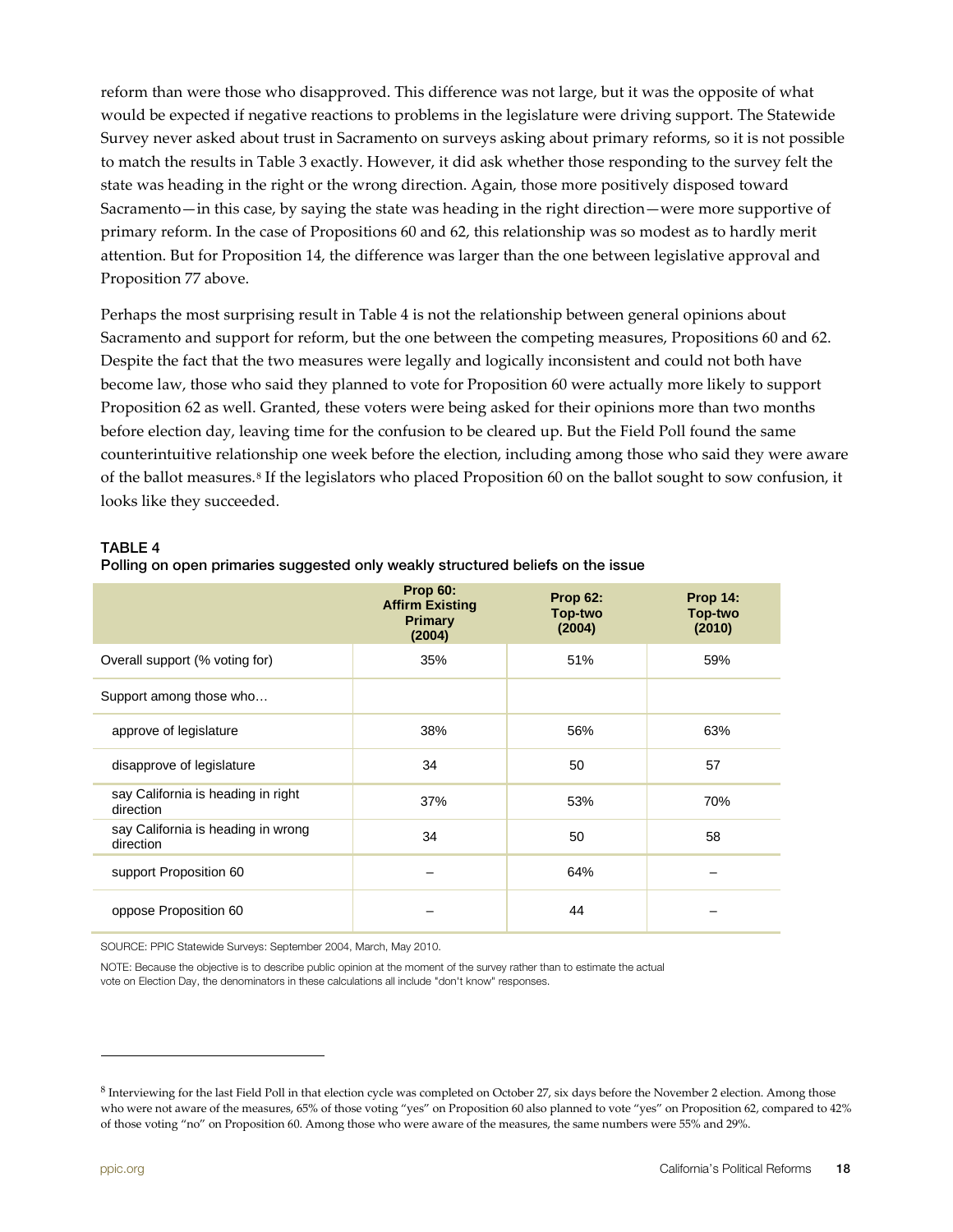### The Reforms' Content

It appears, then, that opinions about the broader state of California politics had at best a weak and inconsistent role in the public's views about reform. But what about the actual content of the reforms? Though all the reforms were broadly similar to each other—all the redistricting measures established some form of commission, while all the primary reforms established a single-ballot format with race-by-race crossover voting—there were some important differences. Redistricting commissions could include judges and legislators, or could consist of just citizens. Primary reforms could raise the prospect of same-party contests in the fall or guarantee that only one representative from each party would be present on the fall ballot. Did any of these variations make a difference to voters?

To answer this question, it is important to try to separate the broader idea at stake from the back-and-forth of any given campaign. Opinions in the midst of the campaign might be colored by the way the idea was discussed and what interests lined up for and against it—in other words, by the sort of coalition politics that will be discussed in the next section. Thus, it is important to find public opinion questions about reform that were asked outside the normal course of an election season. Unfortunately, such questions are rare, meaning the evidence available is necessarily spotty and conditional. Nonetheless, what evidence there is suggests that the content of the reforms did matter in a way that might help explain the performance of each reform.

Table 5 shows the level of support the Statewide Survey identified for a variety of potential redistricting reforms: the panel of retired judges that was actually proposed many times; a panel consisting of members of the Little Hoover Commission (composed of citizens and some members of the legislature); and a commission of only citizens, as was proposed by Proposition 11. The survey frames all these questions as hypotheticals: the Little Hoover Commission proposal never made it to the ballot, and questions about the other two reforms were asked far outside the campaign season when each was considered. Thus, these results should be viewed as something close to voters' reactions to the broad concept of each reform.

Several patterns are visible in Table 5. First, the most popular of the three proposals is the citizen commission that resembles Proposition 11. About six in ten support the reform, with no real partisan differences. The least popular is the Little Hoover Commission approach. Since that question also mentioned that citizens would be part of the reform, and because knowledge of the Little Hoover Commission itself is likely very low among the broader public, the consistently negative views of it probably reflect the fact that legislators would also serve on the panel.

The most interesting results pertain to the panel of retired judges. Unlike opinion on the other reforms, there are notable partisan differences, with Republicans generally supportive and Democrats quite strongly against. This is true despite the fact that, at the time this question was asked in January 2005, there had not been a redistricting measure on the ballot in 15 years,<sup>[9](#page-18-0)</sup> the last Special Masters panel had drawn districts almost as long ago, and the first visible skirmishes in the fight over Proposition 77 were still months away. Nonetheless, the possibility of enacting the Special Masters process into law *had* recently been part of the public discussion, especially since the recall campaign when Schwarzenegger once again put the idea on the agenda. It appears that this ongoing conversation—and possibly even some lingering impact of past redistricting fights—had made the notion of a panel of judges a thoroughly partisan issue, even in the absence of a high-profile election campaign. It was an ominous sign for Proposition 77.

<span id="page-18-0"></span><sup>&</sup>lt;sup>9</sup> A reform similar to Proposition 77 was proposed in 2000 and actually qualified for the March primary ballot, but the courts threw it out for violating the single subject rule (Schrag 2003).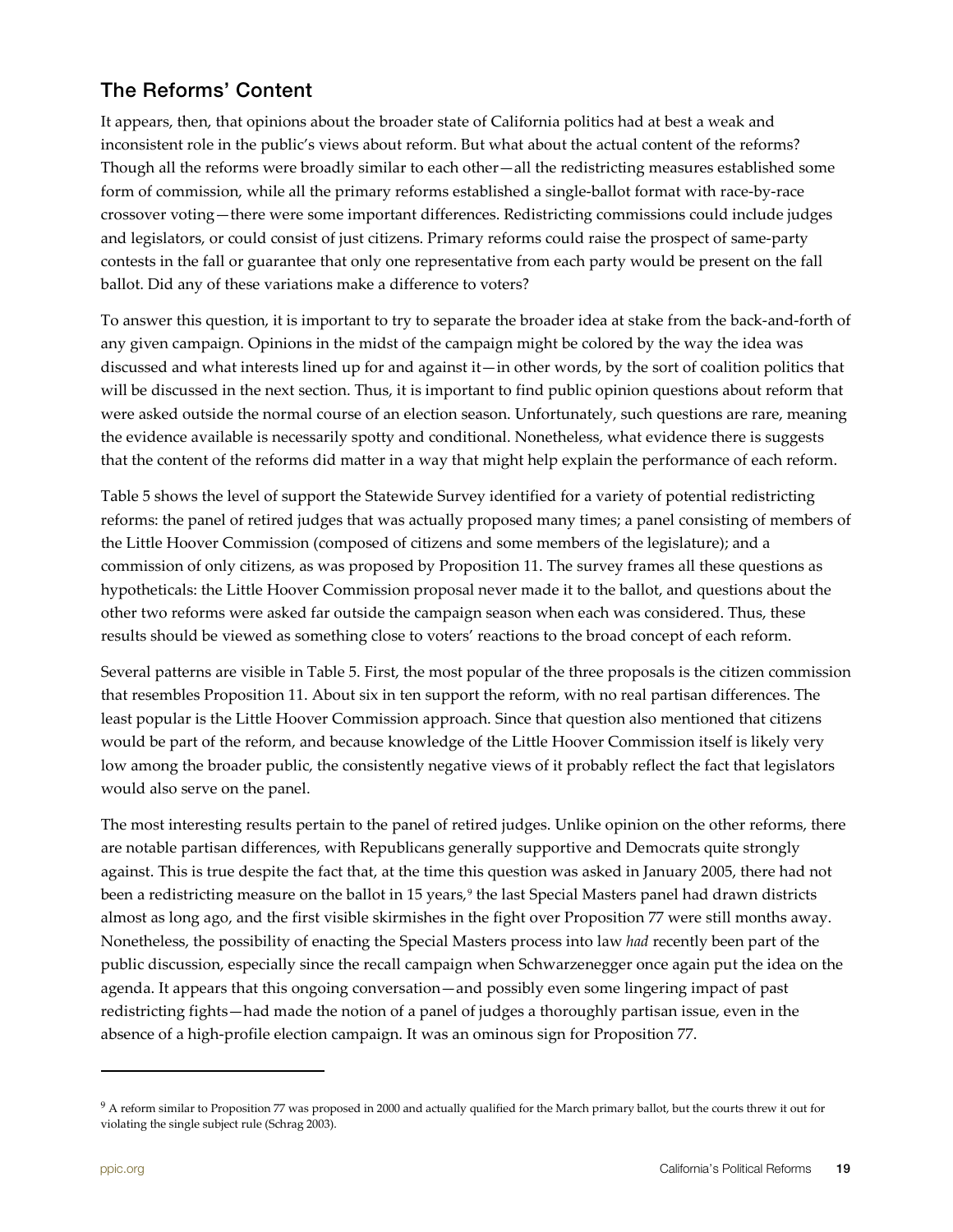#### <span id="page-19-0"></span>TABLE 5 Redistricting commission membership seemed to matter for its level of support

|                                                                   | <b>Republicans</b> | <b>Independents</b> | <b>Democrats</b> |
|-------------------------------------------------------------------|--------------------|---------------------|------------------|
| Support districts drawn by                                        |                    |                     |                  |
| Panel of retired judges?<br>(PPIC 2005)                           | 56%                | 46%                 | 34%              |
| Little Hoover Commission (citizens +<br>legislators)? (PPIC 2007) | 40                 | 38                  | 40               |
| Citizens?<br>(PPIC 2006 and 2007)                                 | 64                 | 63                  | 59               |

SOURCE: PPIC Statewide Surveys: [January 2005, May and October 2006, March and May 2007.](http://www.ppic.org/main/series.asp?i=12)

NOTE: Because the objective is to describe public opinion at the moment of the survey rather than to estimate the actual vote on Election Day, the denominators in these calculations all include "don't know" responses.

Are reactions also different to different primary reform proposals? Unfortunately, the evidence here is harder to come by. The Statewide Survey has only asked about the top-two primary reform. Apart from that, the most significant battery of questions on the subject comes from the 1983 Field Poll. This Field Poll asked voters about their support for four ideas. It first asked if they would like to allow independents to participate in selecting candidates in primaries at all. Then it asked if they liked the general idea underlying both the top-two and the blanket: that all candidates would be placed on one ballot regardless of party, as in a general election, and voters could choose whomever they liked to advance to the fall. Finally, it explored two possible ways of implementing such a single-ballot format: the blanket primary, where the top vote-getters within each party advance to the fall, and a nonpartisan top-two, which was the same as the top-two but without any party labels on the ballot.<sup>[10](#page-19-1)</sup>

<span id="page-19-1"></span><sup>&</sup>lt;sup>10</sup> The age of the 1983 Field Poll raises legitimate questions about the value of a comparison to the PPIC Statewie Survey results of 2009. To make the two results more comparable, we took two steps. Separately for each partisan category, we regressed each of the questions from the 1983 Field poll on the following list of demographics: race/ethnicity (Latino, Asian/Pacific Islander, African-American), gender, education, and age. Using the coefficients from these regressions, we then predicted the proportion supporting each reform using the demographic data from the PPIC Statewide Surveys in March and September of 2009. These adjustments make very little difference to the results.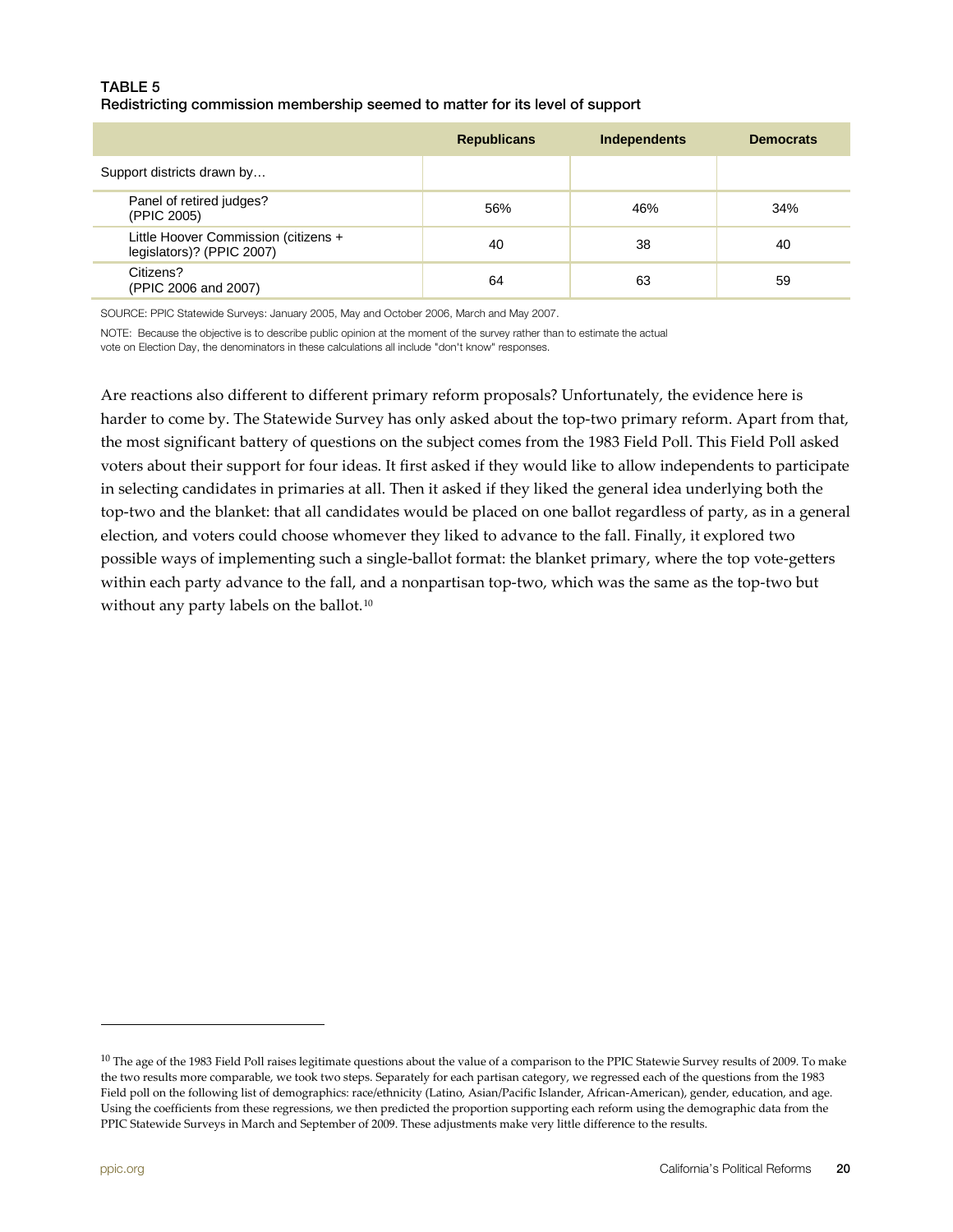#### <span id="page-20-1"></span>TABLE 6

#### Voters like primary reform options in principle, so long as party labels are on the ballot

|                                             | <b>Republicans</b> | Independents | <b>Democrats</b> |
|---------------------------------------------|--------------------|--------------|------------------|
| Support for                                 |                    |              |                  |
| Independents in primaries? (Field 1983)     | 68%                | 84%          | 71%              |
| All candidates on same ballot? (Field 1983) | 64                 | 77           | 65               |
| Blanket primary? (Field 1983)               | 61                 | 79           | 66               |
| Top-two without party labels? (Field 1983)  | 31                 | 55           | 35               |
| Top-two with party labels? (PPIC 2009)      | 61                 | 68           | 66               |

SOURCE: PPIC Statewide Surveys: [January 2005, May and October 2006, March and May 2007; Field Poll No. 83-03.](http://www.ppic.org/main/series.asp?i=12)

NOTE: Numbers from the Field poll have been adjusted to account for demographic changes since 1983. See Footnote 10.

The results in Table 6 suggest several conclusions. First, independents seem the most supportive of primary reform in principle. This pattern holds across all the questions, though it is more pronounced in the Field data than in the PPIC numbers. Second, a solid majority of each partisan category supports almost every reform, suggesting that even partisans approve of the core idea of open primaries. However, there are also signs that voters prefer reform within a system that continues to be structured around parties. This is clearest when comparing the results for a system without party labels on the ballot to all the other results. Support is markedly lower for such a system: around 20 points for independents and thirty points for partisans. Support for the top-two primary is also slightly lower than support for the blanket primary among independents. However, given the differences in both time period and pollster, this distinction must be considered suggestive at best.

It is worth noting that the 1983 Field Poll also asked voters for their opinions of parties in public life. They asked whether the parties were fundamentally different from each other, whether partisanship was a good thing, and whether politics was too partisan. None of these questions showed a strong correlation with voter opinions on primary reform. This offers further evidence that primary reform is popular in the abstract but not very strongly grounded in connections to other beliefs and opinions.

In short, there are signs that the content of reform has mattered to voters. In the case of redistricting, the ultimate reform that passed—a citizen commission—was the most popular option voters considered, while the reform most often presented to voters—a panel with retired judges—had become strongly shaped by partisanship. In the case of primaries, voters seemed broadly open to any reform that did not remove party labels from the ballot, though there was also some tentative sign that the top-two approach was a little less attractive to independents.

### <span id="page-20-0"></span>Coalition Dynamics

So far we have seen that voters were not clamoring for reform as a solution to problems with the status quo, but were nonetheless open to the idea of reform if the right sort of reform were presented to them. Moreover, research has demonstrated that voters often rely heavily on cues from groups they trust to help them make decisions about the sort of complex but low-salience issues that end up on the initiative ballot, and electoral reform is almost certainly no exception (Lupia 1994; Burnett et al. 2010). Thus, decisions about the kind of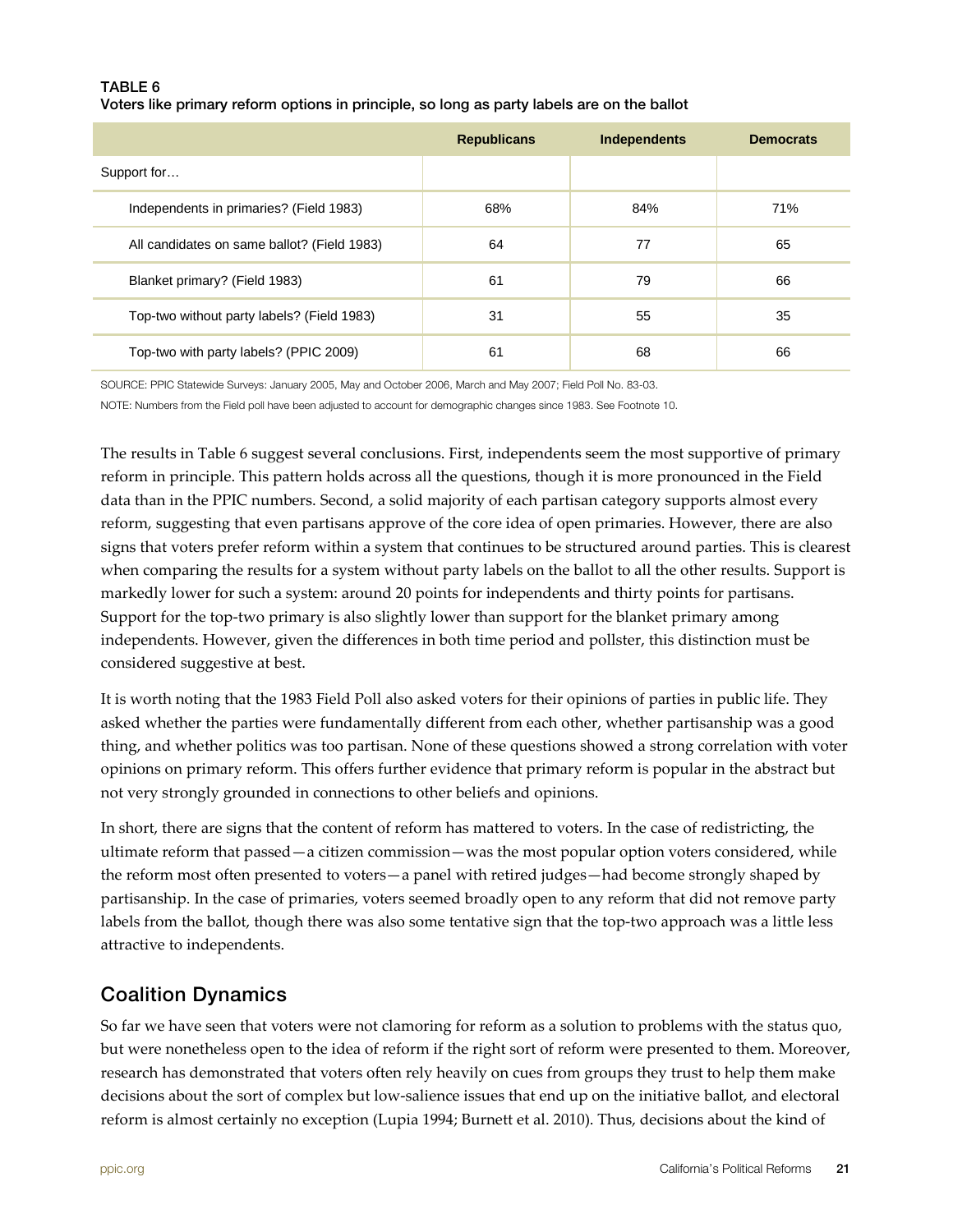reform and the way it was presented were arguably important to the prospects for success. This places the coalition behind each initiative campaign front and center, because the membership of the coalition helped determine the strategies taken by each side, the money spent, and even the content of the reform presented to voters.

These sorts of coalition dynamics clearly played an important role in the story of redistricting reform. Despite occasional support from good government groups, early attempts at reform were mostly partisan in nature, originating from and advocated by Republicans (Heslop 2003). Because the reforms were partisan, the parties were prepared to mobilize for the fight on each side, making for a relatively balanced campaign. Figure 3 presents the total money on each side in each redistricting reform campaign. The total amount of money spent on the first—Proposition 14—was relatively small, but opponents accounted for almost thirty percent of it. When one considers that the proponents also had to spend money to qualify the measure for the ballot in the first place, this number starts to look closer to parity. Opponents were even more active on Propositions 39 and 119, accounting for more than half the funds in each case. Proposition 77 dwarfed all these other measures in total money, in large part because it was wrapped up with a broader set of reforms on the same ballot. But the point about balance remains: opponents to Proposition 77 were active and spent liberally to defeat the measure.



#### <span id="page-21-0"></span>FIGURE 3 Redistricting reform usually faced significant opposition

SOURCE: Stephanopolous (2007) (Propositions 14, 39, and 119); California Secretary of State (Propositions 77 and 11). NOTE: Campaign finance amounts are in thousands of dollars. The numbers for Propositions 14, 39, and 119 are estimates from media reports.

In addition to matching the proponents in fundraising, Democrats made sure to turn redistricting reform into a partisan issue at every opportunity. For example, in 1984 Democratic Rep. Henry Waxman claimed that "the survival of the Democratic party in California" was at stake with Proposition 39 (Lindsey 1984). Democratic opponents also often appealed to the state's rapidly changing demographics, a strategy made simpler by the central role assigned to judges in every one of the earlier redistricting measures. Some variation on the argument that the commission would be controlled by "a bunch of old, white, uppermiddle-class men" was used against each of the redistricting commissions before Proposition 11 (Sanders 2005c; Stephanopoulos 2007).

Republicans could try appealing to good government principles, but with Democrats accusing them of a stealth campaign to "accomplish by initiative what [they] were unable to do in fair, free, regularly scheduled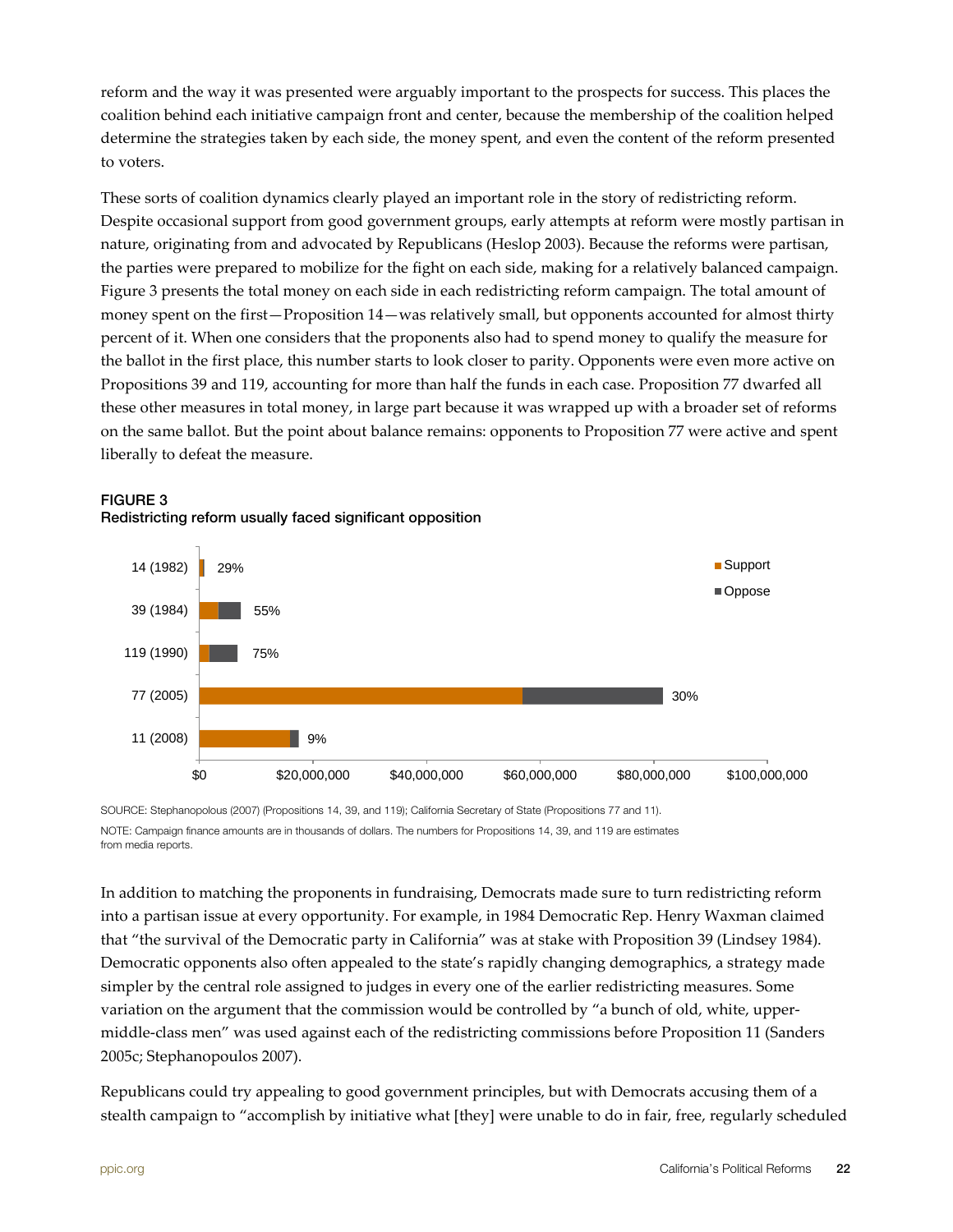elections"(Nunez 2004), they needed unified support from the reform community to make that case stick. Yet broad support from that community was hard to come by, and could not be guaranteed to emerge on any given proposal. Good government groups sometimes endorsed these efforts, as when Common Cause became a co-sponsor of Proposition 14 in 1982, or when the League of Women Voters—which had previously avoided the redistricting issue as a matter of policy—got involved in the campaign for Proposition 119 in 1990.[11](#page-22-0) Yet there were also conspicuous failures, such as when the League of Women Voters not only failed to endorse Proposition 77, but publicly opposed it.

The partisanship of these earlier initiatives extended all the way back to the drafting stage. Proponents never made a serious attempt to bring potential opponents into the room with them to hammer out disagreements. In fact, the initiatives were sometimes drafted by individuals or sole interest groups and picked up by the broader party apparatus, which had decided to promote reform and needed a vehicle for it quickly (Quinn 2005). In this respect, the proponents were hardly unusual in California politics, where initiatives are often a way to achieve a policy objective that cannot be accomplished by direct negotiation and compromise with the other side in the legislature. But partisanship still makes vigorous opposition more likely. In fact, citizen initiatives are generally unsuccessful, passing just one third of the time, as opposed to a roughly two-thirds success rate for initiatives placed on the ballot by the legislature (Baldassare 2013). The necessary coalitionbuilding that happens in the legislature is likely an important reason why the legislative measures succeed more often.

Proposition 77 was arguably the most extreme example of this partisan approach. Given the contentious partisan history of redistricting in California and the role of judges in it, Proposition 77 almost seemed designed to provoke opponents. It not only adopted the exact form of commission that had produced the 1991 redistricting plan—a three-member panel of retired judges—it called that commission "Special Masters." On top of that, it required the new plan to go into effect in the middle of the decade. At the same time as this debate, Texas was in the middle of a highly partisan conflict over whether to redraw the state's districts in the middle of the redistricting cycle. Given this context, the idea of redrawing the lines middecade in California was an especially partisan decision. As a result, it gave potential Democratic proponents only limited political cover to express their support openly. This lost some important potential supporters. For example, former Gov. Gray Davis was inclined to support redistricting reform (and in fact ended up as a supporter of Proposition 11). But the mid-decade implementation of Proposition 77 went too far for him, and he opposed the measure openly (Sanders 2005b).

These factors would likely have been enough by themselves to activate partisan feelings in the fight over Proposition 77, but it also appeared in the middle of a special election called to promote a series of measures in Gov. Schwarzenegger's agenda. Several of the other measures on the same ballot also concerned highly controversial and partisan issues such as abortion, teacher tenure, spending caps on the state budget, and union dues. It was difficult to prevent feelings about those issues—and about Schwarzenegger himself from creeping into views about redistricting. Indeed, a factor analysis suggests that support for Proposition 77 was more closely tied to support for the other measures on the ballot than had been the case in the earlier elections with redistricting reform.[12](#page-22-1)

<span id="page-22-0"></span><sup>&</sup>lt;sup>11</sup> Personal interview with Trudy Schafer, League of Women Voters, September 25, 2014.

<span id="page-22-1"></span> $12$  We fit a single-factor model to support for the ballot measures asked about by polls in each election. In all of the previous elections with a commission-style reform, loading on the single factor by the reform measure was fairly weak. In the 2005 special election, by contrast, the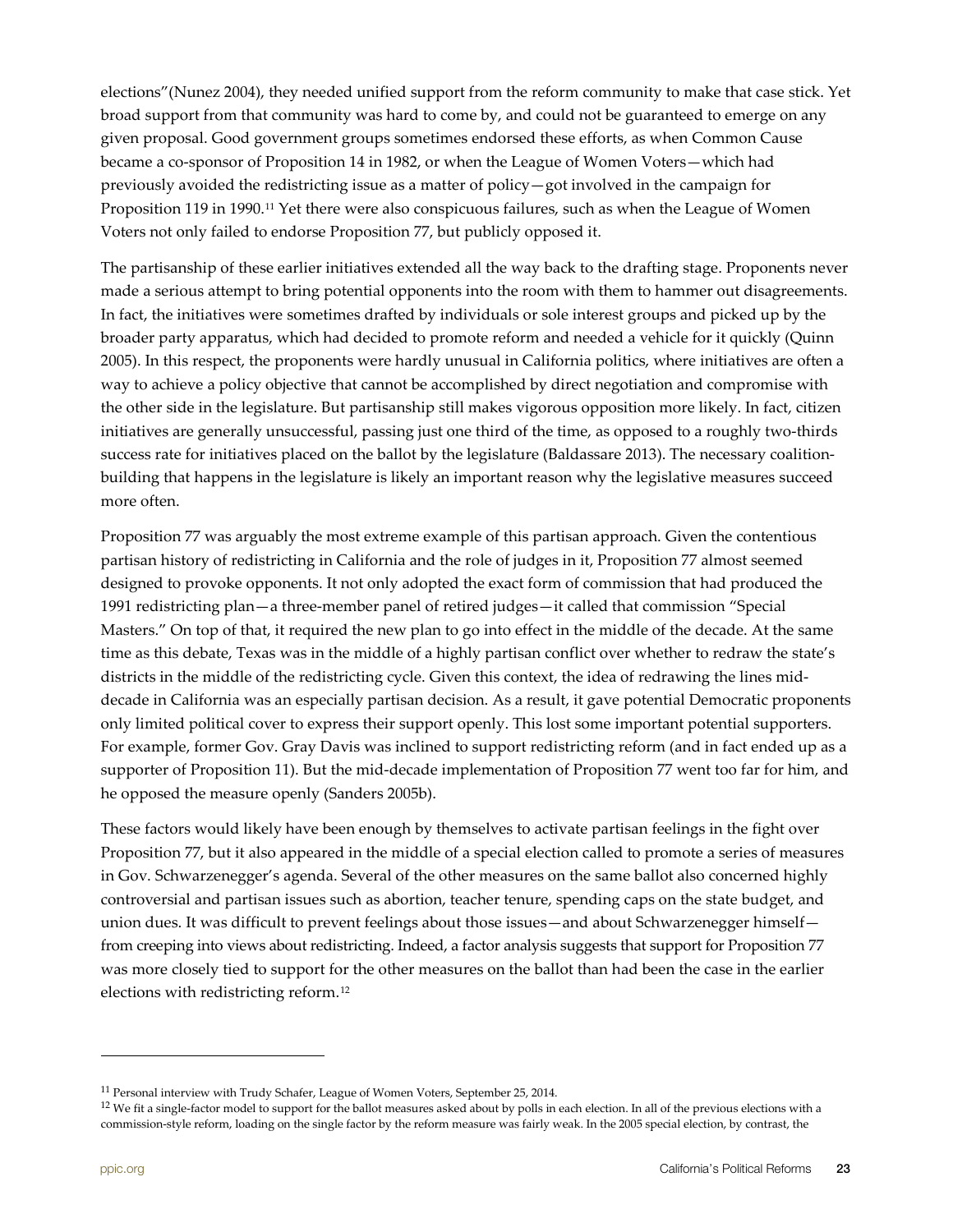In the wake of the Proposition 77 loss, it would have been easy to interpret the results as an anti-reform message from voters, and many did. For instance, Mark Abernathy, a co-author of Proposition 77, lamented that "It will be a long time before these kinds of reforms are brought forward again. How can we fight the unions?" But this reading revealed a great deal about what had created problems for the earlier reform efforts. Rather than wonder how the opposition could be defeated, it would probably have been better to wonder how they could be coopted, and whether new allies might be brought to the reform side. The 2001 redistricting plan had arguably opened a fissure in the coalition against reform. Some of the arguments against reform that had worked well before—such as the concerns about the potentially unrepresentative racial and ethnic composition of the body—were straining against the realities of the 2001 plan. Nativo Lopez, president of the Mexican American Political Association, argued in the midst of the Proposition 77 campaign that "White men were responsible for drawing the current lines, and we got shafted" (Sanders 2005c).

Likewise, some interests that had never or rarely been a part of the reform coalition began to become central to the effort. Senior citizen organizations had not been involved since the early days of reform, but Jeannine English at the California chapter of the American Association of Retired Persons (AARP) felt that had to change. She pushed to revise the organization's policy at the national level to make involvement in California possible, and the organization has continued to engage in the redistricting issue in other states years after Proposition 11 passed. "It became clear to me that AARP's agenda was made difficult if legislators were selecting the voters instead of voters selecting the legislators," she noted.[13](#page-23-0) This change offered a signal to many other interests who might want to participate that it was now acceptable to do so.

Drafting of Proposition 11 included an extraordinarily wide range of potential stakeholders, including Republicans, Democrats, business, unions, civil rights organizations, and good government groups. Both supporters and opponents of Proposition 77 suddenly found themselves in the same room together. "I think we knew that not everyone in the group would end up supporting reform," said Doug Johnson of the Rose Institute, who had been a supporter of Proposition 77 and participated in the discussions. "The goal was to get them to the point where they didn't openly oppose it."[14](#page-23-1)

This process was painstaking and slow, and required important concessions. From the beginning, making the commission membership a panel of judges was off the table due to the opposition of key interests in the meetings.[15](#page-23-2) But for a true supporter of reform, this was not much of a concession. Indeed, we have seen that the ultimate solution—a panel of citizens—polled much better among both independents and Democrats. Civil rights groups, meanwhile, focused primarily on the criteria the commission was required to follow when drawing the lines. Earlier reform efforts, including Proposition 77, had included language about adherence to the Voting Rights Act, but without any additional protections and without explicitly ranking the criteria. Civil rights groups were particularly interested in having a requirement that communities of interest be included as an additional safeguard for minority representation. They urged that this requirement not be ranked in importance below compactness and respect for city and county boundaries.<sup>[16](#page-23-3)</sup>

As a concession to the strength of congressional opposition to Proposition 77, congressional districts were also omitted from the measure. Due to the advent of term limits, this meant the reform exempted the

redistricting measure loaded strongly on the single factor, as did other measures supported by Schwarzengger. Se[e Technical Appendices](http://www.ppic.org/content/pubs/other/415EMR_appendix.pdf) for details.

<span id="page-23-0"></span><sup>&</sup>lt;sup>13</sup> Personal interview with Jeannine English, American Association of Retired Persons, October 2, 2014.

<span id="page-23-1"></span><sup>&</sup>lt;sup>14</sup> Personal interview with Doug Johnson, Rose Institute of State and Local Government, September 10, 2014.

<span id="page-23-2"></span><sup>15</sup> Doug Johnson interview, September 10, 2014.

<span id="page-23-3"></span><sup>&</sup>lt;sup>16</sup> Personal interview with Rosalind Gold, National Association of Latino Elected and Appointed Officials, September 23, 2014.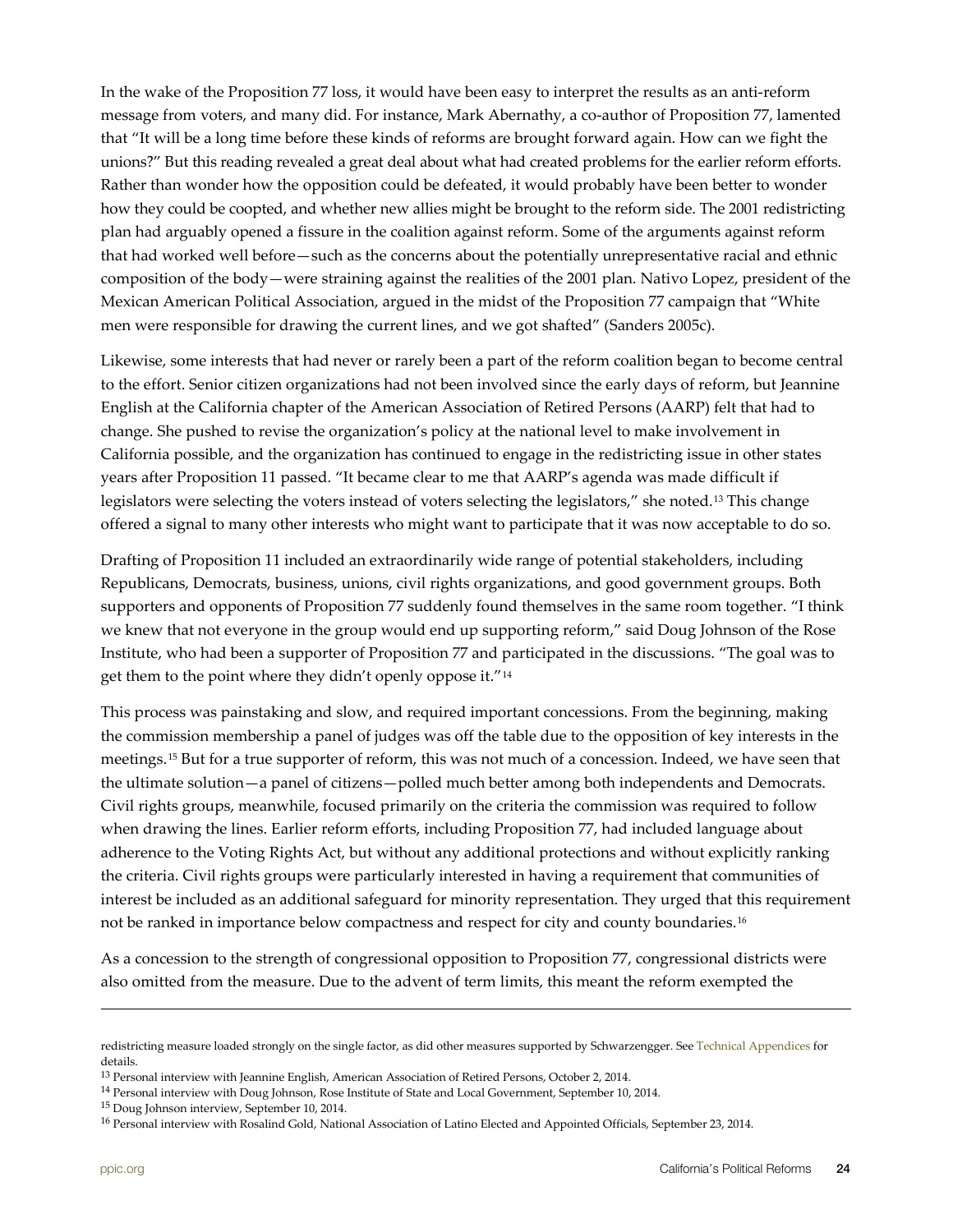politicians who were most invested in their districts and so most likely to want to resist any change. Again, the goal was not necessarily to bring all of these interests onto the "yes" side, but to make sure they did not fight the measure as aggressively as they had in the past.

Past drafting efforts had tried to anticipate the arguments of critics. But the drafting process for Proposition 11 sought to explicitly *involve* potential critics to a degree that past efforts had not. This involvement did not necessarily change everyone's views. For instance, most civil rights organizations ended up opposed to Proposition 11 despite their input in the drafting stage.[17](#page-24-0) Likewise, Ted Costa —who as a drafter of Proposition 77 was involved in the conversations around Proposition 11— eventually came out in opposition as well (Matthews 2008). Nonetheless, everyone interviewed for this report saw this process of coalitionbuilding as critical to the measure's success. "No matter how brilliant a small group of people might be," argued Zabrae Valentine, one of the key people involved in the coalition-building and drafting stage, "they are going to miss something that a broader group with a lot of different perspectives won't."<sup>[18](#page-24-1)</sup>

The eventual campaign for Proposition 11 also made every effort to downplay the divisions of the past rather than accentuate them. For example, though Governor Schwarzenegger was a significant donor to the campaign, he never placed himself at the center of it as he had for Proposition 77. In fact, Kathay Feng of Common Cause does not highlight Schwarzenegger's money as important so much as his efforts to bring a broad group of ex-governors—including the previously fence-sitting Davis—into the fold. "Getting Gray Davis was critical," she said, "because it emphasized the bipartisanship of the effort."<sup>[19](#page-24-2)</sup> The campaign that proponents actually ran was similarly bipartisan and focused on points of broad agreement. "We tried to avoid getting into details about redistricting that people wouldn't understand," said Feng. "The commercials just said, 'look who's for this and who's against it,' and then it listed all these groups everyone likes on the pro side, and all these politicians on the con side. The message was simple." Whereas the campaigns for previous measures had quickly devolved into partisan attacks, the Proposition 11 campaign tried to stay above the fray as much as possible.

<span id="page-24-0"></span><sup>&</sup>lt;sup>17</sup> Personal interview with Rosalind Gold.

<span id="page-24-1"></span><sup>18</sup> Personal interview with Zabrae Valentine.

<span id="page-24-2"></span><sup>&</sup>lt;sup>19</sup> Personal interview with Kathay Feng, Common Cause, September 11, 2014.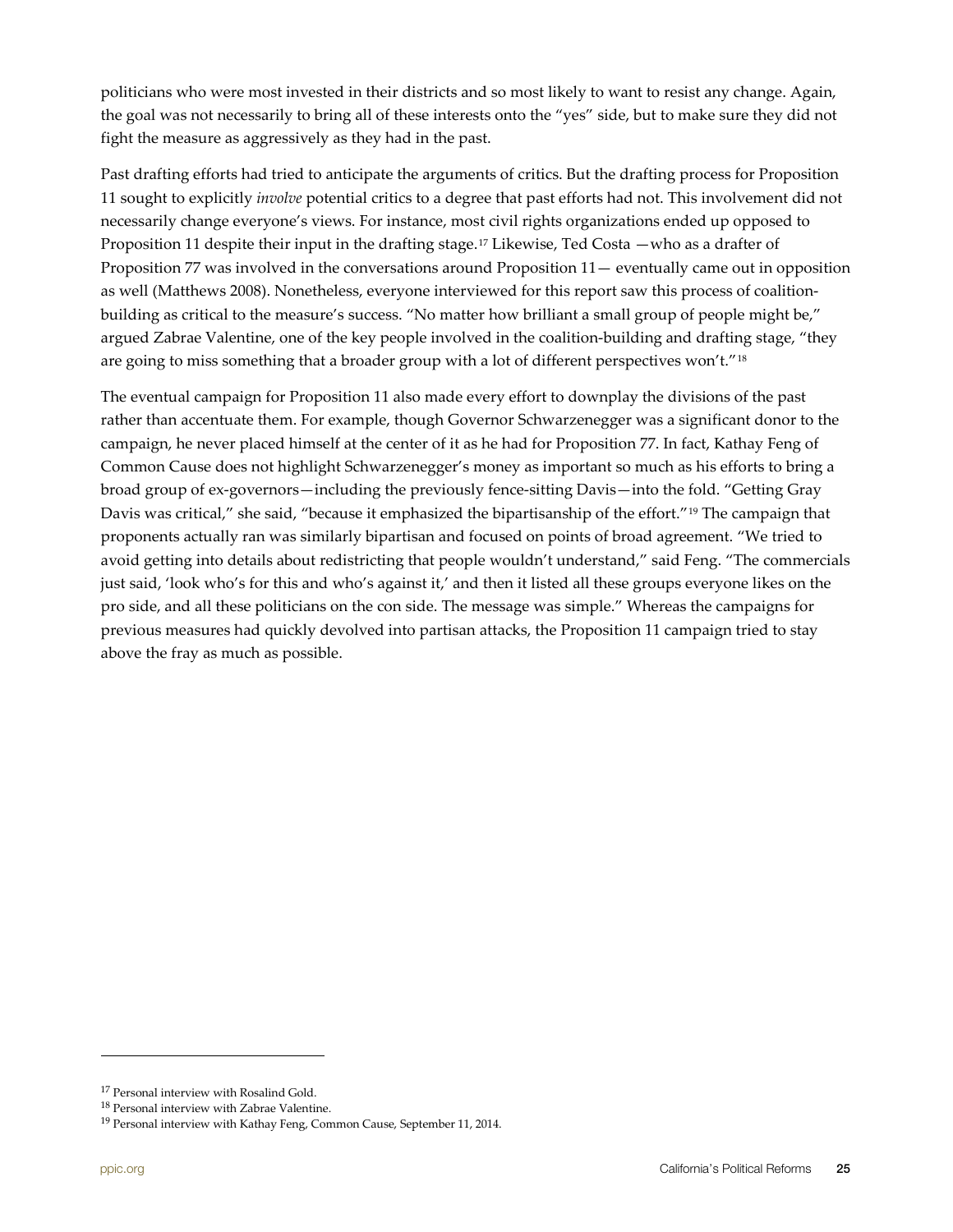#### <span id="page-25-0"></span>TABLE 7

Partisanship and Schwarzenegger opinion sharply framed feelings about Proposition 77, but less so Proposition 11

|                                        | <b>Prop 77:</b><br><b>Redistricting</b><br>(2005) | <b>Prop 11:</b><br><b>Redistricting</b><br>(2008) |
|----------------------------------------|---------------------------------------------------|---------------------------------------------------|
| Overall support (% voting for)         | 31%                                               | 39%                                               |
| Support among                          |                                                   |                                                   |
| Republicans                            | 48%                                               | 45%                                               |
| Independents/other registrants         | 29                                                | 40                                                |
| Democrats                              | 19                                                | 34                                                |
| those who approve of Schwarzenegger    | 52%                                               | 43%                                               |
| those who disapprove of Schwarzenegger | 19                                                | 36                                                |

SOURCE: [PPIC Statewide Survey, August, September, and October 2005; August, September, and October 2008.](http://www.ppic.org/main/series.asp?i=12)

NOTE: Because the objective is to describe public opinion at the moment of the survey rather than to estimate the actual vote on Election Day, the numbers are calculated as a fraction of all respondents who answered the question, including those without an opinion.

It helped that the opposition campaign never seriously materialized. As Figure 3 made clear, the "no" side which consisted mostly of money from a few public-sector unions—was dramatically outspent, with less than 10% of the amount spent by the "yes" side. This was itself an unprecedented development in the history of California redistricting initiatives, and showed the extent to which the coalition-building campaign had defused opponents. Serious opposition by the national interests that could have gotten involved if control of Congress had been at stake was the dog that did not bark. In fact, media mogul Haim Saban, who had given \$100,000 to the campaign against Proposition 77, gave an equal amount to the campaign supporting Proposition 11. Proponents also benefited from the fact that a political scandal hit state Senate leader Don Perata around the same time, preventing him from mounting a more vigorous opposition.

The results of this effort are visible when one compares polling on Proposition 11 to polling on earlier redistricting measures (Table 7). Though Proposition 77's support was not strong in any partisan category, it was much higher among Republican voters (48%) than among independents (29%) or Democrats (19%). Not surprisingly, given the nature of the special election and the governor's role in it, opinions of Schwarzenegger also became involved. Those who approved of Schwarzenegger in 2005 were on the fence about Proposition 77, but among those who disapproved of him, just one in five were willing to back the measure. These partisan differences were far more muted with Proposition 11 in 2008. While 31 points had separated Democrats and Republicans on Proposition 77, only 11 points separated them on Proposition 11. Likewise, the gap on Proposition 77 was 33 points between Schwarzenegger supporters and opponents, but only 7 points on Proposition 11.

The Field Poll did not consistently ask about gubernatorial approval for each of these ballot measures, but it does allow us to go back further in time when examining partisan differences. With the Field Poll, we can also separate voters into those who had heard of the measure and those who had not. Those who had not heard of the measure were reacting largely to the brief description given to them by the survey interviewer, and so were presumably thinking of the issue in more abstract terms. By contrast, those who had heard of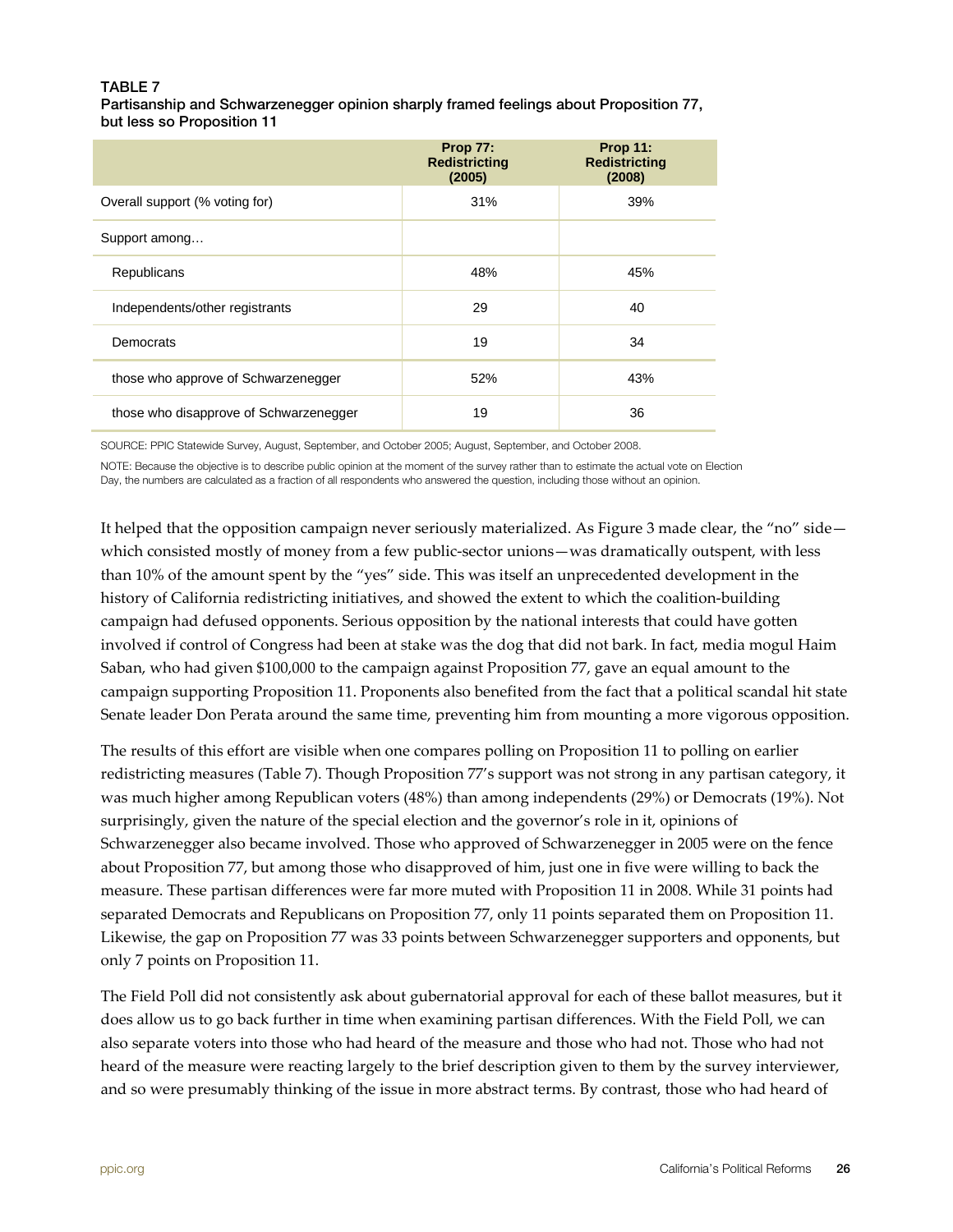the measure were also more likely to have been exposed to the campaign for and against it, and if so should have given an opinion more influenced by those campaigns.

<span id="page-26-0"></span>

Proposition 11 activated party loyalties far less than had earlier redistricting commission campaigns



SOURCES: Field Poll Nos. 82-05, 82-06, 82-07, 84-05, 84-06, 84-07, 90-02, 90-03, 05-03, 05-04, 08-06. NOTES: "Aware of Measure" was determined by a question on each Field Poll that asked respondents if they had heard of the initiative. The letters "D," "I", and "R" represent Democrats, independents, and Republicans, respectively.

The results in Figure 4 tell a story of voters whose partisan thinking was activated by the redistricting campaigns. In the panel on the left, the partisan differences for those who had not heard of the redistricting measures were small and inconsistent. Sometimes Republicans were more supportive than Democrats, and sometimes less so. Sometimes independents fell between the partisans in terms of support, sometimes they were the most supportive. None of the differences were large.

In the panel on the right, where voters had heard about the campaign, the results were starkly different. Democrats were always the least supportive and Republicans the most, with independents somewhere in the middle. Moreover, this partisan divide only appeared to grow with each succeeding redistricting measure, until it reached over 50 points for Proposition 77 in 2005. The one measure that broke from this pattern was Proposition 11. The partisan differences among aware voters were back to the far smaller magnitude of the first redistricting measure, but also at a much higher level of overall support. In fact, Proposition 11 was the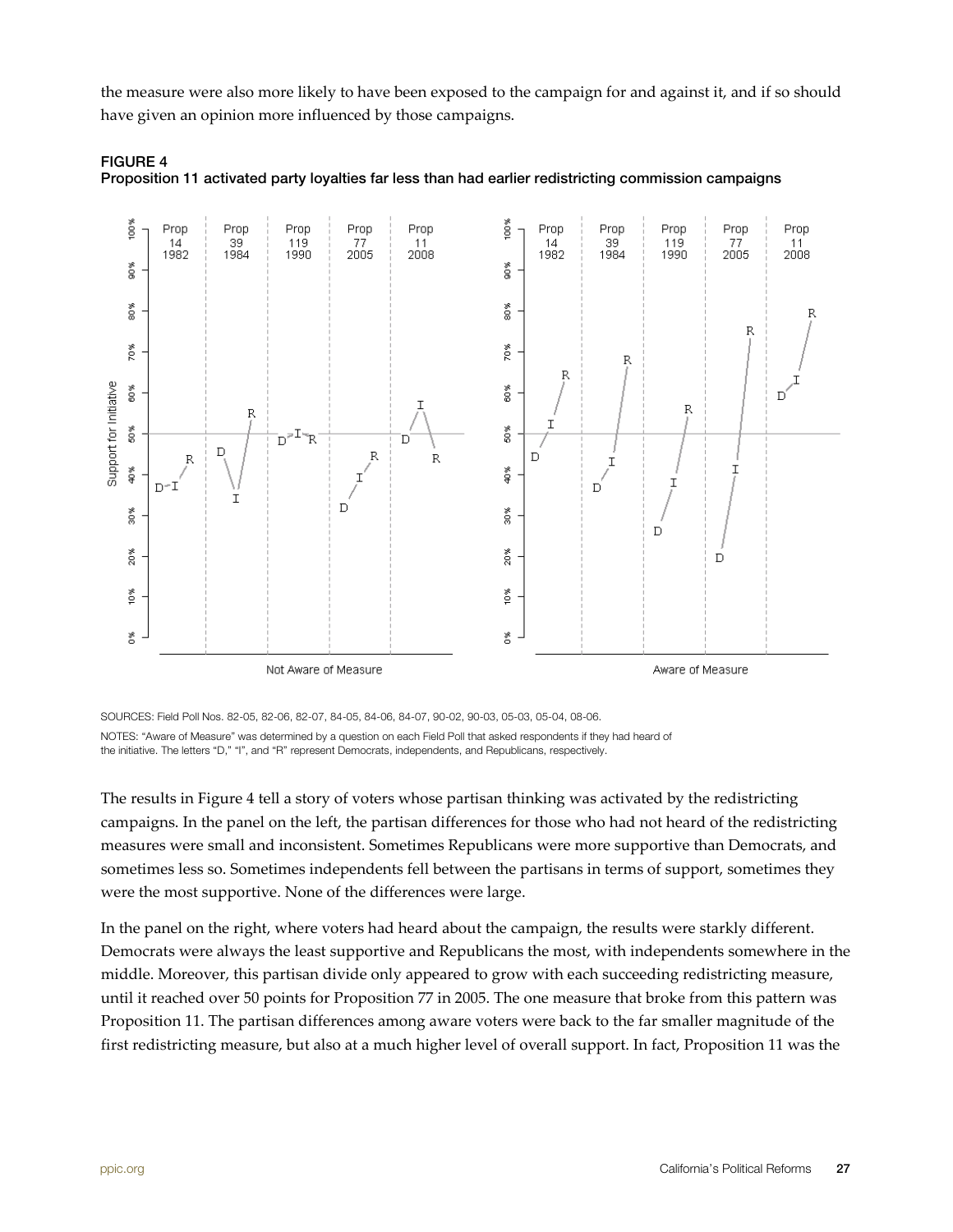only one of the five redistricting measures where a majority of the aware in each partisan group supported reform.[20](#page-27-0)

Thus, all the signs here suggest that the careful coalition-building efforts on the part of the Proposition 11 drafters were successful in both disarming the opposition and downplaying the partisan divisions that had so consumed previous efforts. In fact, support for redistricting reform among those who had not heard about each measure was quite weak. That suggests that the campaign may have been important in convincing voters to take the plunge for Proposition 11, just as in previous efforts it had convinced many to oppose change.

The coalition dynamics of primary reform have generally been different. Unlike redistricting, there has never been a significant divide between Democrats and Republicans on the issue, with one party seeing an opportunity and the other an existential threat. Instead, among the political class there has typically been unified opposition to any type of primary reform. The two major parties actually went so far as to hold a joint press conference to declare their opposition to Proposition 198 in 1996. Democratic Party Chairman Bill Press joked at the time that, "I want you all to get a picture, because you'll never see this crowd together again" (Rarick 1996). As Steve Peace, one of the leading advocates of reform, put it, "The reality is that you're running against the entire political establishment."<sup>[21](#page-27-1)</sup>

Proponents of primary reform certainly waged their campaigns like an embattled minority unlikely to receive concessions from the other side. In contrast to redistricting, there was no broad coalition. Development of the initiatives occurred within a community of like-minded interests, and the drafting process attempted to anticipate objections rather than respond to them directly in the context of negotiations. This may in turn have reflected two differences from redistricting. First, the legislature's 2001 redistricting plan was a significant enough departure from the status quo to have offended a broad range of interests, fracturing the old alliances and making a new conversation easier to conduct. There was no comparable *bete noire* for primary reform. Though concern with the consequences of a more closed primary system had been building for some time (and in fact helped lead to reform in the mid-1990s), the post-blanket primary system was a compromise that had been proposed by the reformers themselves.

Second, although the courts had placed significant constraints on the redistricting process more generally, these applied equally to both legislatures and commissions. As a result, reformers were relatively free to design any commission process that would facilitate the negotiations. By contrast, the U.S. Supreme Court's decision to strike down the blanket primary left very few options available to reformers. The consensus on the basics of the top-two approach became even stronger when the Court upheld the intent of Washington state's new top-two law in 2008 (see *Washington State Grange* v. *Washington State Republican Party* 552 U.S. 442 (2008)). Much of the drafting process that eventually produced Proposition 14 focused on ensuring that the new proposal would not violate this existing precedent. Supporters were so concerned about the legal issues

<span id="page-27-0"></span> $^{20}$  The voters who are not aware of these measures, by dint of a lack of interest in politics, might be naturally less partisan than those who are paying more attention, in which case the differences shown here are not caused by the campaign. To explore this idea, we conducted a placebo test in the Appendix where we compared the same two groups of people—those aware and not aware of each redistricting measure—on highly partisan questions: presidential and gubernatorial vote, or in the case of the special election when there were no candidate races, presidential approval. If the apparent effect of the campaign really reflects a pre-existing difference in partisanship, then the pattern for the more partisan questions should resemble the pattern in Figure 5. Instead, on the partisan questions the two groups are virtually indistinguishable, with both exhibiting a large and consistent partisan divide.

<span id="page-27-1"></span><sup>21</sup> Personal interview with Steve Peace, Independent Voter Network, September 16, 2014.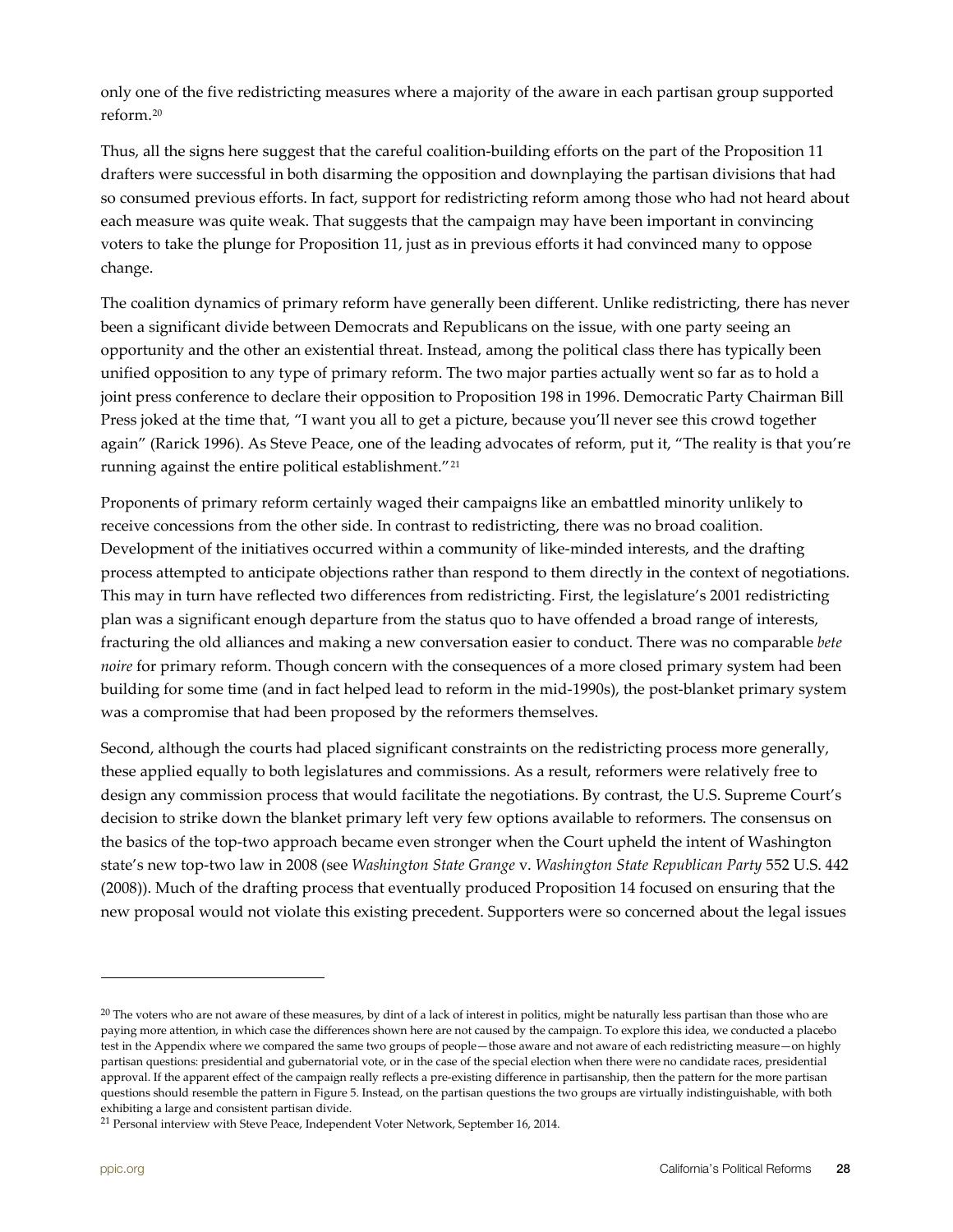that when the legislature asked Peace for his draft bill in the midst of the budget negotiations of 2009, he told them he would offer it only on the condition that they pass it without any changes.<sup>[22](#page-28-1)</sup>

Advocates for primary reform likely benefited from the fact that their opportunity on the ballot came immediately on the heels of the successful Proposition 11 campaign. Many members of the Proposition 11 coalition were sympathetic to the Proposition 14 effort, giving the initiative a far broader set of supporters than would normally be the case for something that emerged on the ballot under such unusual circumstances. Of course, this ready-made "spillover" coalition also came with funders—especially Gov. Schwarzenegger—who had backed Proposition 11 and were prepared to back Proposition 14 with more money than previous reform efforts had enjoyed (Kingdon 2003). And the circumstances of the initiative's arrival on the ballot made it easy for this existing group of reformers to coalesce around the measure. After all, Proposition 14 was a *fait acompli* by the legislature; reformers could either support it or not.

Meanwhile, if the political establishment was uniformly opposed to primary reform, it never managed to mount a well-funded election campaign against it. Figure 5 shows that the "no" side never accounted for more than about 10 percent of the total funds in any of the three primary reform campaigns. This makes every primary reform measure as lopsidedly pro-reform as the successful Proposition 11 redistricting campaign. Moreover, the "yes" side was often able to spend a considerable amount of money from prominent wealthy moderates frustrated with the polarization of politics.

<span id="page-28-0"></span>



SOURCE: California Secretary of State.

NOTE: Campaign finance amounts are in thousands of dollars.

This weak opposition did not reflect a lack of passion or commitment on the "no" side. In fact, in two cases the opponents aggressively pursued legal or legislative strategies to take the measures down: a constitutional lawsuit to undo Proposition 198, and a competing initiative on the ballot to attack Proposition 62. Rather,

<span id="page-28-1"></span><sup>22</sup> Personal interview with Steve Peace.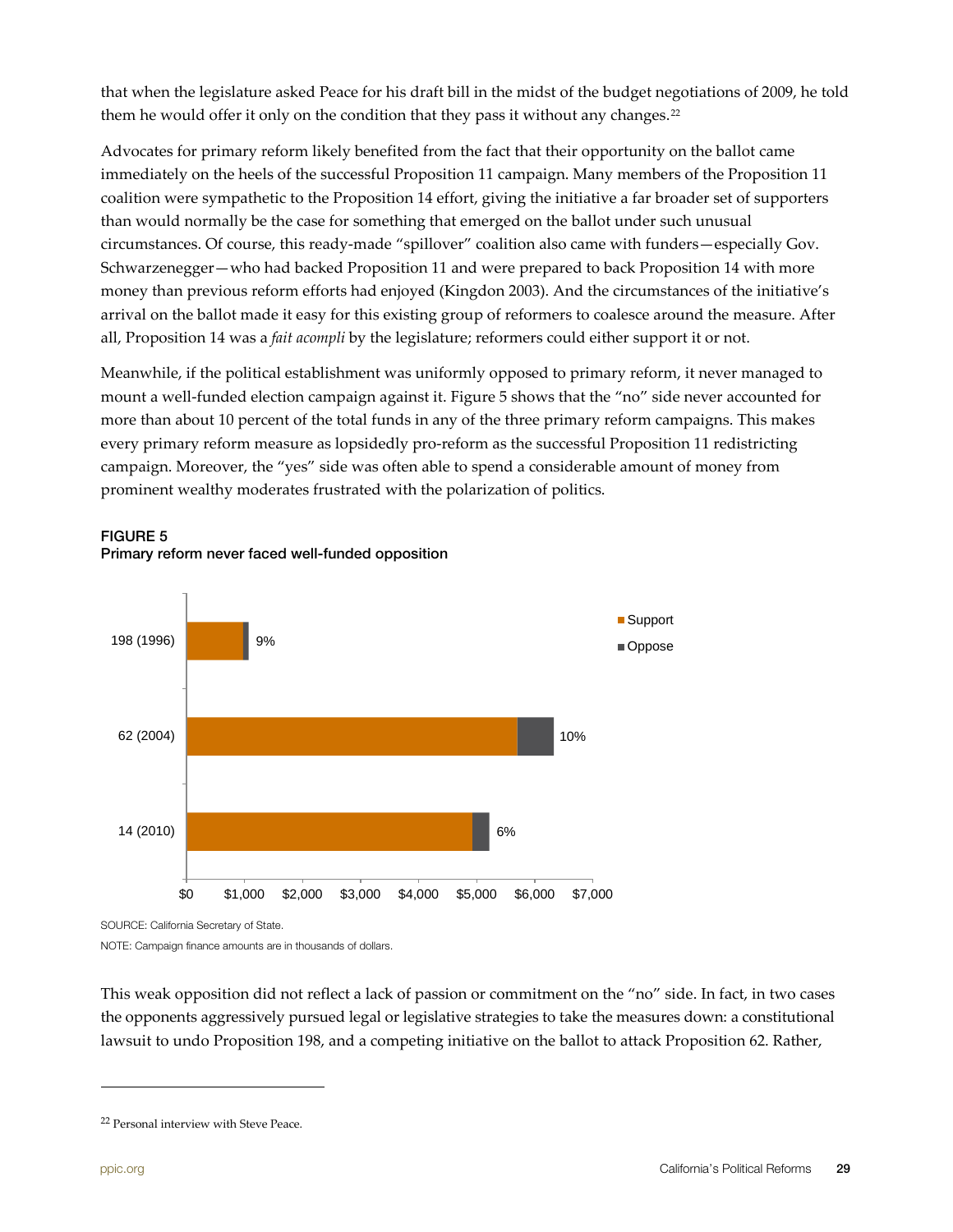opponents may have lacked either the money or the message to wage an effective election campaign, and instead resorted to alternative approaches. Regardless, whatever constraints the opponents may have faced in pursuing an opposition campaign with earlier measures, the constraints were still more severe for Proposition 14. Proposition 14 was placed on the ballot by the legislature itself. Though its support in the legislature emerged as part of a budget deal and did not necessarily reflect a genuine desire for reform, the legislature was not about to place a competing measure on the ballot as it had done to kill Proposition 62. In placing Proposition 14 on the ballot, legislators had not agreed to be excited about the reform, but they had effectively agreed not to oppose it in a unified fashion.

The general weakness of the opposition campaigns is ironic, since public support for primary reform has typically been widespread but soft. The numbers from Table 8 suggest that voters like the general idea of reform, and indeed, all three reform measures polled well early in the campaign. "The basic idea sells itself," said Zabrae Valentine of California Forward. "With polling for Proposition 14, voters would give callers the messages before the callers could even test them."[23](#page-29-1) But these opinions were not clearly anchored in a larger network of opinions or beliefs, making them potentially vulnerable to any kind of opposition campaign. As Peace argued, "Party base voters respond to the messenger, not the message, so we expected to lose them over time. Our strategy instead was to establish a relationship with independents based on trust, and then communicate the ideas that would convince them to come to the polls."

#### <span id="page-29-0"></span>TABLE 8

|  | Partisanship was less important to opinions on primary reform |
|--|---------------------------------------------------------------|
|  |                                                               |

|                                        | <b>Prop 60:</b><br><b>Affirm existing</b><br>primary<br>(2004) | <b>Prop 62:</b><br>Top-two<br>(2004) | <b>Prop 14:</b><br>Top-two<br>(2010) |
|----------------------------------------|----------------------------------------------------------------|--------------------------------------|--------------------------------------|
| Overall support (% voting for)         | 35%                                                            | 51%                                  | 59%                                  |
| Support among                          |                                                                |                                      |                                      |
| Republicans                            | 30%                                                            | 48%                                  | 54%                                  |
| Independents/other registrants         | 38                                                             | 56                                   | 63                                   |
| Democrats                              | 36                                                             | 52                                   | 60                                   |
| those who approve of Schwarzenegger    | 34%                                                            | 52%                                  | 60%                                  |
| those who disapprove of Schwarzenegger | 37                                                             | 51                                   | 58                                   |

SOURCE: [PPIC Statewide Survey, September 2004; August, September, and October 2008.](http://www.ppic.org/main/series.asp?i=12)

NOTE: Because the objective is to describe public opinion at the moment of the survey rather than to estimate the actual vote on Election Day, the numbers are calculated as a fraction of all respondents who answered the question, including those without an opinion.

Together, these factors tell a story of what made Proposition 14 different from redistricting and from previous attempts at primary reform. As with previous primary reform attempts, supporters worked among themselves to develop a proposal, but unlike previous attempts, legal precedent forced them to offer a version that may not have been quite as popular in the abstract. Their proposal arrived on the ballot under idiosyncratic circumstances that saved them from raising money to collect signatures and that inoculated

<span id="page-29-1"></span><sup>23</sup> Personal interview with Zabrae Valentine.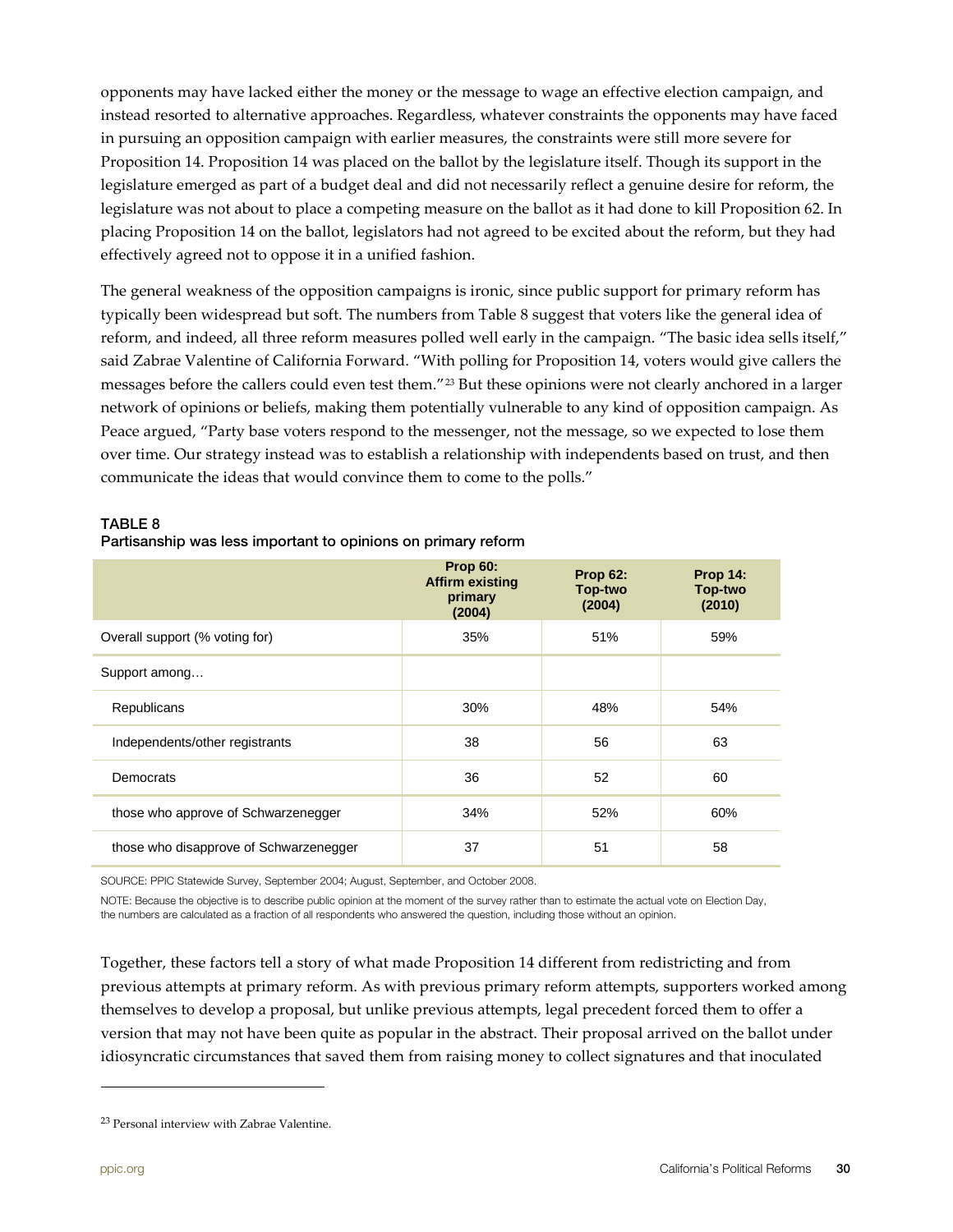them against serious opposition by the legislature. They also received considerable money and support from a coalition that had already come together to support Proposition 11, and which included substantial funding from Arnold Schwarzenegger. Support among voters was still relatively soft, and easy to weaken further, but the measure's advantages in terms of funding and lack of serious opposition helped it pull off a small but comfortable victory. As with redistricting, coalition politics was critical to this reform, but in a far more ad hoc and serendipitous way.

The polling evidence mostly supports this coalition story, but less cleanly than for Proposition 11. Voter opinions on primary reform certainly have been less structured by partisanship. Whereas Democrats and Republicans had different views on redistricting reform, Table 8 makes clear that the difference for primary reform was never more than about six percentage points in the PPIC Statewide Survey. Rather than a traditional partisan divide, independents seem slightly more supportive than either Democrats or Republicans. However, they were also more supportive of Proposition 60, which simply ratified the existing primary system, further confirming that voters were confused by the competing measures. Meanwhile, Table 8 also shows that, despite Schwarzenegger's public support, voters never associated the governor with this issue in the same way they did with redistricting. Those who approved or disapproved of Schwarzenegger were about equally likely to favor either reform or the status quo.

The polling also demonstrates that support for these reforms started high, but was vulnerable to attack by even a weak opposition campaign. Figure 2 has already demonstrated how tenuous the polling support could be, with relatively high rates early in the election cycle evaporating by election day—even for the two ballot measures that ended up passing. Likewise, Figure 6 shows that, unlike with redistricting, support for primary reform was higher among those who had *not* heard of the ballot measure in each case, and the difference was larger among partisans of both stripes than among independents.<sup>[24](#page-30-0)</sup>

<span id="page-30-0"></span><sup>24</sup> Field did not poll on Proposition 14.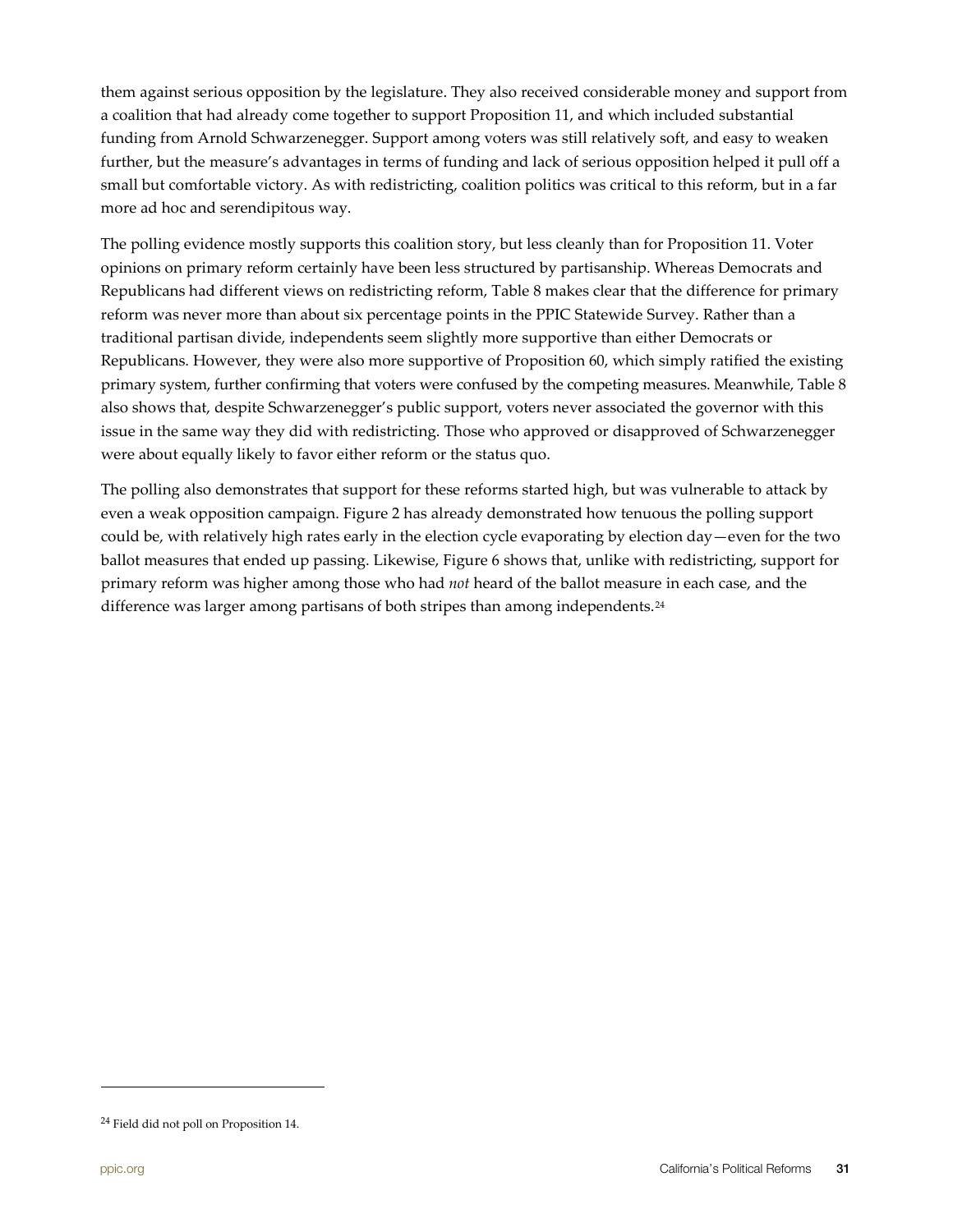<span id="page-31-0"></span>



SOURCE: Field Poll Nos. 96-01, 96-02, 04-04, 04-05, and 04-06.

NOTES: "Aware of Measure" determined by a question on each Field Poll that asked respondents if they had heard of the initiative. The letters "D," "I", and "R" represent Democrats, independents, and Republicans, respectively.

There are also signs that despite obvious confusion about these ballot measures, voters did view Proposition 60 differently. Support was somewhat lower among those who were aware of the measure, but not by as much as with Propositions 198 or 62. Furthermore, the results in Figure 2 made clear that Proposition 60's support did not fade in the same way that support for the blanket primary or the top-two did. This is consistent with the notion that it was easier for opponents of these measures to sow doubt in voters' minds about the merits of changing the system.

There is even some evidence, however tentative, in favor of the idea that reformers might have done better if they had been free to offer something closer to the blanket primary again instead of the top-two. Support for the top-two was slightly lower in the 2009 PPIC survey than was support for the blanket primary in the 1983 Field Poll. The long time-span and different survey houses that separate these two numbers should add a large grain of salt to this result. Nonetheless, support for the actual ballot measures that proposed these two systems shows a similar difference. Support for Proposition 198 was higher across all partisan categories, regardless of whether a voter had heard of the measure or not. And despite underperforming the polls on election day, the measure still received 60 percent of the vote. By contrast, the top-two consistently polled lower than Proposition 198 in both 2004 and 2010, and when it finally passed in 2010, it claimed a narrower 54 percent of the vote.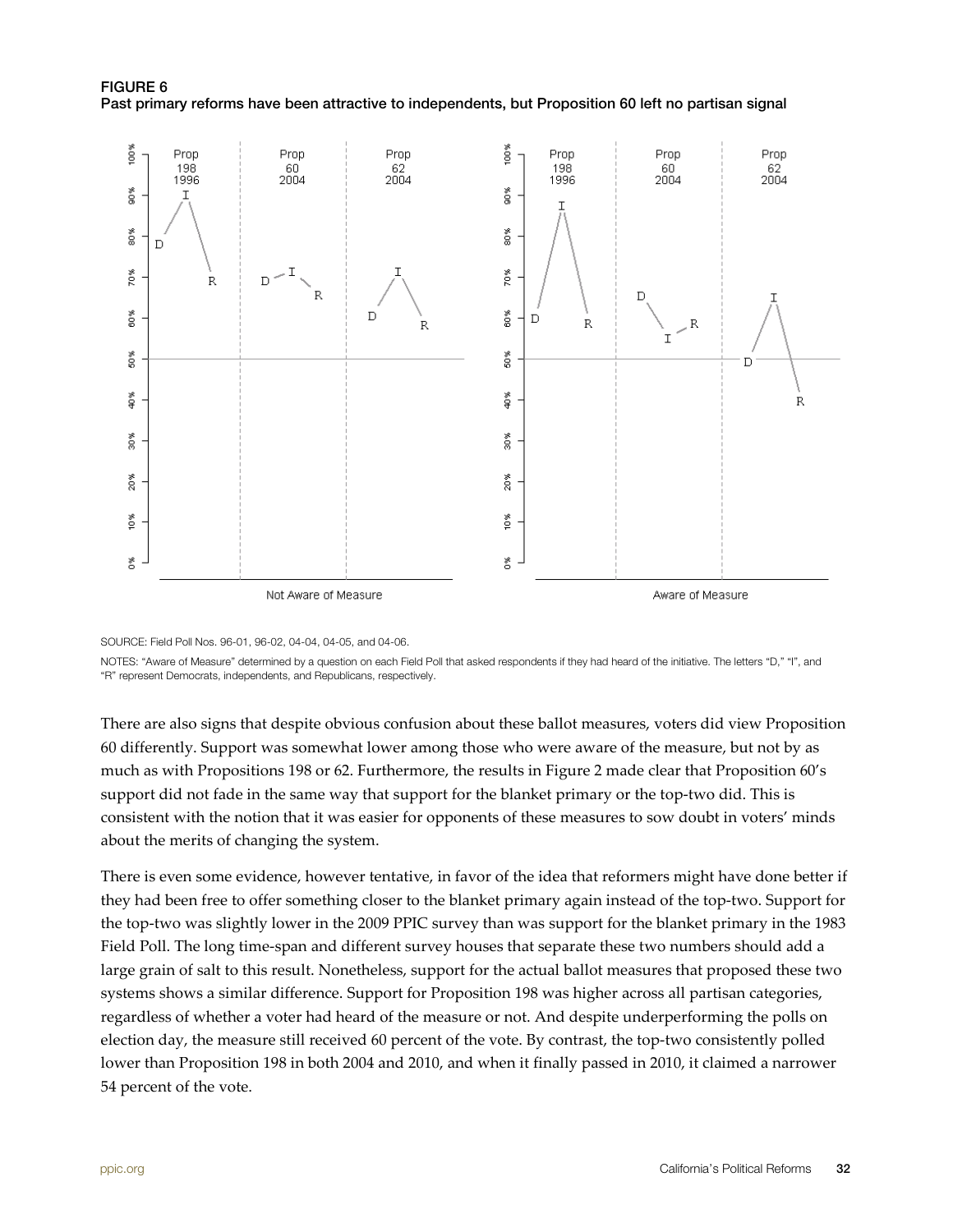However, this coalition-focused story stumbles somewhat when comparing Proposition 14 to Proposition 62. Both were top-two primary reforms that differed only in the sort of nuances that most voters do not attend to.[25](#page-32-0) Neither was the relative visibility of the "yes" and "no" campaigns likely to have been a major factor, since the proponents significantly outspent the opponents in each case. It is not even clear that the presence of Proposition 60 on the ballot in 2004 was terribly important, since Table 4 suggests that voters who supported that measure were actually *more* likely to support Proposition 62 as well. And while in principle Proposition 60 elevated the threshold necessary to pass a competing primary reform measure, the fact that Proposition 62 did not even manage a simple majority of the vote on election day rendered that tactic moot.

In place of a clean story for the success of the top-two the second time around, the best we can do is to speculate about possible explanations that seem plausible but for which we do not have concrete evidence. Of these, the most promising is that voters in 2004 simply confronted a different reality on election day than they reacted to in the polls. The order of the propositions on the ballot—which placed the legislature's measure first by explicit design—may have encouraged a "yes" vote on 60 and a "no" vote on 62. Garry South, one of the principal consultants on the Propostion 62 campaign, said that they experimented with the order of the ballot measures in their polling on the issue, and that whichever measure they asked about first generally did better. Voters might have been at least a little disinclined to vote "yes" twice, and even a small difference may have been all that was needed.<sup>[26](#page-32-1)</sup> Moreover, as noted earlier, the ballot arguments gave more opportunities to make the distinction between the two measures. Opponents of Proposition 62 mentioned the distinction when presenting the argument for Proposition 60, and they worked hard to tie Proposition 62 to the top-two system used in Louisiana. These arguments may have been enough to separate the two measures in a way that they had not been distinguished in the polls leading up to the race.

Nonetheless, even this explanation has trouble accounting for the fact that the polling on Proposition 14 was higher at every stage of the election campaign. The reality is that there may not be enough hard evidence to say conclusively why Proposition 14 did better than Proposition 62. If one is looking for lessons from the experience, the commonalities between the two measures may be worth as much attention as their differences. They strongly resembled each other because the options available for reform were legally constrained, and though the "no" campaign was weak in both cases, support for primary reform among voters has been soft enough that even a weak campaign could threaten success.

<span id="page-32-1"></span><span id="page-32-0"></span> $^{25}$  Proposition 62 was somewhat kinder to third parties, making it easier for them to qualify for the ballot under a top two system and offering a write-in option for the fall ballot. Proposition 14, for its part, significantly relaxed the restrictions on changing one's party registration prior to filing as a candidate, and also changed the label for party registration to party "preference." While the drafters of Proposition 14 did consider the party preference change important, they made it because of the relaxation on changing party registration when filing as a candidate. Since neither provision was part of Proposition 62, the change is not likely to explain the difference in performance. Also, these nuances were not included in the summary descriptions provided to voters on the ballot and in the voter guide. <sup>26</sup> Personal interview with Garry South, September 12, 2014.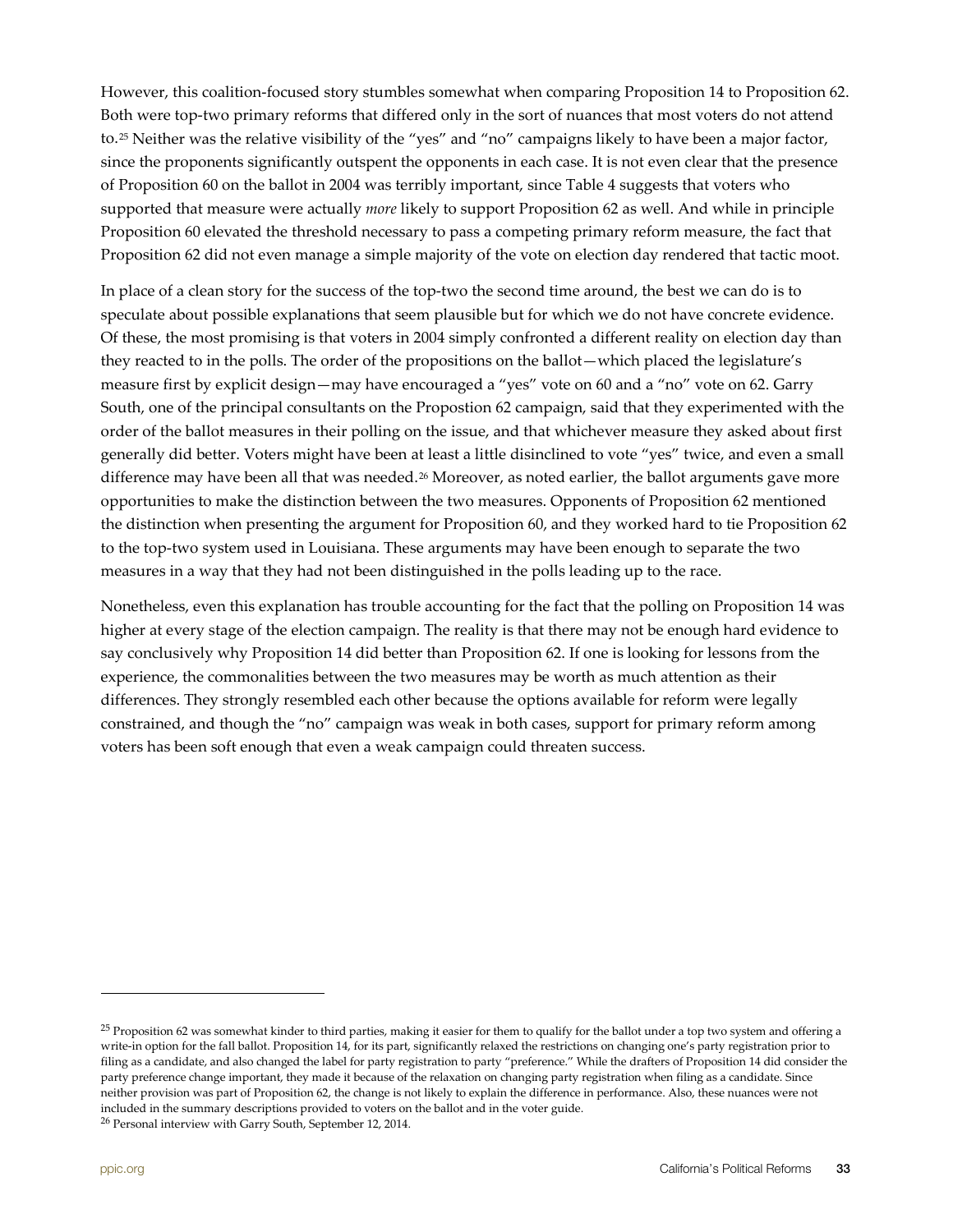# <span id="page-33-0"></span>**Conclusion**

The story of these political reforms in California is, in the end, a story that turns a great deal on the behavior of political elites, and often of individual players among those elites. Although voters have always ratified the changes, political reform is not a grassroots enterprise. Voters do subscribe to general principles of democratic fairness, but these principles may not always be of much use when evaluating political reforms, since those reforms concern democracy at a level of detail beyond the ken of all but the most involved and engaged citizens. After all, nobody disputes that California is a democracy, with or without reforms. Instead, the question voters have confronted is whether their democracy could be made *better*, and whether the specific reforms presented to them would actually accomplish that goal.

This is not to say that voters had no opinions. They viewed some reforms more favorably than others. They appeared to prefer a redistricting panel consisting of average citizens to one that included either judges or legislators. They seemed somewhat more inclined toward primary reform that preserved some of the partisan signals of the existing system than one that downplayed them. But which of these measures was presented to them, and how vigorously that measure was contested, was largely a product of conflict and negotiation among political activists and interests.

For redistricting reform, success appeared to hinge on building a broad coalition that would avoid partisanship as much as possible. The considerable opposition to the 2001 redistricting plan fractured the existing left-of-center coalition against reform and permitted a new bipartisan coalition to be constructed in its place. Even so, building that new coalition was slow and painstaking. Even with that coalition in place and an overwhelming spending advantage in the campaign—Proposition 11 barely passed.

For primary reform, the opposition had always consisted of an unusual coalition of both major parties. This opposition never seemed willing to mount a traditional election campaign against primary reform, preferring to attack it either in the courts or through legislative initiatives. But it is possible that the campaign did not need to be all that vigorous. Voter opinions on primary reform were relatively soft and susceptible to opposition arguments, and the proponents were legally constrained in the sort of reform they could offer to voters anyway.

In sum, the evidence presented here suggests that even a crisis of confidence in the governing structures of the state of California—which had become widespread in certain circles leading up to the reform—was not enough to ensure the success of any given reform option. Voter dissatisfaction with government is a shaky platform on which to build a reform movement. Whatever the merits of reform, there will always be opponents who will seek to derail it, and political reform topics will always be abstruse enough to the average voter that a substantial number of them will be open to the "no" position just to avoid the risk of poorly understood change. Ironically, political reform—which generally fights to empower average citizens—must start with a measure of consensus in the political establishment. This consensus can be hardwon—as it was for redistricting—or it can be serendipitous—as it was for primary reform—but without it, the cause of reform will generally be an uphill battle.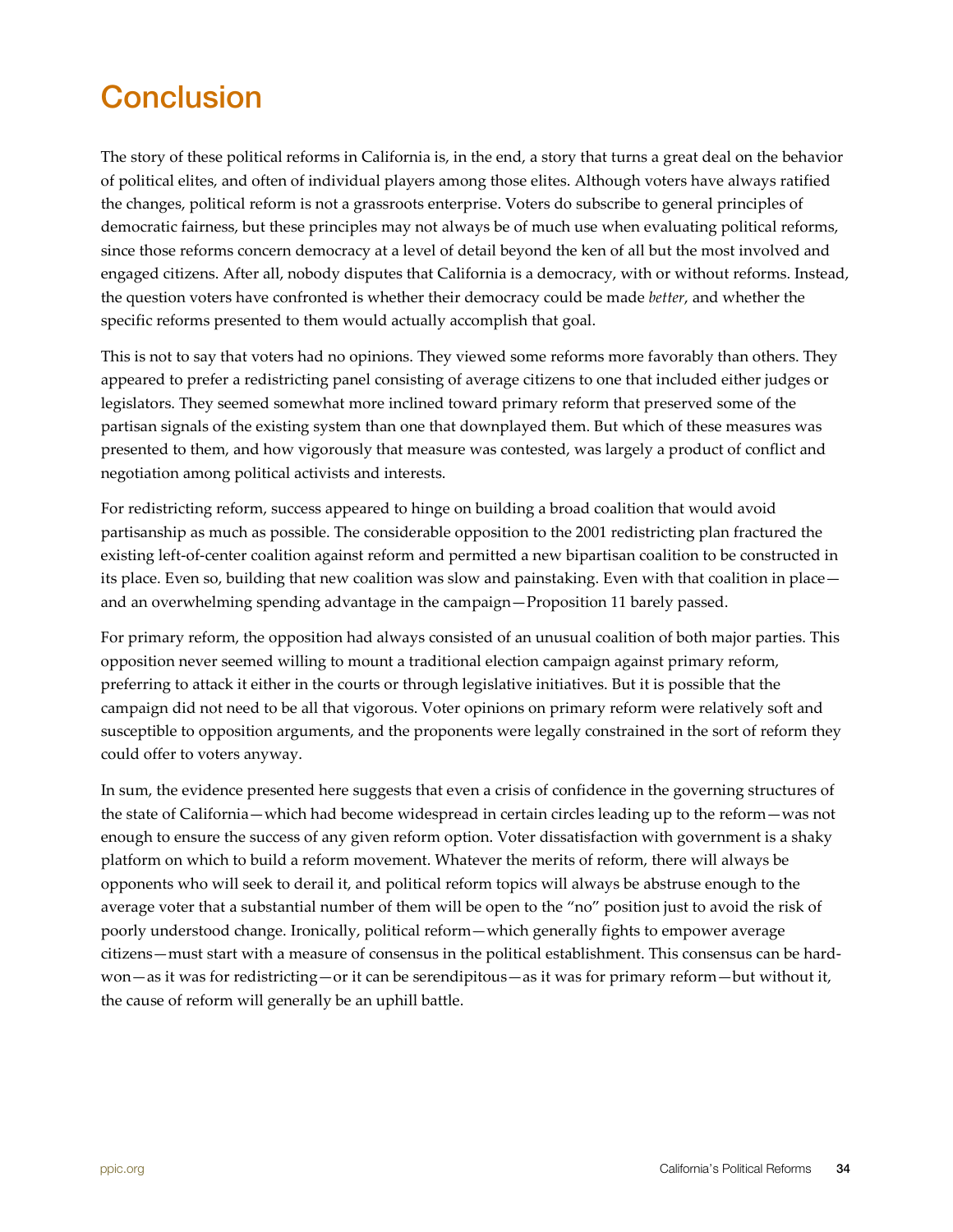## <span id="page-34-0"></span>**References**

Baldassare, Mark. 2013. At Issue: [Reforming California's Initiative Process. Public Policy Institute of California.](http://www.ppic.org/main/publication.asp?i=1071) 

- Bluth, Alex. 2005. "Lockyer Sues to Bar Ballot Item." The Sacramento Bee, July 9.
- Burnett, Craig M., Elizabeth Garrett, and Mathew D. McCubbins. 2010. "The Dilemma of Direct Democracy." Election Law Journal 9 (4): 305-324.
- Cain, Bruce E. 2012. "Redistricting Commissions: A Better Political Buffer?" The Yale Law Journal 121 (180): 8-44.
- Gaines, Brian J., and Wendy K. Tam Cho. 2002. "Crossover Voting before the Blanket: Primaries Versus Parties in California History." In Voting at the Political Fault Line: California's Experiment with the Blanket Primary, ed. B. E. Cain and E. R. Gerber. (Berkeley: University of California Press).

Hannah, Dogen. 2003. "Recall Crusader Targets Legislative Redistricting." Contra Costa Times, October 31.

Herdt, Timm. 2003. "Tilting in Two Directions." Ventura County Star, June 11.

Heslop, Alan. 2003. "Redistricting Reform in California." Unpublished manuscript.

- Kingdon, John. 2003. Agendas, Alternatives, and Public Policies. New York: Longman.
- Kousser, J. Morgan. 2006. "Redistricting California, 1971-2001." In Governing California: Politics, Government, and Public Policy in the Golden State, ed. G. C. Lubenow. (Berkeley: Institute of Governmental Studies Press).
- Lindsey, Robert. 1984. "California Ballot Questions Dim Presidential Race." New York Times, October 8.
- Lupia, Arthur. 1994. "Shortcuts Versus Encyclopedias: Information and Voting Behavior in California Insurance Reform Elections." The American Political Science Review 88 (1): 63-76.
- Masket, Seth E. 2007. "It Takes an Outsider: Extralegislative Organization and Partisanship in the California Assembly, 1849-2006." American Journal of Political Science 51 (3): 482-497.
- Masket, Seth E. 2009. No Middle Ground: How Informal Party Organizations Control Nominations and Polarize Legislatures. Ann Arbor: University of Michigan.
- Matthews, Joe. 2008. "Redistricting Initiative 'Is a Power Grab,' Says Supporter of Redistricting Reform." New America Foundation, July 2.
- Nunez, Fabian. 2004. "Is California Itchin' to Follow Texas' Redistricting Blueprint?" The Sacramento Bee, December 2.
- Persily, Nathaniel. 2002. "The Blanket Primary in the Courts: The Precedent and Implications of California Democratic Party V. Jones." In Voting at the Political Fault Line: California's Experiment with the Blanket Primary, ed. B. E. Cain and E. R. Gerber. (Berkeley: University of California Press).
- Quinn, Tony. 2004. "A Sneak Attack on Open Primaries." Los Angeles Times, July 4.
- Quinn, Tony. 2005. "Arnold's Own Keystone Kops." The Sacramento Bee, July 26.
- Rarick, Ethan. 1996. "Top State Parties Oppose Measure for Open Primary." The Contra Costa Times, January 23.
- Rojas, Aurelio. 2001a. "Latino Group Sues over Redistricting Plan." The Sacramento Bee, October 2.
- Rojas, Aurelio. 2001b. "Redistrict Boundary Plan Criticized." The Sacramento Bee, September 11.
- Sanders, Jim. 2004a. "Gop Leader Targets Redistricting." The Sacramento Bee, February 4.
- Sanders, Jim. 2004b. "Put Divided Prop. 60 on Ballot, Court Says." The Sacramento Bee, July 31.
- Sanders, Jim. 2005a. "Democrats Embracing Overhaul of Redistricting." The Sacramento Bee, November 10.
- Sanders, Jim. 2005b. "Gray Davis Weighs in on Ballot Measures." The Sacramento Bee, July 29.
- Sanders, Jim. 2005c. "Panel's Makeup Is a Concern." The Sacramento Bee, October 27.
- Sanders, Jim. 2005d. "Perata, Nunez Seek to Join Suit." The Sacramento Bee, July 13.
- Sanders, Jim. 2005e. "Precursor to Prop. 77 'Orchestrated Well'." Sacramento Bee, October 19.
- Sanders, Jim. 2005f. "Redistricting on Ballot to Stay." The Sacramento Bee, August 13.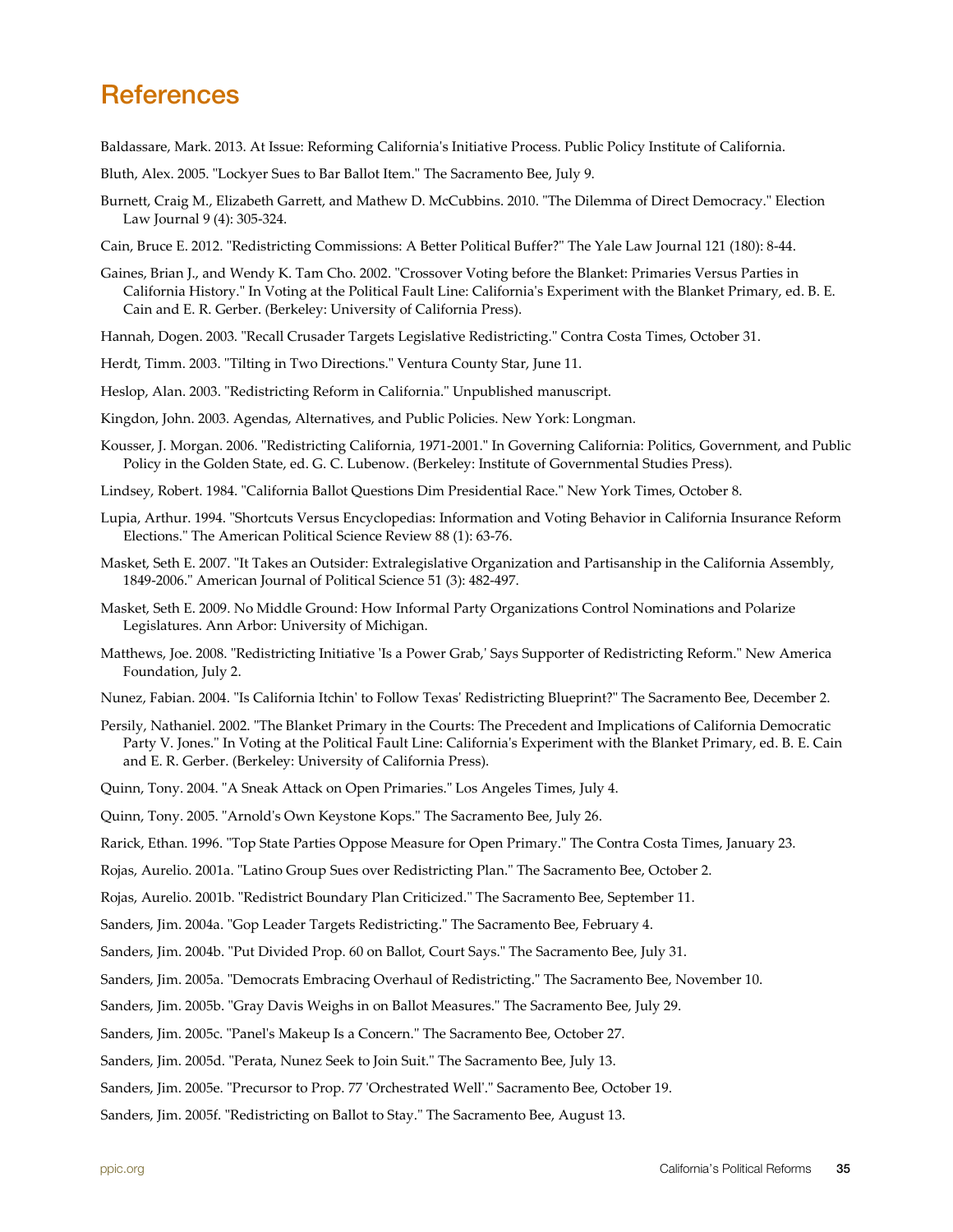Schrag, Peter. 2002. "Politicians Settle for a 'Draw' in Redistricting." The Sacramento Bee, February 17.

Schrag, Peter. 2003. "Electoral Reform: The Schwarzeneggerian Lesson." The Sacramento Bee, November 5.

Skelton, George. 2004. "Prop. 62's Open Primary Spun into Something Vague." The Los Angeles, August 12.

Smith, Dan. 2003. "Schwarzenegger Tells How He'd Clean up the Capitol." The Sacramento Bee, September 19.

- Sonenshein, Raphael J. 2013. When the People Draw the Lines: An Examination of the California Citizens Redistricting Commission. League of Women Voters
- Stephanopoulos, Nicholas. 2007. "Reforming Redistricting: Why Popular Inititaives to Establish Redistricting Commissions Succeed or Fail." The Journal of Law and Politics 23 (3): 331-91.
- Stephanopoulos, Nicholas, and Eric McGhee. 2015. "Partisan Gerrymandering and the Efficiency Gap." University of Chicago Law Review Forthcoming(
- Walters, Dan. 2001a. "As Republicans Rejoice, Some Democrats Glum over Redistricting." The Sacramento Bee, September 17.
- Walters, Dan. 2001b. "Democrats Opt for the Status Quo, Set up Intraparty Duels." The Sacramento Bee, September 7.

Walters, Dan. 2004. "Gop Could See Gains in This Year's Assembly Races." The Sacramento Bee, February 4.

Walters, Dan. 2005. "Congressmen Can Raise Big Bucks to Fight Redistricting Reform." The Sacramento Bee, August 22.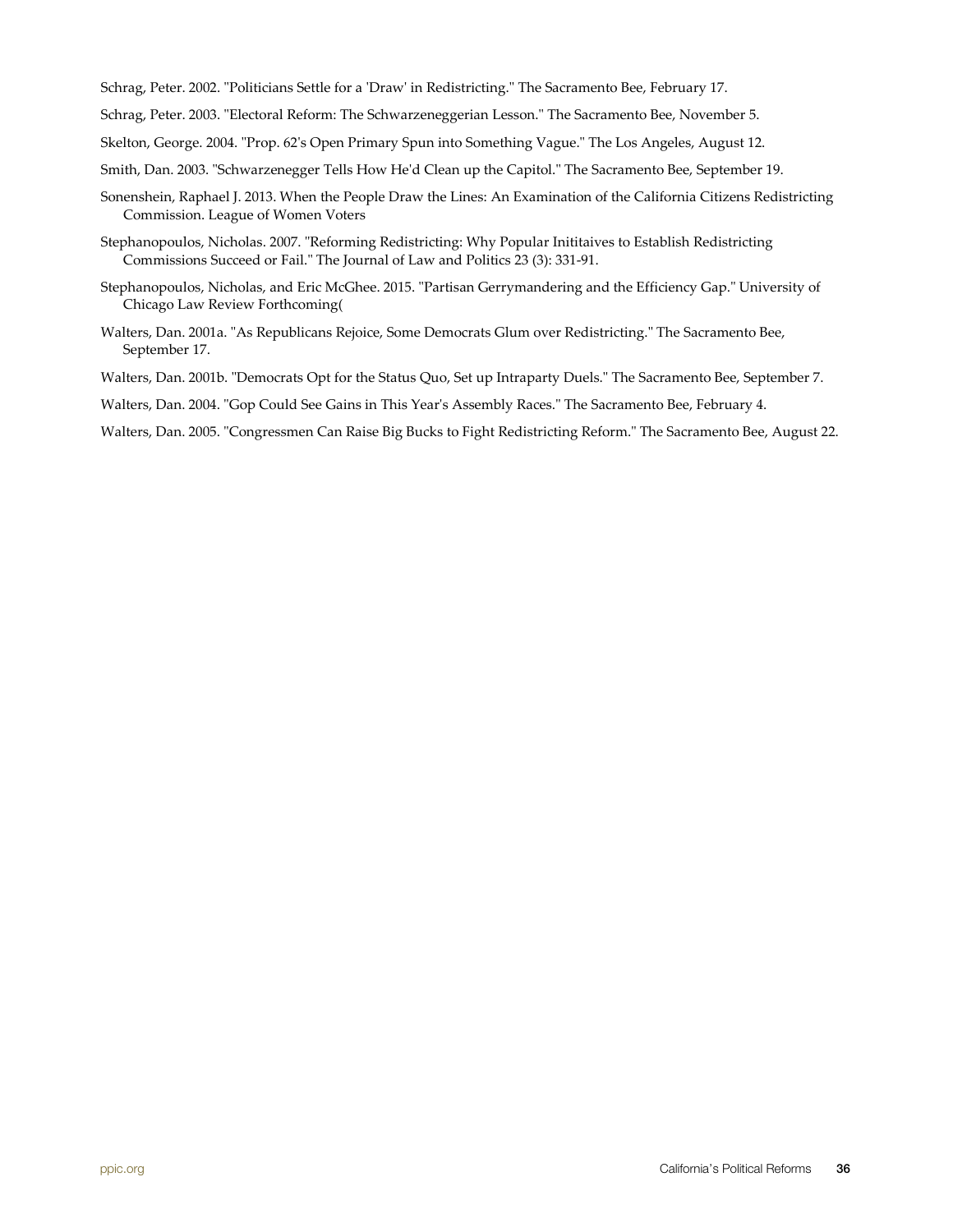## <span id="page-36-0"></span>About the Authors

**Eric McGhee** is a research fellow at PPIC, where he focuses on elections, legislative behavior, political reform, and surveys and polling. His research on elections and electoral reform has appeared in numerous academic journals, and his work has been profiled on National Public Radio, the Washington Post, the New York Times, and the Economist. He is an occasional contributor to the Washington Post's Monkey Cage blog on politics. Before joining PPIC, he was assistant professor of political science at the University of Oregon and served as a Congressional Fellow through the American Political Science Association. He holds a PhD in political science from the University of California, Berkeley.

**Daniel Krimm** is a research associate at the Public Policy Institute of California, where he works on topics related to state governance, such as redistricting, election systems, political geography, state-local relations, and realignment. Before joining PPIC, he was a global policy fellow at IP Justice, addressing issues in information and communication technology and internet governance. He holds an MPP degree from the University of Southern California and a BA from Princeton University in the history and philosophy of science.

## <span id="page-36-1"></span>Acknowledgments

This report would not have been possible without the input of a number of people deeply involved in these reforms, who took time from their busy schedules to speak on the record and in depth about their experiences. This list includes Tom Campbell, Jeannine English, Barry Fadem, Kathay Feng, Rosalind Gold, Doug Johnson, Steve Peace, Garry South, Duf Sundheim, and Zabrae Valentine. The report also benefited enormously from the comments of both external and internal reviewers. Those outside of PPIC included Bruce Cain, Tony Quinn, and Fernando Guerra, with a special thanks to Karthick Ramakrishnan for serving as the lead reviewer of this report. Inside PPIC, the report received important reviews and edits from Dean Bonner, Chansonette Buck, and Lynette Ubois. Thanks also to Mark Baldassare, Abby Cook, and Patrick Murphy for supporting both this project and a broader agenda of policy research in the governance domain.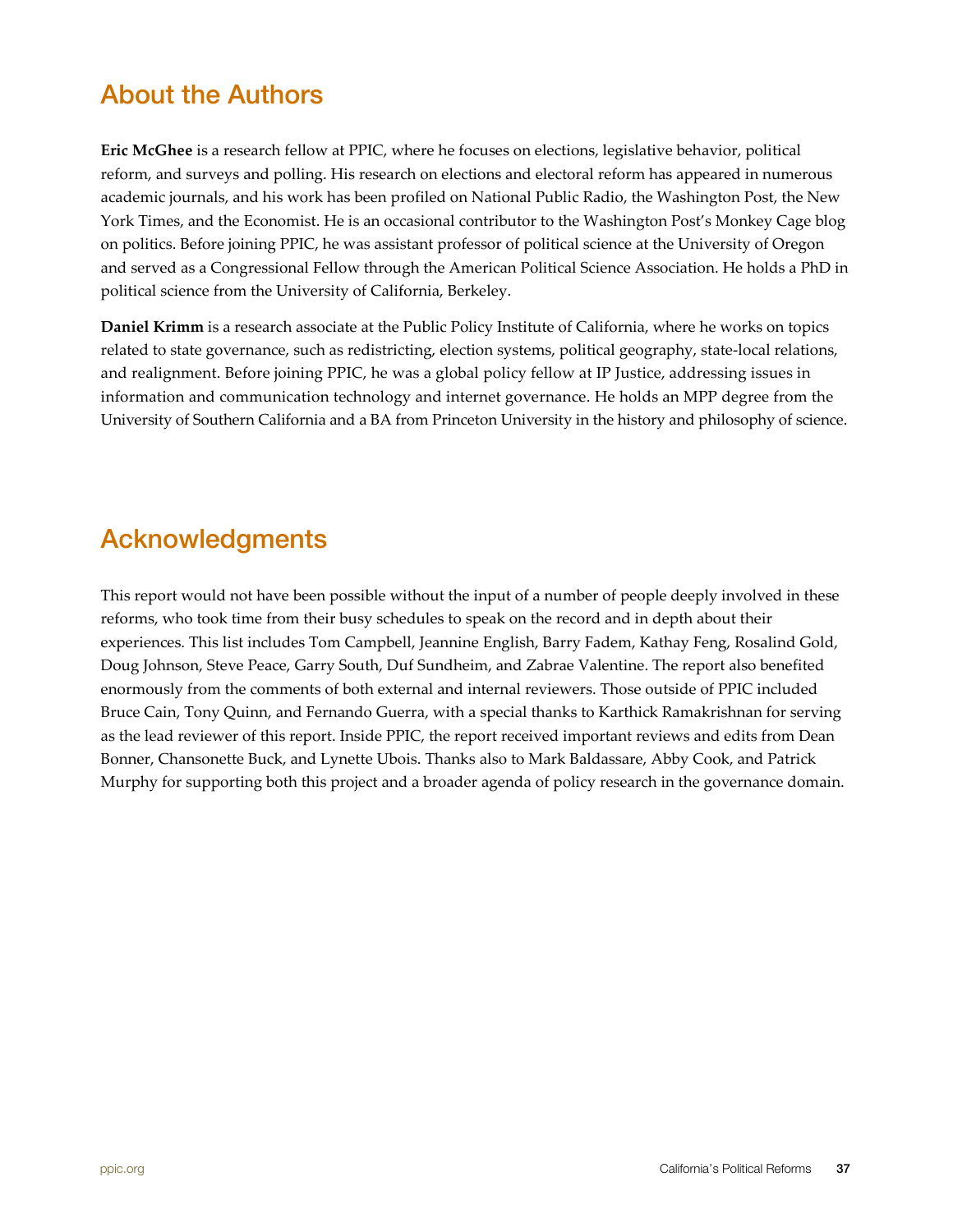#### PUBLIC POLICY INSTITUTE OF CALIFORNIA

Board of Directors

Donna Lucas, Chair Chief Executive Officer Lucas Public Affairs

Mark Baldassare President and CEO Public Policy Institute of California

Ruben Barrales President and CEO GROW Elect

Brigitte Bren

María Blanco Executive Director Undocumented Student Legal Services Center University of California Office of the President

Attorney Louise Henry Bryson Chair Emerita, Board of Trustees J. Paul Getty Trust

Walter B. Hewlett Member, Board of Directors The William and Flora Hewlett Foundation

Phil Isenberg Vice Chair Delta Stewardship Council

Mas Masumoto Author and Farmer

Steven A. Merksamer Senior Partner Nielsen, Merksamer, Parrinello, Gross & Leoni, LLP

Kim Polese Chairman ClearStreet, Inc.

Thomas C. Sutton Retired Chairman and CEO Pacific Life Insurance Company